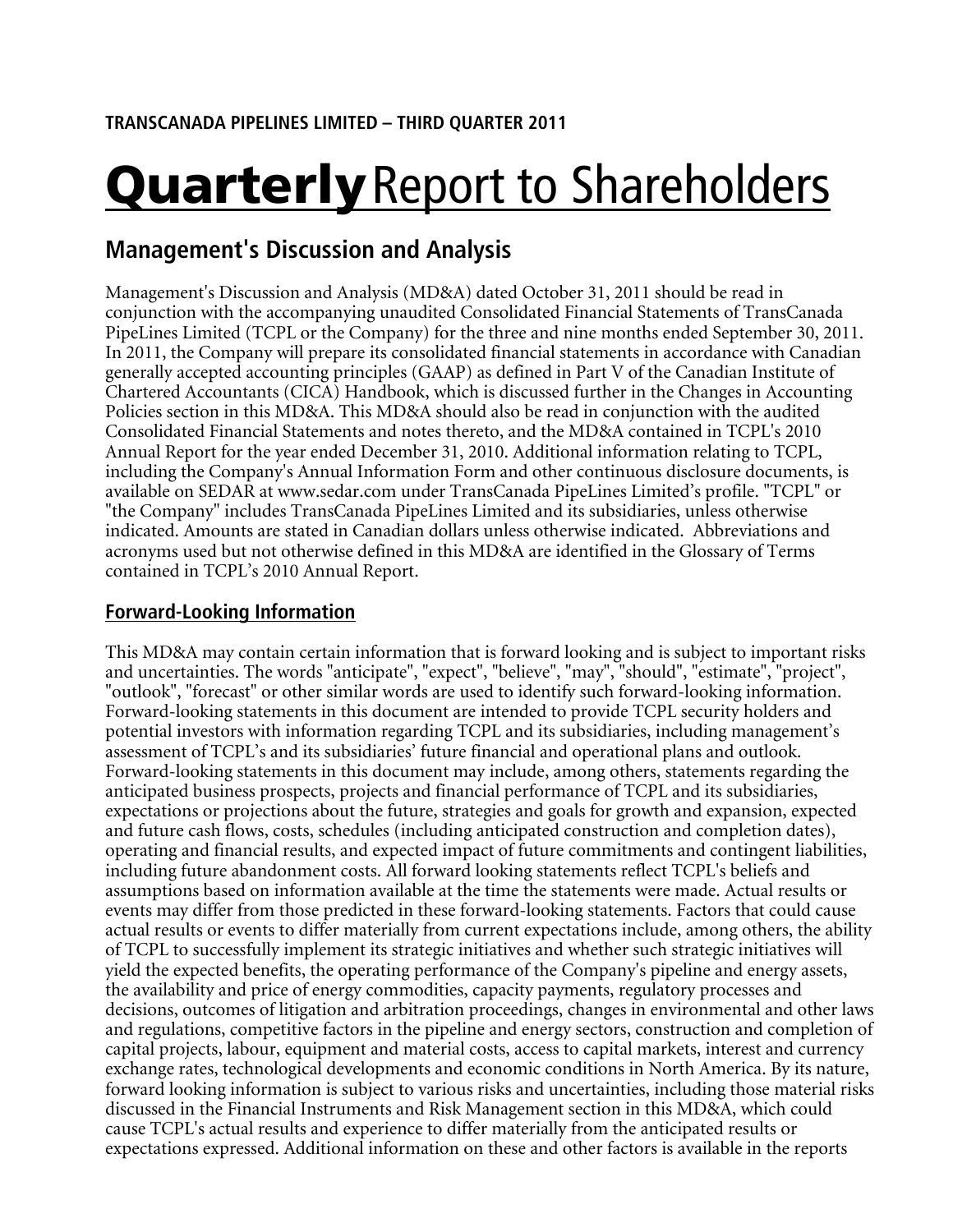filed by TCPL with Canadian securities regulators and with the U.S. Securities and Exchange Commission (SEC). Readers are cautioned not to place undue reliance on this forward looking information, which is given as of the date it is expressed in this MD&A or otherwise specified, and not to use future-oriented information or financial outlooks for anything other than their intended purpose. TCPL undertakes no obligation to update publicly or revise any forward looking information, whether as a result of new information, future events or otherwise, except as required by law.

## **Non-GAAP Measures**

TCPL uses the measures Comparable Earnings, Earnings Before Interest, Taxes, Depreciation and Amortization (EBITDA), Comparable EBITDA, Earnings Before Interest and Taxes (EBIT), Comparable EBIT, Comparable Interest Expense, Comparable Interest Income and Other, Comparable Income Taxes and Funds Generated from Operations in this MD&A. These measures do not have any standardized meaning prescribed by GAAP. They are, therefore, considered to be non-GAAP measures and may not be comparable to similar measures presented by other entities. Management of TCPL uses these non-GAAP measures to improve its ability to compare financial results among reporting periods and to enhance its understanding of operating performance, liquidity and ability to generate funds to finance operations. These non-GAAP measures are also provided to readers as additional information on TCPL's operating performance, liquidity and ability to generate funds to finance operations.

EBITDA is an approximate measure of the Company's pre-tax operating cash flow and is generally used to better measure performance and evaluate trends of individual assets. EBITDA comprises earnings before deducting interest and other financial charges, income taxes, depreciation and amortization, net income attributable to non-controlling interests and preferred share dividends. EBIT is a measure of the Company's earnings from ongoing operations and is generally used to better measure performance and evaluate trends within each segment. EBIT comprises earnings before deducting interest and other financial charges, income taxes, net income attributable to noncontrolling interests and preferred share dividends.

Comparable Earnings, Comparable EBITDA, Comparable EBIT, Comparable Interest Expense, Comparable Interest Income and Other, and Comparable Income Taxes comprise Net Income Attributable to Common Shares, EBITDA, EBIT, Interest Expense, Interest Income and Other, and Income Taxes Expense, respectively, adjusted for specific items that are significant but are not reflective of the Company's underlying operations in the period. Specific items are subjective, however, management uses its judgement and informed decision-making when identifying items to be excluded in calculating these non-GAAP measures, some of which may recur. Specific items may include but are not limited to certain fair value adjustments relating to risk management activities, income tax refunds and adjustments, gains or losses on sales of assets, legal and bankruptcy settlements, and write-downs of assets and investments.

The Company engages in risk management activities to reduce its exposure to certain financial and commodity price risks by utilizing instruments such as derivatives. The risk management activities which TCPL excludes from Comparable Earnings provide effective economic hedges but do not meet the specific criteria for hedge accounting treatment and, therefore, changes in their fair values are recorded in Net Income each period. The unrealized gains or losses from changes in the fair value of these derivative contracts and natural gas inventory in storage are not considered to be representative of the underlying operations in the current period or the positive margin that will be realized upon settlement. As a result, these amounts have been excluded in the determination of Comparable Earnings.

The tables below present a reconciliation of these non-GAAP measures to Net Income Attributable to Common Shares.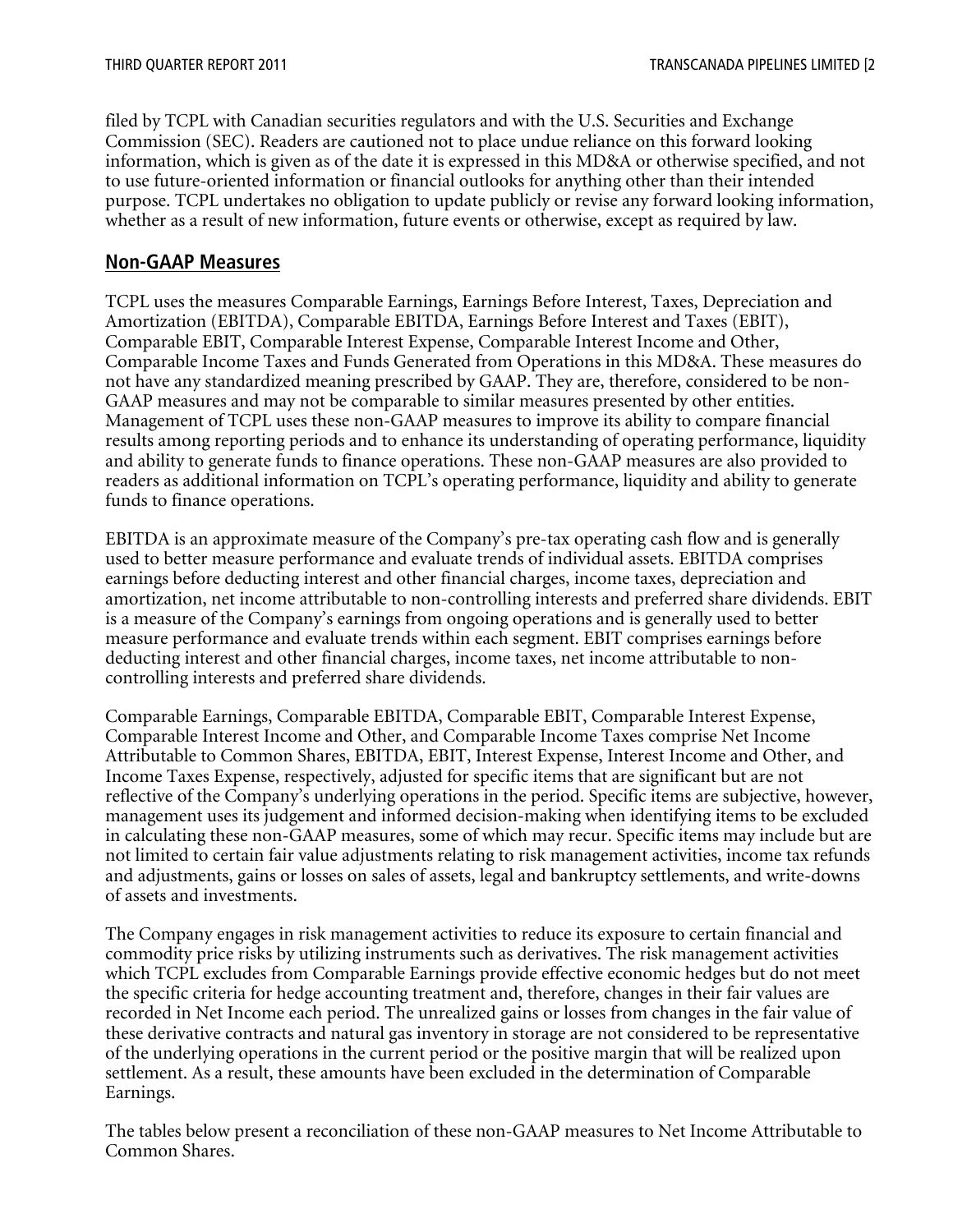Funds Generated from Operations comprise Net Cash Provided by Operations before changes in operating working capital and allows management to better measure consolidated operating cash flow, excluding fluctuations from working capital balances which may not necessarily be reflective of underlying operations in the same period. A reconciliation of Funds Generated from Operations to Net Cash Provided by Operations is presented in the Funds Generated from Operations table in the Liquidity and Capital Resources section in this MD&A.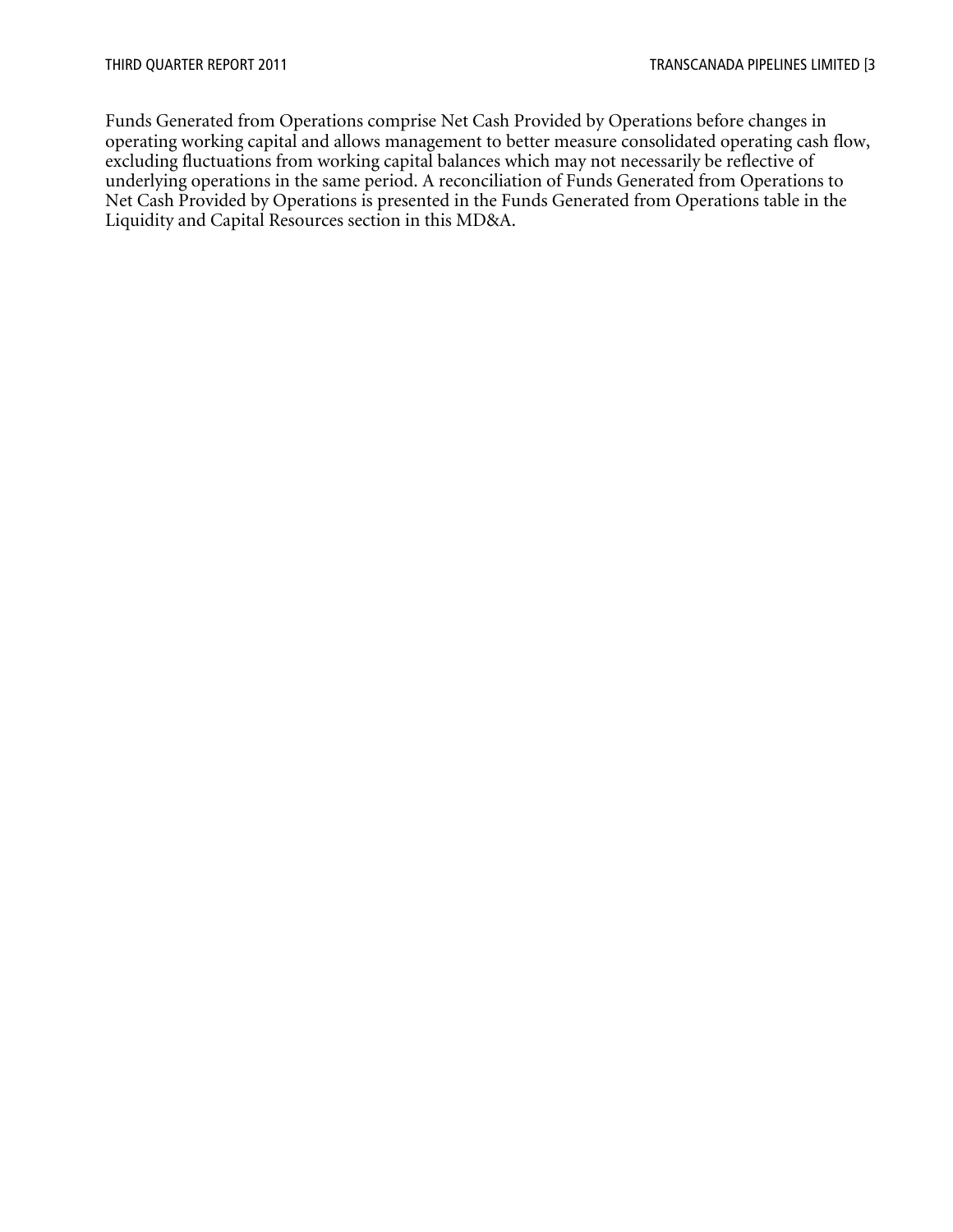#### **Reconciliation of Non-GAAP Measures**

| For the three months<br>ended September 30<br>(unaudited)                                                                                                                                                                                                                                                                     | Natural Gas<br>Pipelines                                                                                                                                                  | Oil<br>Pipelines | Energy                                                    | Corporate                                                                                 | Total                                               |                                                    |
|-------------------------------------------------------------------------------------------------------------------------------------------------------------------------------------------------------------------------------------------------------------------------------------------------------------------------------|---------------------------------------------------------------------------------------------------------------------------------------------------------------------------|------------------|-----------------------------------------------------------|-------------------------------------------------------------------------------------------|-----------------------------------------------------|----------------------------------------------------|
| (millions of dollars)                                                                                                                                                                                                                                                                                                         | 2011<br>2010                                                                                                                                                              | 2010<br>2011     | 2010<br>2011                                              | 2010<br>2011                                                                              | 2011                                                | 2010                                               |
| Comparable EBITDA<br>Depreciation and                                                                                                                                                                                                                                                                                         | 714<br>721                                                                                                                                                                | 156              | 311<br>399                                                | (18)<br>(18)                                                                              | 1,258                                               | 1,007                                              |
| amortization<br>Comparable EBIT                                                                                                                                                                                                                                                                                               | (247)<br>(232)<br>474<br>482                                                                                                                                              | (38)<br>118      | (101)<br>(94)<br>217<br>298                               | (3)<br>(21)<br>(18)                                                                       | (389)<br>869                                        | (326)<br>681                                       |
| <b>Other Income Statement Items</b><br>Comparable interest expense<br>Interest expense of joint ventures<br>Comparable interest income and other<br>Comparable income taxes<br>Net income attributable to non-controlling interests<br>Preferred share dividends<br><b>Comparable Earnings</b><br>Specific item (net of tax): |                                                                                                                                                                           |                  |                                                           |                                                                                           | (269)<br>(13)<br>(5)<br>(140)<br>(26)<br>(6)<br>410 | (173)<br>(13)<br>27<br>(115)<br>(23)<br>(6)<br>378 |
| Risk management activities <sup>(1)</sup>                                                                                                                                                                                                                                                                                     |                                                                                                                                                                           |                  |                                                           |                                                                                           | (33)                                                | 3                                                  |
| Net Income Attributable to Common Shares                                                                                                                                                                                                                                                                                      |                                                                                                                                                                           |                  |                                                           |                                                                                           | 377                                                 | 381                                                |
| For the three months ended September 30<br>(unaudited)(millions of dollars)                                                                                                                                                                                                                                                   |                                                                                                                                                                           |                  |                                                           |                                                                                           | 2011                                                | 2010                                               |
| <b>Comparable Interest Expense</b><br>Specific item:                                                                                                                                                                                                                                                                          |                                                                                                                                                                           |                  |                                                           |                                                                                           | (269)                                               | (173)                                              |
| Risk management activities <sup>(1)</sup><br><b>Interest Expense</b>                                                                                                                                                                                                                                                          |                                                                                                                                                                           |                  |                                                           |                                                                                           | 2<br>(267)                                          | (173)                                              |
|                                                                                                                                                                                                                                                                                                                               |                                                                                                                                                                           |                  |                                                           |                                                                                           |                                                     |                                                    |
| Comparable Interest Income and Other<br>Specific item:<br>Risk management activities <sup>(1)</sup>                                                                                                                                                                                                                           |                                                                                                                                                                           |                  |                                                           |                                                                                           | (5)                                                 | $27\,$                                             |
| <b>Interest Income and Other</b>                                                                                                                                                                                                                                                                                              |                                                                                                                                                                           |                  |                                                           |                                                                                           | (39)<br>(44)                                        | 27                                                 |
| <b>Comparable Income Taxes</b>                                                                                                                                                                                                                                                                                                |                                                                                                                                                                           |                  |                                                           |                                                                                           | (140)                                               | (115)                                              |
| Specific item:<br>Income taxes attributable to risk management activities <sup>(1)</sup>                                                                                                                                                                                                                                      |                                                                                                                                                                           |                  |                                                           |                                                                                           | 14                                                  | (1)                                                |
| <b>Income Taxes Expense</b>                                                                                                                                                                                                                                                                                                   |                                                                                                                                                                           |                  |                                                           |                                                                                           | (126)                                               | (116)                                              |
| (1)<br>$(unaudited)$ (millions of dollars)                                                                                                                                                                                                                                                                                    | For the three months ended September 30                                                                                                                                   |                  | 2011                                                      | 2010                                                                                      |                                                     |                                                    |
| U.S. Power derivatives<br>Canadian Power derivatives<br>Interest rate derivatives<br>Foreign exchange derivatives<br><b>Risk Management Activities</b>                                                                                                                                                                        | <b>Risk Management Activities Gains/(Losses):</b><br>Natural Gas Storage proprietary inventory and derivatives<br>Income taxes attributable to risk management activities |                  | (3)<br>(3)<br>(4)<br>2<br>(39)<br>14<br>$\overline{(33)}$ | (3)<br>$\overline{\phantom{a}}$<br>7<br>$\bar{ }$<br>$\overline{\phantom{a}}$<br>(1)<br>3 |                                                     |                                                    |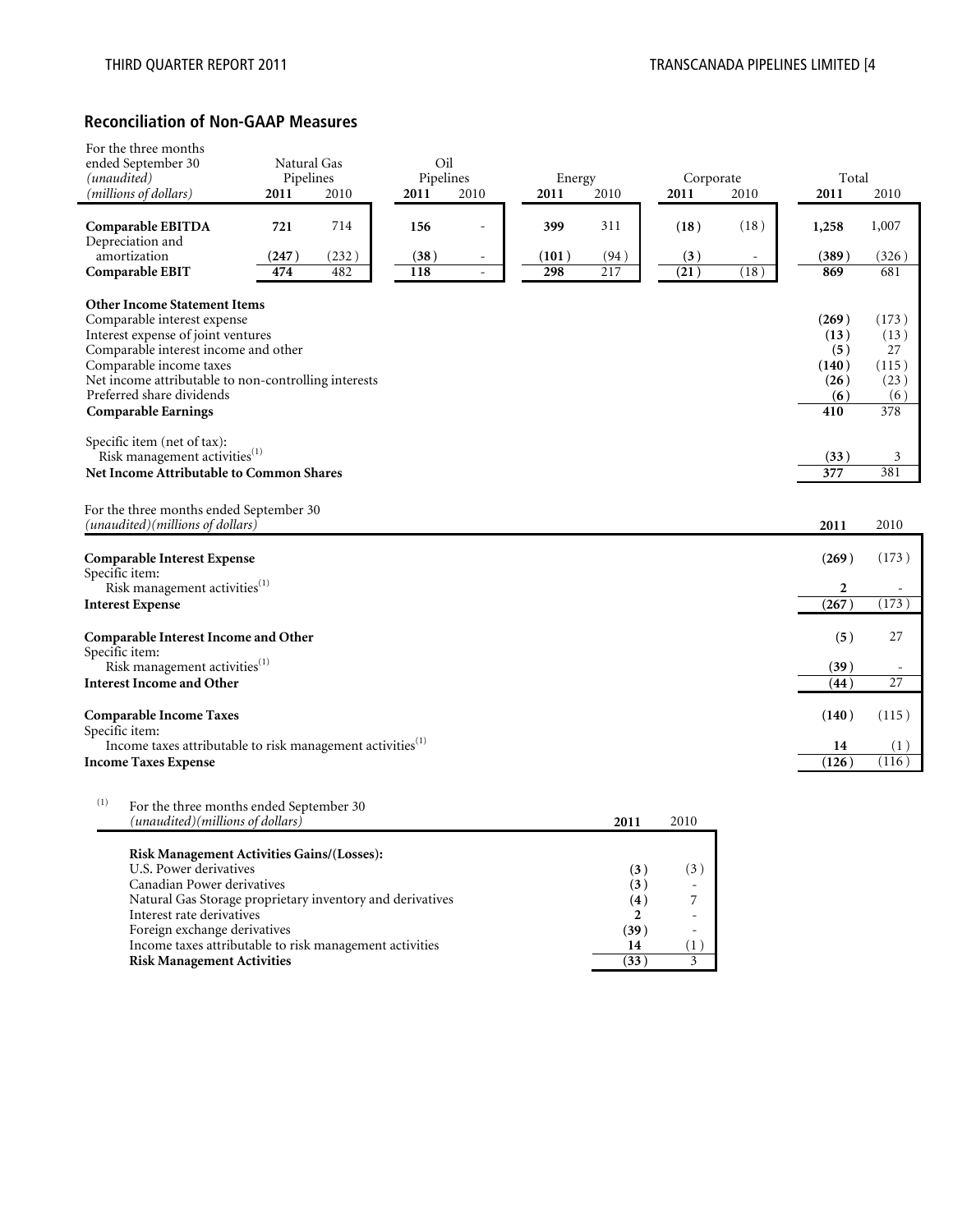| For the nine months<br>ended September 30<br>(unaudited)<br>(millions of dollars)                                                                                                                                                   | Natural Gas<br>Pipelines<br>2011 | 2010  | Oil<br>Pipelines<br>2011 | 2010           | Energy<br>2011 | 2010  | Corporate<br>2011 | 2010 | Total<br>2011                        | 2010                                 |
|-------------------------------------------------------------------------------------------------------------------------------------------------------------------------------------------------------------------------------------|----------------------------------|-------|--------------------------|----------------|----------------|-------|-------------------|------|--------------------------------------|--------------------------------------|
| <b>Comparable EBITDA</b><br>Depreciation and                                                                                                                                                                                        | 2,228                            | 2,178 | 408                      | $\equiv$       | 1,043          | 824   | (57)              | (66) | 3,622                                | 2,936                                |
| amortization                                                                                                                                                                                                                        | (735)                            | (736) | (95)                     |                | (298)          | (274) | (10)              |      | (1,138)                              | (1,010)                              |
| Comparable EBIT                                                                                                                                                                                                                     | 1,493                            | 1,442 | 313                      | $\overline{a}$ | 745            | 550   | (67)              | (66) | 2,484                                | 1,926                                |
| <b>Other Income Statement Items</b><br>Comparable interest expense<br>Interest expense of joint ventures<br>Comparable interest income and other<br>Comparable income taxes<br>Net income attributable to non-controlling interests |                                  |       |                          |                |                |       |                   |      | (770)<br>(40)<br>52<br>(450)<br>(79) | (565)<br>(44)<br>33<br>(286)<br>(65) |
| Preferred share dividends<br><b>Comparable Earnings</b>                                                                                                                                                                             |                                  |       |                          |                |                |       |                   |      | (17)<br>1,180                        | (17)<br>982                          |
| Specific item (net of tax):<br>Risk management activities <sup>(1)</sup><br>Net Income Attributable to Common Shares                                                                                                                |                                  |       |                          |                |                |       |                   |      | (47)<br>1,133                        | (19)<br>963                          |
| For the nine months ended September 30<br>(unaudited)(millions of dollars)                                                                                                                                                          |                                  |       |                          |                |                |       |                   |      | 2011                                 | 2010                                 |
| <b>Comparable Interest Expense</b><br>Specific item:                                                                                                                                                                                |                                  |       |                          |                |                |       |                   |      | (770)                                | (565)                                |
| Risk management activities <sup>(1)</sup>                                                                                                                                                                                           |                                  |       |                          |                |                |       |                   |      | $\boldsymbol{2}$                     |                                      |
| <b>Interest Expense</b>                                                                                                                                                                                                             |                                  |       |                          |                |                |       |                   |      | (768)                                | (565)                                |
| Comparable Interest Income and Other<br>Specific item:                                                                                                                                                                              |                                  |       |                          |                |                |       |                   |      | 52                                   | 33                                   |
| Risk management activities <sup>(1)</sup>                                                                                                                                                                                           |                                  |       |                          |                |                |       |                   |      | (40)                                 |                                      |
| <b>Interest Income and Other</b>                                                                                                                                                                                                    |                                  |       |                          |                |                |       |                   |      | 12                                   | 33                                   |
| <b>Comparable Income Taxes</b><br>Specific item:                                                                                                                                                                                    |                                  |       |                          |                |                |       |                   |      | (450)                                | (286)                                |
| Income taxes attributable to risk management activities <sup>(1)</sup>                                                                                                                                                              |                                  |       |                          |                |                |       |                   |      | 22                                   | 11                                   |
| <b>Income Taxes Expense</b>                                                                                                                                                                                                         |                                  |       |                          |                |                |       |                   |      | (428)                                | (275)                                |

#### $(1)$  For the nine months ended September 30 *(unaudited)(millions of dollars)* **2011** 2010  $\overline{a}$

| <b>Risk Management Activities Gains/(Losses):</b>         |      |                          |
|-----------------------------------------------------------|------|--------------------------|
| U.S. Power derivatives                                    | (15) | (22)                     |
| Canadian Power derivatives                                | (3)  |                          |
| Natural Gas Storage proprietary inventory and derivatives | (13) | (8)                      |
| Interest rate derivatives                                 |      | $\overline{\phantom{a}}$ |
| Foreign exchange derivatives                              | (40) | -                        |
| Income taxes attributable to risk management activities   | 22   |                          |
| <b>Risk Management Activities</b>                         | (47  | 19 <sup>°</sup>          |
|                                                           |      |                          |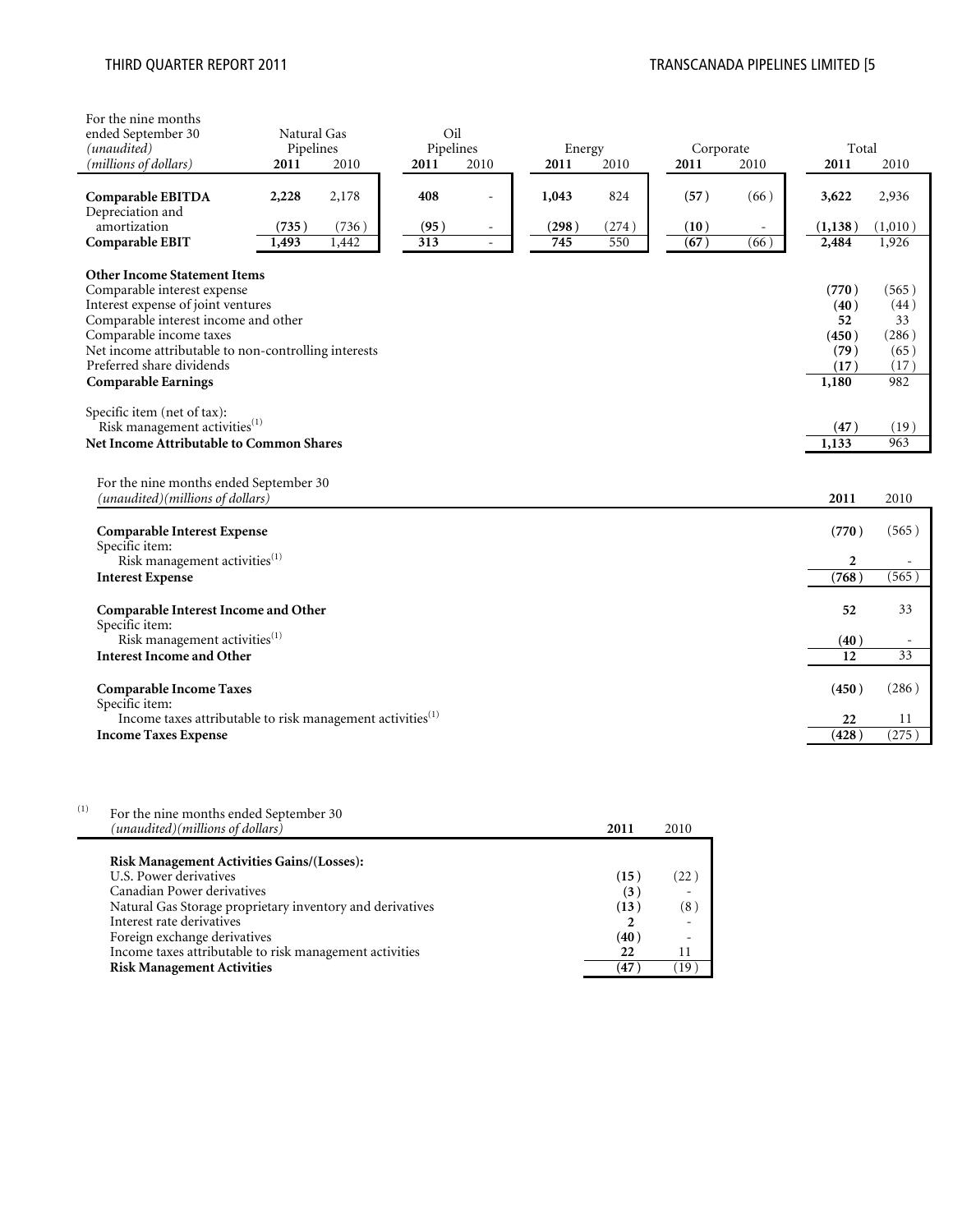## **Consolidated Results of Operations**

#### *Third Quarter Results*

Comparable Earnings in third quarter 2011 were \$410 million compared to \$378 million for the same period in 2010. Comparable Earnings in third quarter 2011 excluded net unrealized after-tax losses of \$33 million (\$47 million pre-tax) (2010 – gains of \$3 million after tax (\$4 million pre-tax)) resulting from changes in the fair value of certain risk management activities.

Comparable Earnings increased \$32 million in third quarter 2011 compared to the same period in 2010 and reflected the following:

- decreased Natural Gas Pipelines Comparable EBIT primarily due to lower earnings from the Alberta System as a result of the nine-month impact of the 2010 Alberta System Settlement recorded in third quarter 2010 and the negative impact of a weaker U.S. dollar on U.S. operations, partially offset by incremental earnings from Bison and Guadalajara which were placed in service in January 2011 and June 2011, respectively;
- Oil Pipelines Comparable EBIT as the Company commenced recording earnings from Keystone in February 2011;
- increased Energy Comparable EBIT primarily due to higher realized power prices in Western Power and incremental earnings from the start-up of Halton Hills in September 2010 and Coolidge in May 2011, partially offset by lower volumes and prices in U.S. Power and lower Natural Gas Storage revenues;
- increased Comparable Interest Expense primarily due to decreased capitalized interest upon placing Keystone, Halton Hills and Coolidge into service, partially offset by the positive impact of a weaker U.S. dollar on U.S. dollar-denominated interest expense;
- decreased Comparable Interest Income and Other, which included realized losses in 2011 compared to gains in 2010 on derivatives used to manage the Company's exposure to foreign exchange rate fluctuations on U.S. dollar-denominated income; and
- increased Comparable Income Taxes primarily due to higher pre-tax earnings in 2011 compared to 2010.

TCPL's Net Income Attributable to Controlling Interests in third quarter 2011 was \$383 million and Net Income Attributable to Common Shares was \$377 million compared to \$387 million and \$381 million, respectively, in third quarter 2010.

#### *Nine Month Results*

Comparable Earnings in the first nine months of 2011 were \$1,180 million compared to \$982 million for the same period in 2010. Comparable Earnings for the first nine months of 2011 excluded net unrealized after-tax losses of \$47 million (\$69 million pre-tax) (2010 – after-tax losses of \$19 million (\$30 million pre-tax)) resulting from changes in the fair value of certain risk management activities.

Comparable Earnings increased \$198 million in the first nine months of 2011 compared to the same period in 2010 and reflected the following:

• increased EBIT from Natural Gas Pipelines primarily due to incremental earnings from Bison and Guadalajara, which were placed in service in January 2011 and June 2011, respectively, lower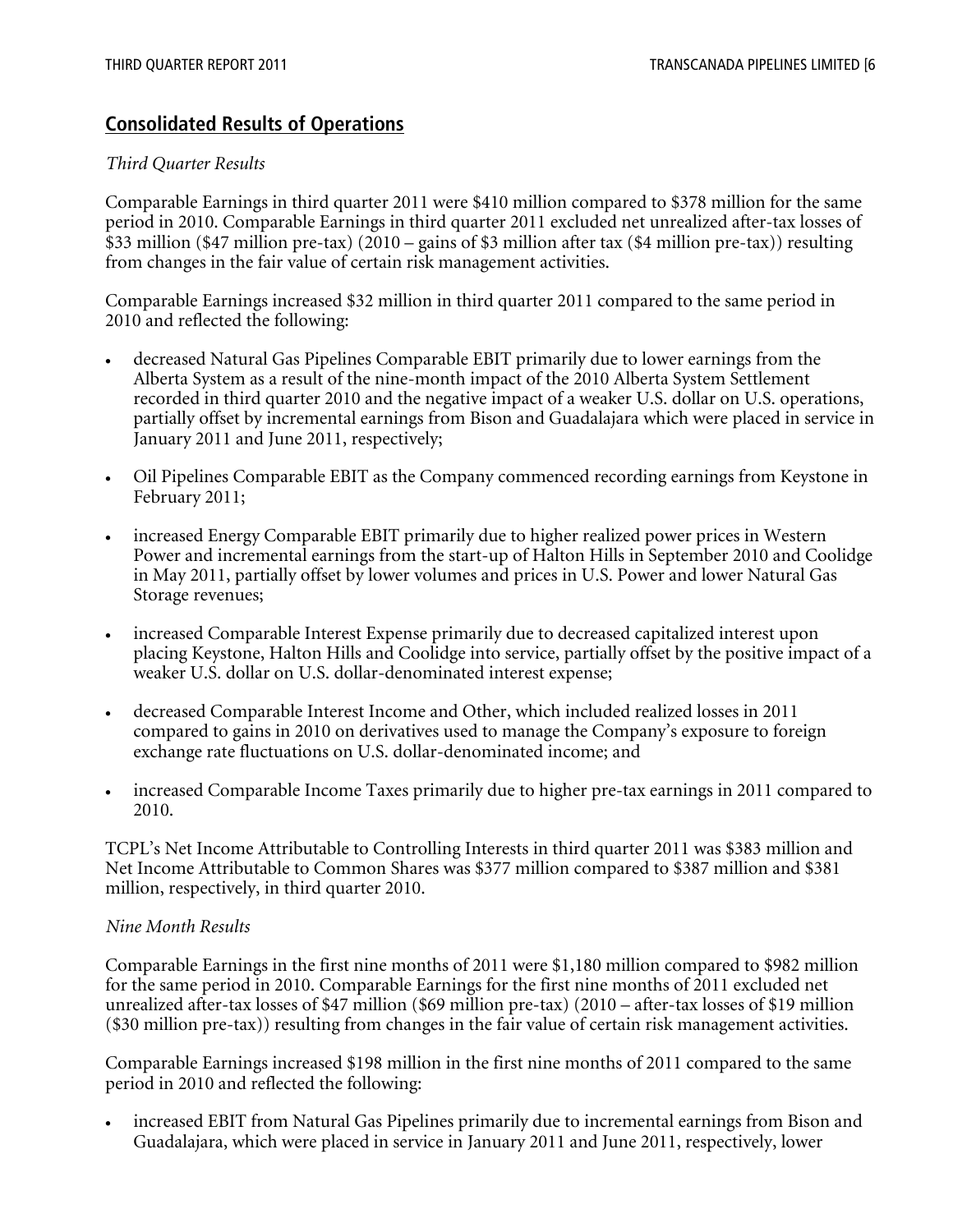general and administrative expenses, and higher earnings from the Canadian Mainline, partially offset by the negative impact of a weaker U.S. dollar;

- Oil Pipelines Comparable EBIT as the Company commenced recording earnings from Keystone in February 2011;
- increased EBIT from Energy primarily due to higher overall realized power prices in Western Power, incremental earnings from the start-up of Halton Hills in September 2010, Coolidge in May 2011 and phase two of Kibby Wind in October 2010, and higher volumes and lower operating expenses due to reduced outage days and higher realized prices at Bruce A, partially offset by lower realized prices and reduced volumes at Bruce B, and decreased third-party and proprietary storage revenues for Natural Gas Storage;
- increased Comparable Interest Expense primarily due to decreased capitalized interest upon placing Keystone and Halton Hills into service, partially offset by the positive impact of a weaker U.S. dollar on U.S. dollar-denominated interest expense;
- increased Comparable Interest Income and Other due to higher realized gains in 2011 compared to 2010 on derivatives used to manage the Company's exposure to foreign exchange rate fluctuations on U.S. dollar-denominated income; and
- increased Comparable Income Taxes primarily due to higher pre-tax earnings in 2011 compared to 2010 and higher positive income tax adjustments in 2010.

TCPL's Net Income Attributable to Controlling Interests in the first nine months of 2011 was \$1,150 million and Net Income Attributable to Common Shares was \$1,133 million compared to \$980 million and \$963 million, respectively, for the same period in 2010.

Further discussion of the financial results for the three and nine months ended September 30, 2011 is included in the Natural Gas Pipelines, Oil Pipelines, Energy and Other Income Statement Items sections in this MD&A.

#### *U.S. Dollar-Denominated Balances*

On a consolidated basis, the impact of changes in the value of the U.S. dollar on U.S. operations is partially offset by other U.S. dollar-denominated items as set out in the following table. The resultant pre-tax net exposure is managed using derivatives, further reducing the Company's exposure to changes in Canadian-U.S. foreign exchange rates. The average U.S. dollar to Canadian dollar exchange rate for the three and nine months ended September 30, 2011 was 0.98 and 0.98, respectively (2010 – 1.04 and 1.04, respectively).

#### **Summary of Significant U.S. Dollar-Denominated Amounts**

| (unaudited)                                               |       | Three months ended<br>September 30 |       | Nine months ended<br>September 30 |  |  |
|-----------------------------------------------------------|-------|------------------------------------|-------|-----------------------------------|--|--|
| (millions of U.S. dollars, pre-tax)                       | 2011  | 2010                               | 2011  | 2010                              |  |  |
|                                                           |       |                                    |       |                                   |  |  |
| U.S. Natural Gas Pipelines Comparable EBIT <sup>(1)</sup> | 173   | 149                                | 597   | 522                               |  |  |
| U.S. Oil Pipelines Comparable EBIT <sup>(1)</sup>         | 78    |                                    | 210   |                                   |  |  |
| U.S. Power Comparable EBIT <sup>(1)</sup>                 | 63    | 83                                 | 160   | 164                               |  |  |
| Interest on U.S. dollar-denominated long-term             |       |                                    |       |                                   |  |  |
| debt                                                      | (187) | (175)                              | (549) | (497)                             |  |  |
| Capitalized interest on U.S. capital expenditures         | 21    | 78                                 | 93    | 211                               |  |  |
| U.S. non-controlling interests and other                  | (48)  | (39)                               | (143) | (120)                             |  |  |
|                                                           | 100   | 96                                 | 368   | 280                               |  |  |

Refer to the Non-GAAP Measures section in this MD&A for further discussion of Comparable EBIT.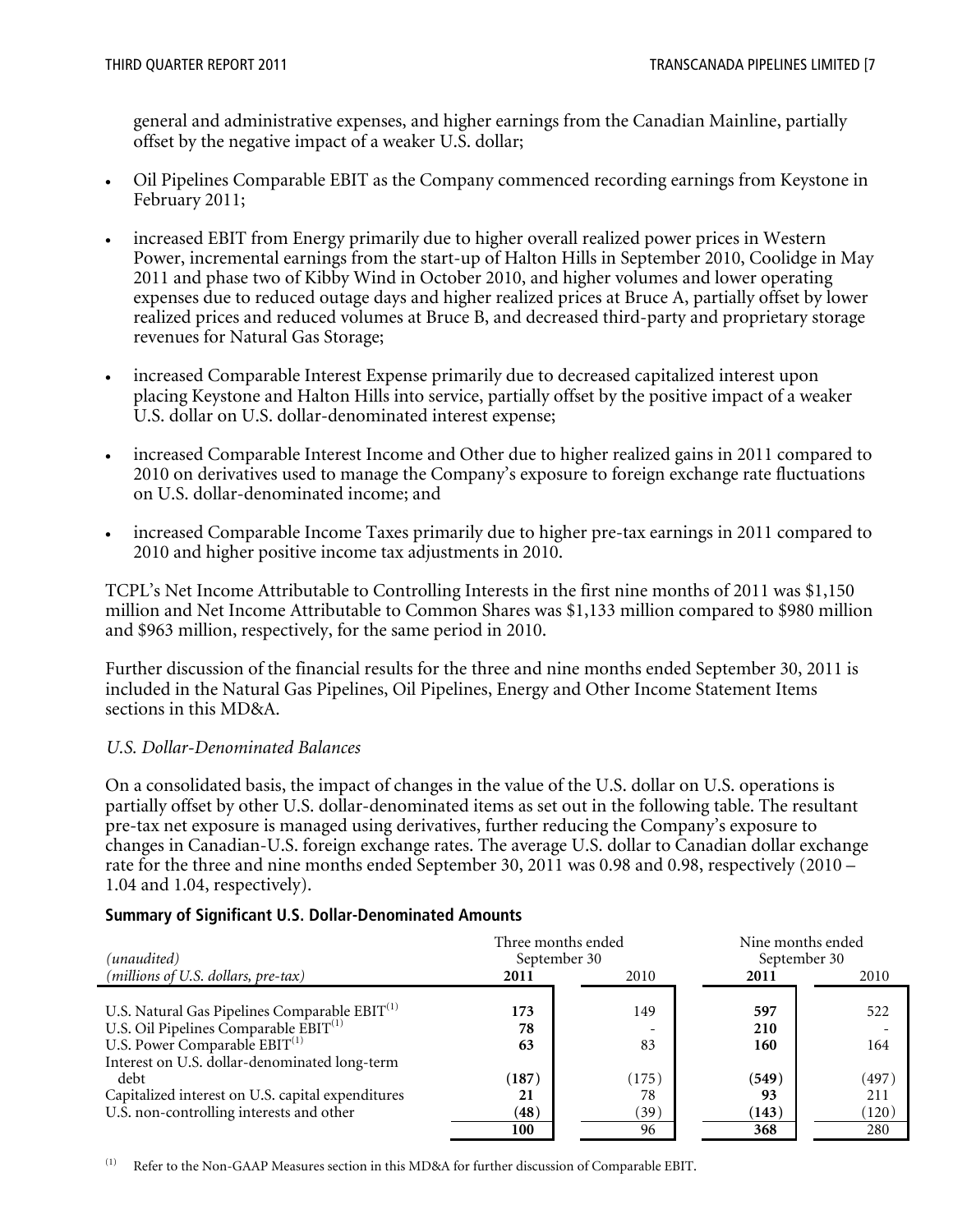## **Natural Gas Pipelines**

Natural Gas Pipelines' Comparable EBIT was \$474 million and \$1,493 million in the three and nine months ended September 30, 2011, respectively, compared to \$482 million and \$1,442 million, respectively, for the same periods in 2010.

#### **Natural Gas Pipelines Results**

|                                                                                             | Three months ended |                  |                  | Nine months ended |  |  |
|---------------------------------------------------------------------------------------------|--------------------|------------------|------------------|-------------------|--|--|
| (unaudited)                                                                                 | September 30       |                  |                  | September 30      |  |  |
| (millions of dollars)                                                                       | 2011               | 2010             | 2011             | 2010              |  |  |
|                                                                                             |                    |                  |                  |                   |  |  |
| <b>Canadian Natural Gas Pipelines</b>                                                       |                    |                  |                  |                   |  |  |
| Canadian Mainline                                                                           | 264                | 257              | 796              | 785               |  |  |
| Alberta System                                                                              | 191                | 197              | 557              | 548               |  |  |
| Foothills                                                                                   | 31                 | 34               | 96               | 102               |  |  |
| Other (TQM, Ventures LP)                                                                    | 13                 | 12               | 38               | 39                |  |  |
| Canadian Natural Gas Pipelines Comparable EBITDA <sup>(1)</sup>                             | 499                | 500              | 1,487            | 1,474             |  |  |
| Depreciation and amortization                                                               | (181)              | (167)            | (542)            | (535)             |  |  |
| Canadian Natural Gas Pipelines Comparable EBIT <sup>(1)</sup>                               | 318                | 333              | 945              | 939               |  |  |
|                                                                                             |                    |                  |                  |                   |  |  |
| U.S. Natural Gas Pipelines (in U.S. dollars)                                                |                    |                  |                  |                   |  |  |
| <b>ANR</b>                                                                                  | 58                 | 64               | 239              | 238               |  |  |
| $GTN^{(2)}$                                                                                 | 29                 | 42               | 105              | 125               |  |  |
| Great Lakes <sup>(3)</sup>                                                                  | 26                 | 26               | 81               | 83                |  |  |
| PipeLines $\mathrm{LP}^{(4)(5)}$                                                            | 26                 | 26               | 76               | 73                |  |  |
| Iroquois<br>Bison <sup>(2)(6)</sup>                                                         | 15                 | 16               | 50               | 51                |  |  |
|                                                                                             | 8                  |                  | 35               |                   |  |  |
| Portland <sup>(5)(7)</sup>                                                                  | $\overline{2}$     | 1                | 15               | 12                |  |  |
| International (Tamazunchale, Guadalajara, TransGas,<br>Gas Pacifico/INNERGY) <sup>(8)</sup> |                    | 10               | 52               | 34                |  |  |
|                                                                                             | 27                 |                  |                  |                   |  |  |
| General, administrative and support costs <sup>(9)</sup>                                    | (2)                | (16)             | (6)              | (25)              |  |  |
| Non-controlling interests <sup>(5)</sup>                                                    | 52                 | 42               | 148              | 124               |  |  |
| U.S. Natural Gas Pipelines Comparable EBITDA <sup>(1)</sup>                                 | 241                | $\overline{211}$ | 795              | 715               |  |  |
| Depreciation and amortization                                                               | (68)               | (62)             | (198)            | (193)             |  |  |
| U.S. Natural Gas Pipelines Comparable EBIT <sup>(1)</sup>                                   | 173                | 149              | $\overline{597}$ | 522               |  |  |
| Foreign exchange                                                                            | (3)                | 8                | (12)             | 22                |  |  |
| U.S. Natural Gas Pipelines Comparable EBIT <sup>(1)</sup>                                   |                    |                  |                  |                   |  |  |
| (in Canadian dollars)                                                                       | 170                | 157              | 585              | 544               |  |  |
| <b>Natural Gas Pipelines Business Development</b>                                           |                    |                  |                  |                   |  |  |
| Comparable EBITDA <sup>(1)</sup>                                                            | (14)               | (8)              | (37)             | (41)              |  |  |
|                                                                                             |                    |                  |                  |                   |  |  |
| Natural Gas Pipelines Comparable EBIT <sup>(1)</sup>                                        | 474                | 482              | 1,493            | 1,442             |  |  |
|                                                                                             |                    |                  |                  |                   |  |  |
| Summary:                                                                                    |                    |                  |                  |                   |  |  |
| Natural Gas Pipelines Comparable EBITDA <sup>(1)</sup>                                      | 721                | 714              | 2,228            | 2,178             |  |  |
| Depreciation and amortization                                                               | (247)              | (232)            | (735)            | (736)             |  |  |
| Natural Gas Pipelines Comparable EBIT <sup>(1)</sup>                                        | 474                | 482              | 1,493            | 1,442             |  |  |

<sup>(1)</sup> Refer to the Non-GAAP Measures section in this MD&A for further discussion of Comparable EBITDA and Comparable EBIT.<br><sup>(2)</sup> Results reflect TCPL's direct ownership interest of 75 per cent effective May 3, 2011 and 100 PipeLines LP's results include TCPL's decreased ownership in PipeLines LP and TCPL's effective ownership through PipeLines LP of

8.3 per cent of each of GTN and Bison since May 3, 2011.<br>
Non-Controlling Interests reflects Comparable EBITDA for the portions of PipeLines LP and Portland not owned by TCPL.<br>
Includes Bison effective January 14, 2011.<br>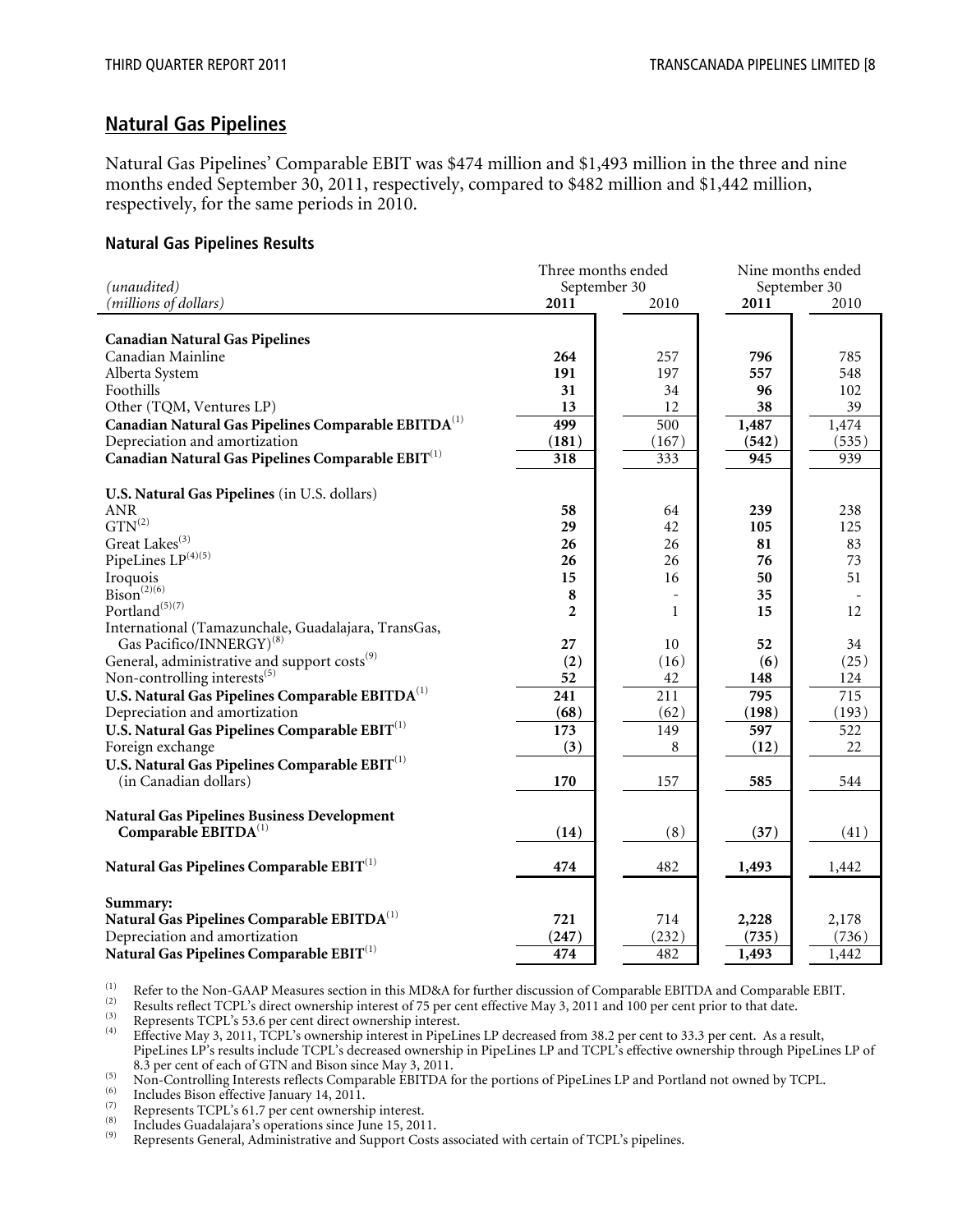| (unaudited)           | Three months ended<br>September 30 |      | Nine months ended<br>September 30 |      |  |
|-----------------------|------------------------------------|------|-----------------------------------|------|--|
| (millions of dollars) | 2011                               | 2010 | 2011                              | 2010 |  |
|                       |                                    |      |                                   |      |  |
| Canadian Mainline     | 61                                 | 66   | 186                               | 196  |  |
| Alberta System        | 51                                 | 70   | 149                               | 145  |  |
| Foothills             | 6                                  | ⇁    | 18                                | 20   |  |

#### **Net Income for Wholly Owned Canadian Natural Gas Pipelines**

#### *Canadian Natural Gas Pipelines*

Canadian Mainline's net income for the three and nine months ended September 30, 2011 decreased \$5 million and \$10 million, respectively, compared to the same periods in 2010 primarily due to a lower rate of return on common equity (ROE), as determined by the National Energy Board (NEB), of 8.08 per cent in 2011 compared to 8.52 per cent in 2010, as well as a lower average investment base. The impact of the lower ROE and average investment base was partially offset by higher incentive earnings in 2011.

The Alberta System's net income was \$51 million and \$149 million for the three and nine months ended September 30, 2011 compared to \$70 million and \$145 million, respectively, for the same periods in 2010. The decrease in net income in third quarter 2011 compared to 2010 was primarily due to the regulatory approval and recognition in September 2010 of the Alberta System Settlement, which included a 9.70 per cent ROE on deemed common equity of 40 per cent, effective January 1, 2010. The increase in net income for the first nine months of 2011 compared to 2010 was primarily due to higher incentive earnings.

Canadian Mainline's Comparable EBITDA for the three and nine months ended September 30, 2011 of \$264 million and \$796 million, respectively, increased \$7 million and \$11 million, respectively, compared to the same periods in 2010. The Alberta System's Comparable EBITDA was \$191 million and \$557 million for the three and nine months ended September 30, 2011 compared to \$197 million and \$548 million, respectively, for the same periods in 2010. EBITDA from the Canadian Mainline and the Alberta System includes net income variances discussed above as well as flow-through items which do not affect net income.

#### *U.S. Natural Gas Pipelines*

ANR's Comparable EBITDA for the three and nine months ended September 30, 2011 was US\$58 million and US\$239 million, respectively, compared to US\$64 million and US\$238 million, respectively, for the same periods in 2010. The decrease in third quarter 2011 was primarily due to higher operating, maintenance and administration (OM&A) costs. For the nine months ended September 30, 2011, the increase was primarily due to higher transportation and storage revenues, a settlement with a counterparty and increased incidental commodity sales partially offset by higher OM&A costs.

GTN's Comparable EBITDA for the three and nine months ended September 30, 2011 was US\$29 million and US\$105 million, respectively, compared to US\$42 million and US\$125 million, respectively, for the same periods in 2010. The decreases were primarily due to TCPL's sale of a 25 per cent interest in GTN to PipeLines LP in May 2011.

The Bison pipeline was placed in service on January 14, 2011. TCPL's portion of Comparable EBITDA was US\$8 million and US\$35 million for the three and nine months ended September 30, 2011, respectively. EBITDA reflects TCPL's 75 per cent interest in Bison subsequent to the sale of a 25 per cent interest in Bison to PipeLines LP in May 2011 and 100 per cent prior to that date.

Comparable EBITDA for the remainder of the U.S. Natural Gas Pipelines was US\$146 million and US\$416 million for the three and nine months ended September 30, 2011, respectively, compared to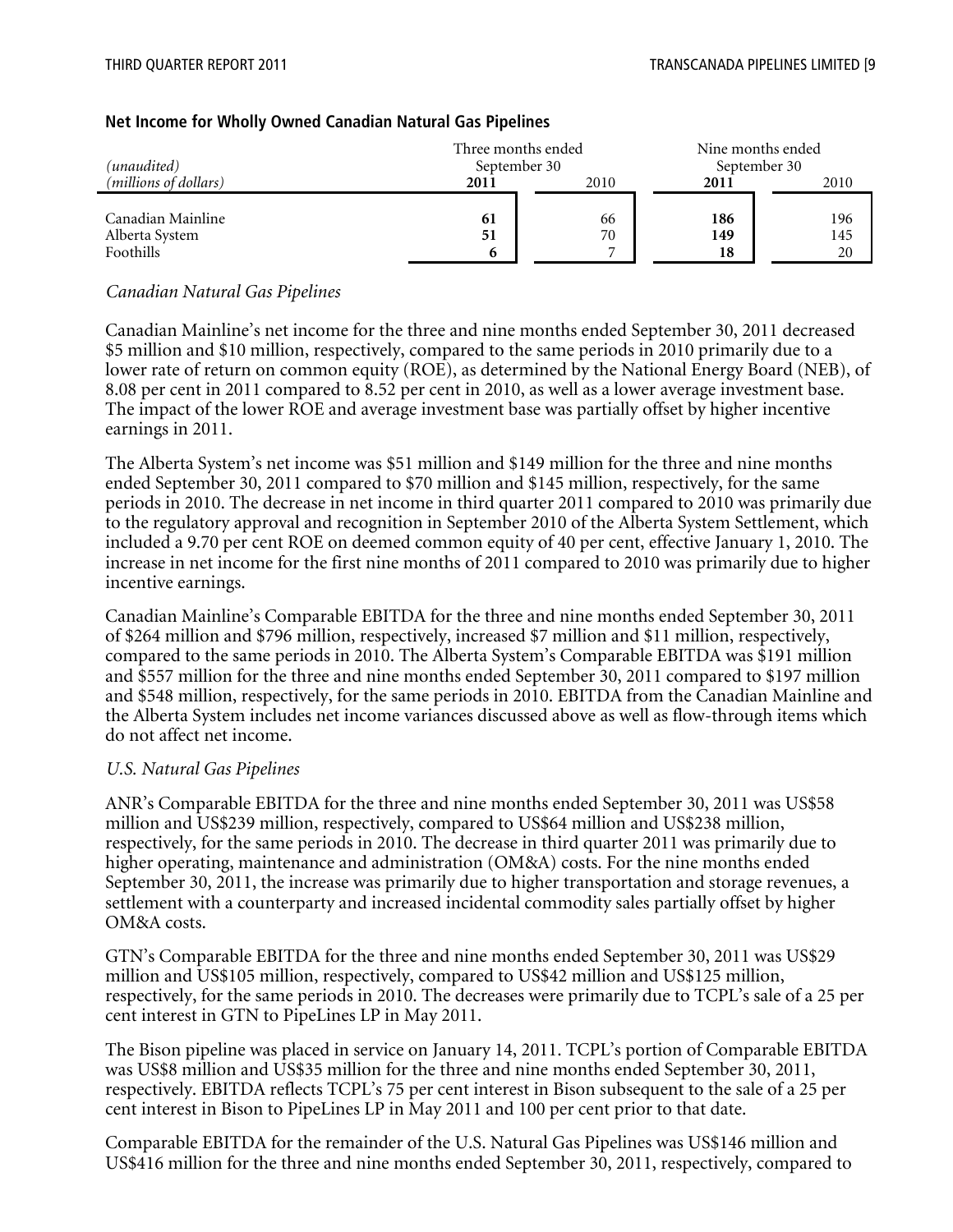US\$105 million and US\$352 million, respectively, for the same periods in 2010. The increases were primarily due to incremental earnings from the Guadalajara pipeline, which was placed in service on June 15, 2011, lower general, administrative and support costs and higher Non-Controlling Interests due to the sale of a 25 per cent interest in GTN and Bison to PipeLines LP in May 2011.

#### **Depreciation**

Natural Gas Pipelines' depreciation increased \$15 million and decreased \$1 million for the three and nine months ended September 30, 2011, respectively, compared to the same periods in 2010. The increase in the third quarter was primarily due to an adjustment for the regulatory approval and recognition in September 2010 of the Alberta System Settlement which included a reduction in the composite depreciation rate, effective January 1, 2010, and incremental depreciation for Bison and Guadalajara partially offset by the effect of a weaker U.S. dollar.

#### **Business Development**

Natural Gas Pipelines' Business Development Comparable EBITDA loss increased \$6 million and decreased \$4 million in the three and nine months ended September 30, 2011, respectively, compared to the same periods in 2010. Business development costs increased in third quarter 2011 compared to third quarter 2010 primarily due to greater activity in 2011 for the Alaska Pipeline Project. Business development costs in the first nine months of 2011 decreased primarily due to the increased reimbursement by the State of Alaska to 90 per cent from 50 per cent effective July 31, 2010. Project applicable expenses and reimbursements are shared proportionately with ExxonMobil, TCPL's joint venture partner in the Alaska Pipeline Project. The decrease in business development costs in the first nine months of 2011 was partially offset by a levy charged by the NEB in March 2011 to recover the Aboriginal Pipeline Group's proportionate share of costs relating to the Mackenzie Gas Project hearings.

#### **Operating Statistics**

| Nine months ended<br>September 30                                                                      | Canadian<br>Mainline <sup>(1)</sup> |                       | Alberta<br>System <sup>(2)</sup> |                       |                   |                     | <b>Foothills</b> |            |                     | $\text{ANR}^{\scriptscriptstyle{\text{(3)}}}$ |  |
|--------------------------------------------------------------------------------------------------------|-------------------------------------|-----------------------|----------------------------------|-----------------------|-------------------|---------------------|------------------|------------|---------------------|-----------------------------------------------|--|
| (unaudited)                                                                                            | 2011                                | 2010                  | 2011                             | 2010                  | 2011              | 2010                | 2011             |            | 2010                |                                               |  |
| Average investment base<br>(millions of dollars)<br>Delivery volumes (Bcf)<br>Total<br>Average per day | 6,250<br>1,474<br>5.4               | 6,518<br>1,191<br>4.4 | 5,017<br>2,580<br>9.5            | 4,986<br>2,535<br>9.3 | 611<br>948<br>3.5 | 661<br>1,054<br>3.9 | 1,276            | n/a<br>4.7 | n/a<br>1,171<br>4.3 |                                               |  |

(1) Canadian Mainline's throughput volumes in the above table reflect physical deliveries to domestic and export markets. Canadian Mainline's physical receipts originating at the Alberta border and in Saskatchewan for the nine months ended September 30, 2011 were 912 billion cubic feet (Bcf) (2010 – 927 Bcf); average per day was 3.3 Bcf (2010 – 3.4 B

 $^{(2)}$  Field receipt volumes for the Alberta System for the nine months ended September 30, 2011 were 2,643 Bcf (2010 – 2,619 Bcf);<br>average per day was 9.7 Bcf (2010 – 9.6 Bcf).

average per day was 9.7 Bef (2010 – 9.6 Bef).<br>
ANR's results are not impacted by average investment base as these systems operate under fixed-rate models approved by the U.S. Federal Energy Regulatory Commission.

## **Oil Pipelines**

Oil Pipelines Comparable EBIT for the three and eight months ended September 30, 2011, was \$118 million and \$313 million, respectively. At the beginning of February 2011, the Company commenced recording EBITDA for the Wood River/Patoka section of Keystone following the NEB's decision to remove the maximum operating pressure restriction along the conversion section of the system. The Cushing Extension was also placed in service at that time.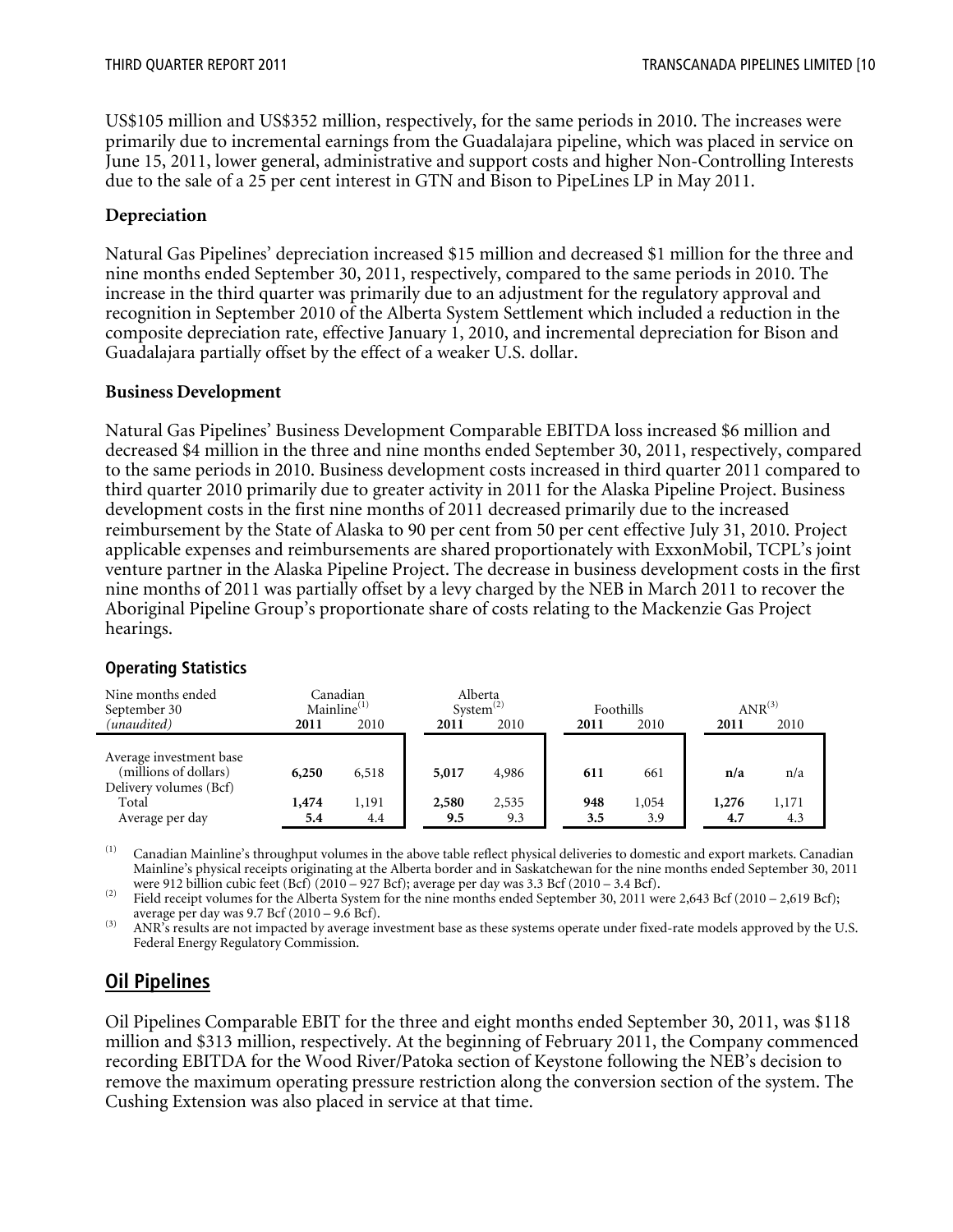#### **Oil Pipelines Results**

| For the period February 1 to September 30<br>(unaudited)(millions of dollars)                                                                                                                                                                                  | Three months ended<br>September 30<br>2011 | Eight months ended<br>September 30<br>2011 |
|----------------------------------------------------------------------------------------------------------------------------------------------------------------------------------------------------------------------------------------------------------------|--------------------------------------------|--------------------------------------------|
| Canadian Oil Pipelines Comparable EBITDA <sup>(1)</sup><br>Depreciation and amortization<br>Canadian Oil Pipelines Comparable EBIT <sup>(1)</sup>                                                                                                              | 56<br>(14)<br>42                           | 146<br>(36)<br>110                         |
| U.S. Oil Pipelines Comparable EBITDA <sup>(1)</sup> (in U.S. dollars)<br>Depreciation and amortization<br>U.S. Oil Pipelines Comparable $EBIT^{(1)}$<br>Foreign exchange<br><b>U.S. Oil Pipelines Comparable <math>EBIT^{(1)}</math> (in Canadian dollars)</b> | 102<br>(24)<br>78<br>(1)<br>77             | 270<br>(60)<br>210<br>(5)<br>205           |
| <b>Oil Pipelines Business Development</b><br>Comparable EBITDA <sup>(1)</sup>                                                                                                                                                                                  | (1)                                        | (2)                                        |
| Oil Pipelines Comparable EBIT <sup>(1)</sup>                                                                                                                                                                                                                   | 118                                        | 313                                        |
| Summary:<br>Oil Pipelines Comparable EBITDA <sup>(1)</sup><br>Depreciation and amortization<br>Oil Pipelines Comparable $EBIT^{(1)}$                                                                                                                           | 156<br>(38)<br>118                         | 408<br>(95)<br>313                         |

 $^{(1)}$  Refer to the Non-GAAP Measures section in this MD&A for further discussion of Comparable EBITDA and Comparable EBIT.

## **Operating Statistics**

| For the period February 1 to September 30<br>(unaudited)                           | Three months ended<br>September 30<br>2011 | Eight months ended<br>September 30<br>2011 |
|------------------------------------------------------------------------------------|--------------------------------------------|--------------------------------------------|
| Delivery volumes (thousands of barrels) <sup>(1)</sup><br>Total<br>Average per day | 39,696<br>431                              | 92,329<br>382                              |

(1) Delivery volumes reflect physical deliveries.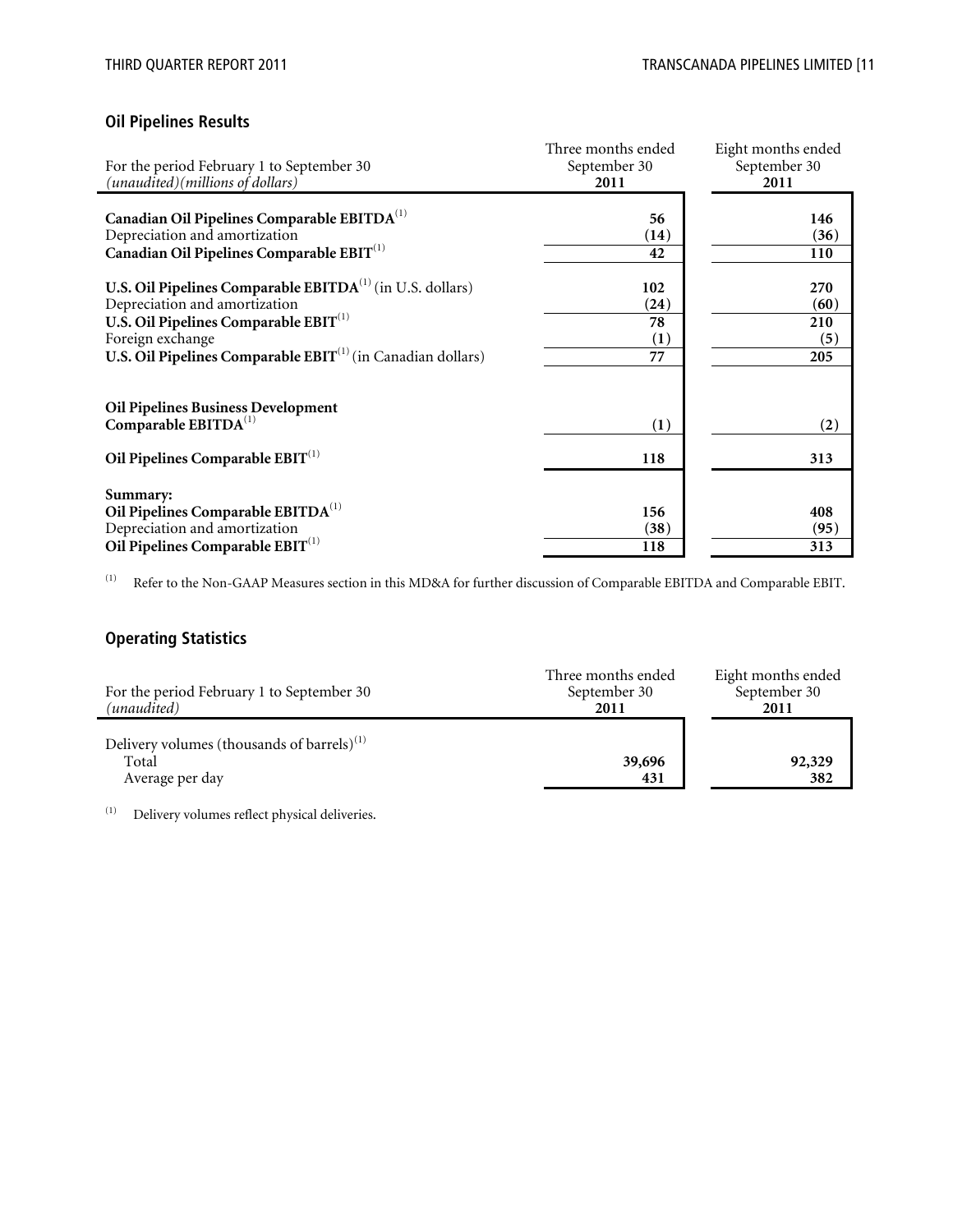## **Energy**

Energy's Comparable EBIT was \$298 million and \$745 million for the three and nine months ended September 30, 2011, respectively, compared to \$217 million and \$550 million, respectively, for the same periods in 2010.

#### **Energy Results**

|                                                                   | Three months ended           |                  |       | Nine months ended |
|-------------------------------------------------------------------|------------------------------|------------------|-------|-------------------|
| (unaudited)                                                       | September 30                 |                  |       | September 30      |
| (millions of dollars)                                             | 2011                         | 2010             | 2011  | 2010              |
|                                                                   |                              |                  |       |                   |
| <b>Canadian Power</b>                                             |                              |                  |       |                   |
| Western Power <sup>(1)</sup>                                      | 152                          | 45               | 346   | 172               |
| Eastern Power <sup>(2)</sup>                                      | 76                           | 56               | 227   | 154               |
| <b>Bruce Power</b>                                                | 86                           | 89               | 219   | 199               |
| General, administrative and support costs                         | (11)                         | (14)             | (28)  | (29)              |
| Canadian Power Comparable EBITDA(3)                               | 303                          | 176              | 764   | 496               |
| Depreciation and amortization                                     | (72)                         | (61)             | (208) | (179)             |
| Canadian Power Comparable $\mathrm{EBIT}^{(3)}$                   | 231                          | $\overline{115}$ | 556   | 317               |
|                                                                   |                              |                  |       |                   |
| U.S. Power (in U.S. dollars)                                      |                              |                  |       |                   |
| Northeast Power <sup>(4)</sup>                                    | 100                          | 117              | 270   | 268               |
| General, administrative and support costs                         | (10)                         | (6)              | (29)  | (24)              |
| U.S. Power Comparable EBITDA <sup>(3)</sup>                       | 90                           | $\overline{111}$ | 241   | 244               |
| Depreciation and amortization                                     | (27)                         | (28)             | (81)  | (80)              |
| U.S. Power Comparable EBIT <sup>(3)</sup>                         | 63                           | 83               | 160   | 164               |
| Foreign exchange                                                  | $\qquad \qquad \blacksquare$ | 3                | (3)   | 6                 |
| <b>U.S. Power Comparable <math>EBIT^{(3)}</math> (in Canadian</b> |                              |                  |       |                   |
| dollars)                                                          | 63                           | 86               | 157   | 170               |
|                                                                   |                              |                  |       |                   |
| <b>Natural Gas Storage</b>                                        |                              |                  |       |                   |
| Alberta Storage                                                   | 14                           | 28               | 66    | 101               |
| General, administrative and support costs                         | (1)                          | (2)              | (6)   | (6)               |
| Natural Gas Storage Comparable EBITDA <sup>(3)</sup>              | $\overline{13}$              | $\overline{26}$  | 60    | 95                |
| Depreciation and amortization                                     | (3)                          | (3)              | (11)  | (11)              |
| Natural Gas Storage Comparable EBIT <sup>(3)</sup>                | $\overline{10}$              | 23               | 49    | 84                |
|                                                                   |                              |                  |       |                   |
| <b>Energy Business Development Comparable</b>                     |                              |                  |       |                   |
| $EBITDA^{(3)}$                                                    | (6)                          | (7)              | (17)  | (21)              |
|                                                                   |                              |                  |       |                   |
| Energy Comparable EBIT <sup>(3)</sup>                             | 298                          | 217              | 745   | 550               |
|                                                                   |                              |                  |       |                   |
| Summary:                                                          |                              |                  |       |                   |
| Energy Comparable EBITDA <sup>(3)</sup>                           | 399                          | 311              | 1,043 | 824               |
| Depreciation and amortization                                     | (101)                        | (94)             | (298) | (274)             |
| Energy Comparable EBIT <sup>(3)</sup>                             | 298                          | $\overline{217}$ | 745   | 550               |

The United Scoolidge effective May 2011.<br>
(2) Includes Halton Hills effective September 2010.<br>
(3) Refer to the Non-GAAP Measures section in this MD&A for further discussion of Comparable EBITDA and Comparable EBIT.<br>
(4)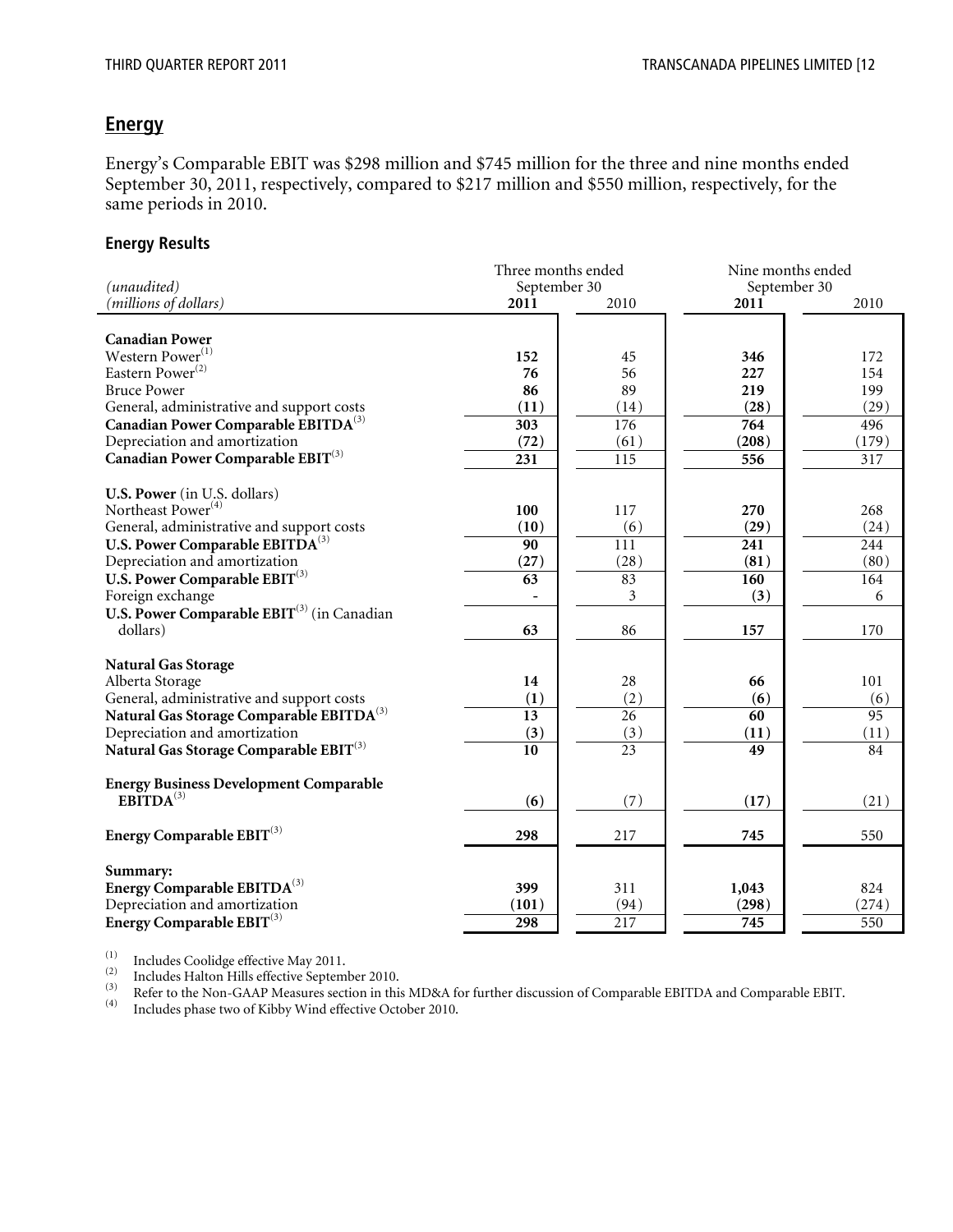#### *Canadian Power*

## **Western and Eastern Canadian Power Comparable EBIT**(1)(2)

| (unaudited)                               | Three months ended<br>September 30 |       | Nine months ended<br>September 30 |       |
|-------------------------------------------|------------------------------------|-------|-----------------------------------|-------|
| (millions of dollars)                     | 2011                               | 2010  | 2011                              | 2010  |
|                                           |                                    |       |                                   |       |
| Revenues                                  |                                    |       |                                   |       |
| Western power                             | 326                                | 168   | 787                               | 534   |
| Eastern power                             | 119                                | 85    | 350                               | 217   |
| Other $^{(3)}$                            | 15                                 | 27    | 56                                | 64    |
|                                           | 460                                | 280   | 1,193                             | 815   |
| <b>Commodity Purchases Resold</b>         |                                    |       |                                   |       |
| Western power                             | (157)                              | (109) | (401)                             | (314) |
| Other <sup>(4)</sup>                      | $\left( 4\right)$                  | (12)  | (13)                              | (24)  |
|                                           | (161)                              | (121) | (414)                             | (338) |
|                                           |                                    |       |                                   |       |
| Plant operating costs and other           | (71)                               | (58)  | (206)                             | (151) |
| General, administrative and support costs | (11)                               | (14)  | (28)                              | (29)  |
| Comparable $EBITDA(1)$                    | 217                                | 87    | 545                               | 297   |
| Depreciation and amortization             | (43)                               | (33)  | (123)                             | (102) |
| Comparable $EBIT^{(1)}$                   | 174                                | 54    | 422                               | 195   |

The US of the Non-GAAP Measures section in this MD&A for further discussion of Comparable EBITDA and Comparable EBIT.<br>Includes Coolidge and Halton Hills effective May 2011 and September 2010, respectively.<br>Includes sales derivatives used to purchase and sell natural gas to manage Western and Eastern Power's assets are presented on a net basis in Other Revenues.

 $(4)$  Includes the cost of excess natural gas not used in operations.

#### **Western and Eastern Canadian Power Operating Statistics**

|                                                                                                                | Three months ended<br>September 30 |                      | Nine months ended<br>September 30 |                        |  |
|----------------------------------------------------------------------------------------------------------------|------------------------------------|----------------------|-----------------------------------|------------------------|--|
| (unaudited)                                                                                                    | 2011                               | 2010                 | 2011                              | 2010                   |  |
| Sales Volumes (GWh)<br>Supply<br>Generation                                                                    |                                    |                      |                                   |                        |  |
| Western Power <sup>(1)</sup><br>Eastern Power <sup>(2)</sup><br>Purchased                                      | 630<br>1,014                       | 572<br>661           | 1,937<br>2,862                    | 1,751<br>1,485         |  |
| Sundance A & B and Sheerness PPAs <sup>(3)</sup><br>Other purchases                                            | 2,074<br>352<br>4,070              | 2,641<br>89<br>3,963 | 6,034<br>728<br>11,561            | 7,755<br>311<br>11,302 |  |
| Sales<br>Contracted                                                                                            |                                    |                      |                                   |                        |  |
| Western Power <sup>(1)</sup><br>Eastern Power <sup>(2)</sup><br>Spot                                           | 2,474<br>1,014                     | 2,526<br>660         | 6,781<br>2,862                    | 7,368<br>1,500         |  |
| <b>Western Power</b>                                                                                           | 582<br>4,070                       | 777<br>3,963         | 1,918<br>11,561                   | 2,434<br>11,302        |  |
| <b>Plant Availability</b> <sup>(4)</sup><br>Western Power <sup>(1)(5)</sup><br>Eastern Power <sup>(2)(6)</sup> | 98%<br>96%                         | 94%<br>98%           | 97%<br>96%                        | 94%<br>97%             |  |

(1) Includes Coolidge effective May 2011.<br>
(2) Includes Halton Hills effective September 2010.<br>
(3) No volumes were delivered under the Sundance A PPA in 2011.<br>
(4) Plant availability very detected under the Sundance A PP

Plant availability represents the percentage of time in a period that the plant is available to generate power regardless of whether it is running.

Funning. Excludes facilities that provide power to TCPL under PPAs.<br>
(6) Bécancour has been excluded from the availability calculation as power generation has been suspended since 2008.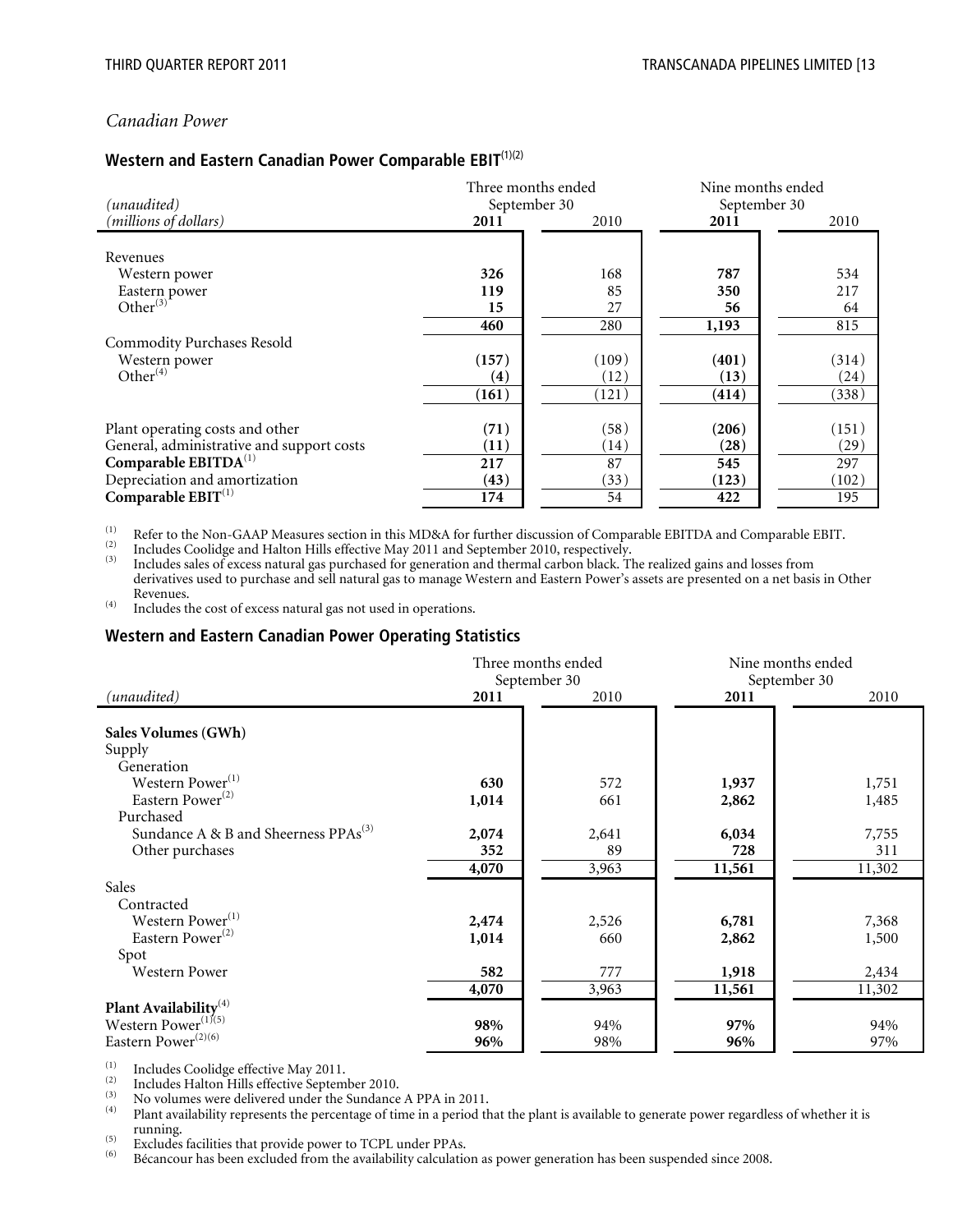Western Power's Comparable EBITDA of \$152 million and Power Revenues of \$326 million in third quarter 2011 increased \$107 million and \$158 million, respectively, compared to the same periods in 2010, primarily due to higher realized power prices in Alberta and incremental earnings from Coolidge, which went into service under a 20-year power purchase arrangement (PPA) in May 2011. Certain plant outages and higher demand resulted in average spot market power prices in Alberta increasing 164 per cent to \$95 per megawatt hour (MWh) in third quarter 2011 compared to \$36 per MWh in third quarter 2010.

Western Power's Comparable EBITDA of \$346 million and Power Revenues of \$787 million in the first nine months of 2011 increased \$174 million and \$253 million, respectively, compared to the same period in 2010 primarily due to higher overall realized prices in Alberta and incremental earnings from Coolidge.

Western Power's Comparable EBITDA in the three and nine months ended September 30, 2011 included \$48 million and \$99 million, respectively, of accrued earnings from the Sundance A PPA, the revenues and costs of which have been recorded as though the outages of Sundance A Units 1 and 2 are interruptions of supply in accordance with the terms of the PPA. Refer to the Recent Developments section in this MD&A for further discussion regarding the Sundance A outage.

Western Power's Commodity Purchases Resold of \$157 million and \$401 million for the three and nine months ended September 30, 2011, respectively, increased \$48 million and \$87 million, respectively, compared to the same periods in 2010 due to higher volumes at Sheerness, higher PPA costs per MWh and increased direct sales to customers.

Eastern Power's Comparable EBITDA of \$76 million and \$227 million for the three and nine months ended September 30, 2011, respectively, increased \$20 million and \$73 million, respectively, compared to the same periods in 2010. Similarly, Eastern Power's Power Revenues of \$119 million and \$350 million for the three and nine months ended September 30, 2011, respectively, increased \$34 million and \$133 million, respectively, compared to the same periods in 2010. The increases were primarily due to incremental earnings from Halton Hills, which went into service in September 2010.

Plant Operating Costs and Other, which includes fuel gas consumed in power generation, of \$71 million and \$206 million for the three and nine months ended September 30, 2011, increased \$13 million and \$55 million, respectively, compared to the same periods in 2010. The increases were primarily due to incremental fuel consumed at Halton Hills.

Depreciation and amortization increased \$10 million and \$21 million for the three and nine months ended September 30, 2011, respectively, compared to the same periods in 2010 primarily due to incremental depreciation from Halton Hills and Coolidge.

Western Power manages the sale of its supply volumes on a portfolio basis. A portion of its supply is sold into the spot market to assure supply in the event of an unexpected plant outage. The overall amount of spot market volumes sold is also dependent upon the ability to transact in forward sales markets at acceptable contract terms. This approach to portfolio management helps to minimize costs in situations where Western Power would otherwise have to purchase electricity in the open market to fulfill its contractual sales obligations. Approximately 81 per cent of Western Power sales volumes were sold under contract in third quarter 2011, compared to 76 per cent in third quarter 2010. To reduce its exposure to spot market prices on uncontracted volumes, as at September 30, 2011, Western Power had entered into fixed-price power sales contracts to sell approximately 2,300 gigawatt hours (GWh) in fourth quarter 2011 and 7,700 GWh for 2012.

Eastern Power is focused on selling power under long-term contracts. In third quarter 2011 and 2010, 100 per cent of Eastern Power's sales volumes were sold under contract and are expected to continue to be 100 per cent sold under contract for the remainder of 2011 and in 2012.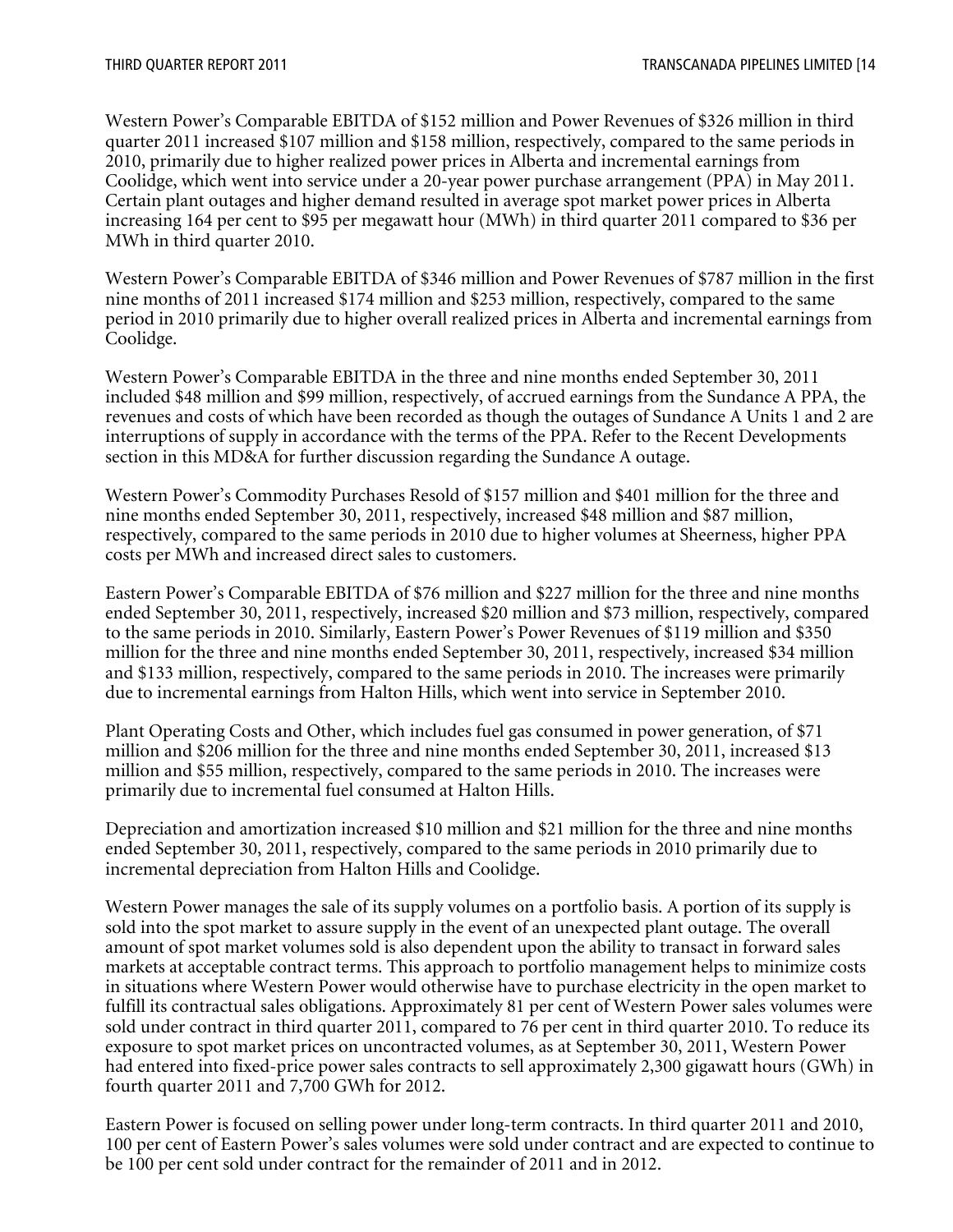#### **Bruce Power Results**

| (TCPL's proportionate share)                                                                                                             | Three months ended |                   |                   | Nine months ended |
|------------------------------------------------------------------------------------------------------------------------------------------|--------------------|-------------------|-------------------|-------------------|
| (unaudited)                                                                                                                              | September 30       |                   |                   | September 30      |
| (millions of dollars unless otherwise indicated)                                                                                         | 2011               | 2010              | 2011              | 2010              |
| Revenues <sup>(1)</sup>                                                                                                                  | 221                | 212               | 636               | 634               |
| <b>Operating Expenses</b>                                                                                                                | (135)              | (123)             | (417)             | (435)             |
| Comparable $\operatorname{EBITDA}^{(2)}$                                                                                                 | 86                 | 89                | 219               | 199               |
| Bruce A Comparable $EBITDA^{(2)}$                                                                                                        | 33                 | 35                | 99                | 58                |
| Bruce B Comparable EBITDA <sup>(2)</sup>                                                                                                 | 53                 | 54                | 120               | 141               |
| Comparable EBITDA <sup>(2)</sup>                                                                                                         | 86                 | 89                | 219               | 199               |
| Depreciation and amortization                                                                                                            | (29)               | (28)              | (85)              | (77)              |
| Comparable $EBIT^{(2)}$                                                                                                                  | 57                 | 61                | 134               | $\overline{122}$  |
| <b>Bruce Power - Other Information</b><br>Plant availability<br>Bruce A<br><b>Bruce B</b><br>Combined Bruce Power<br>Planned outage days | 97%<br>94%<br>95%  | 92%<br>88%<br>89% | 98%<br>88%<br>91% | 77%<br>90%<br>86% |
| Bruce A<br><b>Bruce B</b><br>Unplanned outage days<br>Bruce A                                                                            | 19<br>4            | 7<br>7            | 5<br>92<br>13     | 60<br>54<br>55    |
| <b>Bruce B</b><br>Sales volumes (GWh)<br>Bruce A                                                                                         | 1,489              | 28<br>1,446       | 24<br>4,425       | 34<br>3,556       |
| Bruce B                                                                                                                                  | 2,111              | 2,003             | 5,903             | 6,102             |
| Results per MWh                                                                                                                          | 3,600              | 3,449             | 10,328            | 9,658             |
| Bruce A power revenues                                                                                                                   | \$66               | \$65              | \$66              | \$65              |
| Bruce B power revenues <sup>(3)</sup>                                                                                                    | \$53               | \$57              | \$54              | \$58              |
| <b>Combined Bruce Power revenues</b>                                                                                                     | \$57               | \$60              | \$58              | \$60              |

(1) Revenues include Bruce A's fuel cost recoveries of \$7 million and \$21 million for the three and nine months ended September 30, 2011, respectively (2010 – \$7 million and \$21 million).

Exercise to the Non-GAAP Measures section in this MD&A for further discussion of Comparable EBITDA and Comparable EBIT.<br>Includes revenues received under the floor price mechanism, from deemed generation, including the asso

contract settlements.

TCPL's proportionate share of Bruce A's Comparable EBITDA decreased \$2 million in third quarter 2011 to \$33 million compared to \$35 million in third quarter 2010 as a result of higher operating costs, partially offset by increased revenues from higher volumes and higher realized prices.

TCPL's proportionate share of Bruce B's Comparable EBITDA decreased \$1 million in third quarter 2011 to \$53 million compared to \$54 million in third quarter 2010 as a result of increased revenues from higher volumes being more than offset by lower realized prices due to the expiration of fixed price contracts at higher prices.

TCPL's proportionate share of Bruce A's Comparable EBITDA increased \$41 million in the nine months ended September 30, 2011 to \$99 million compared to the same period in 2010 primarily due to higher volumes and lower operating costs due to a decrease in outage days. Results for the nine months ended September 30, 2010 included a payment made from Bruce B to Bruce A regarding 2009 amendments to a long-term agreement with the Ontario Power Authority (OPA). The net positive impact reflected TCPL's higher percentage ownership interest in Bruce A.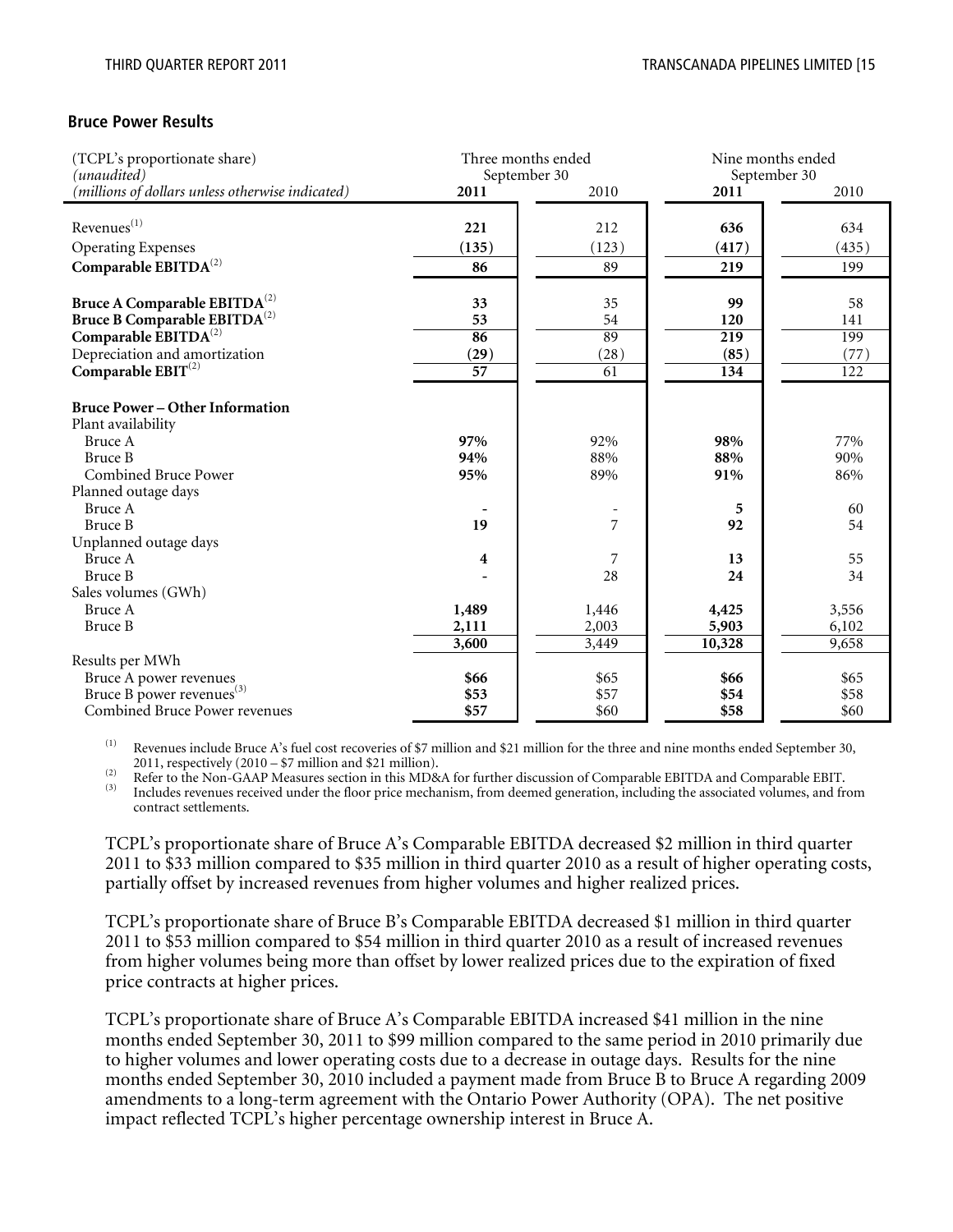TCPL's proportionate share of Bruce B's Comparable EBITDA decreased \$21 million in the nine months ended September 30, 2011 to \$120 million compared to the same period in 2010 primarily due to lower realized prices resulting from the expiration of fixed-price contracts at higher prices as well as lower volumes and higher operating costs due to increased outage days. Bruce B results for the nine months ended September 30, 2010 included the above-noted payment in first quarter 2010 to Bruce A.

Under a contract with the OPA, all output from Bruce A in third quarter 2011 was sold at a fixed price of \$66.33 per MWh (before recovery of fuel costs from the OPA) compared to \$64.71 per MWh in third quarter 2010. Also under a contract with the OPA, all output from the Bruce B units was subject to a floor price of \$50.18 per MWh in third quarter 2011 compared to \$48.96 per MWh in third quarter 2010. Both the Bruce A and Bruce B contract prices are adjusted annually for inflation on April 1.

Amounts received under the Bruce B floor price mechanism within a calendar year are subject to repayment if the monthly average spot price exceeds the floor price. With respect to 2011, TCPL currently expects spot prices to be less than the floor price for the remainder of the year, therefore no amounts recorded in revenues in the first nine months of 2011 are expected to be repaid.

Bruce B enters into fixed-price contracts whereby Bruce B receives or pays the difference between the contract price and the spot price. Bruce B's realized price decreased by \$4 per MWh to \$53 per MWh and \$54 per MWh for the three and nine months ended September 30, 2011, respectively, and reflected revenues recognized from both the floor price mechanism and contract sales. The decreases were a result of the majority of higher-priced contracts entered into in previous years having expired by the end of December 2010. As the remainder of these higher-priced contracts continue to expire, a further reduction in realized prices at Bruce B is expected.

The overall plant availability percentage in 2011 is expected to be in the mid-80s for the two operating Bruce A units and for the four Bruce B units. Bruce B began an approximate seven week outage on Unit 5 on October 14, 2011, and Bruce A will commence an approximate six month outage (West Shift Plus program) on Unit 3 starting in November 2011.

As at September 30, 2011, TCPL's share of the total capital cost of the Bruce A refurbishment and restart of Units 1 and 2 was \$2.2 billion and was approximately \$136 million for the refurbishment of Units 3 and 4.

#### **U.S. Power Comparable EBIT**<sup>(1)(2)</sup>

| (unaudited)                               | Three months ended<br>September 30 |       | Nine months ended<br>September 30 |       |  |
|-------------------------------------------|------------------------------------|-------|-----------------------------------|-------|--|
| (millions of U.S. dollars)                | 2011                               | 2010  | 2011                              | 2010  |  |
| Revenues                                  |                                    |       |                                   |       |  |
| Power $^{(3)}$                            | 280                                | 383   | 759                               | 852   |  |
| Capacity                                  | 70                                 | 74    | 183                               | 180   |  |
| Other $(4)$                               | 11                                 | 14    | 54                                | 54    |  |
|                                           | 361                                | 471   | 996                               | 1,086 |  |
| Commodity purchases resold                | (112)                              | (172) | (327)                             | (420) |  |
| Plant operating costs and other $(4)$     | (149)                              | (182) | (399)                             | (398) |  |
| General, administrative and support costs | (10)                               | (6)   | (29)                              | (24)  |  |
| Comparable $EBITDA(1)$                    | 90                                 | 111   | 241                               | 244   |  |
| Depreciation and amortization             | $\left( 27\right)$                 | (28)  | (81)                              | (80)  |  |
| Comparable $EBIT^{(1)}$                   | 63                                 | 83    | 160                               | 164   |  |

The mass of the Non-GAAP Measures section in this MD&A for further discussion of Comparable EBITDA and Comparable EBIT.<br>
The realized gains and losses from financial derivatives used to purchase and sell power, natural ga

Power's assets are presented on a net basis in Power Revenues. (4) Includes revenues and costs related to a third-party service agreement at Ravenswood.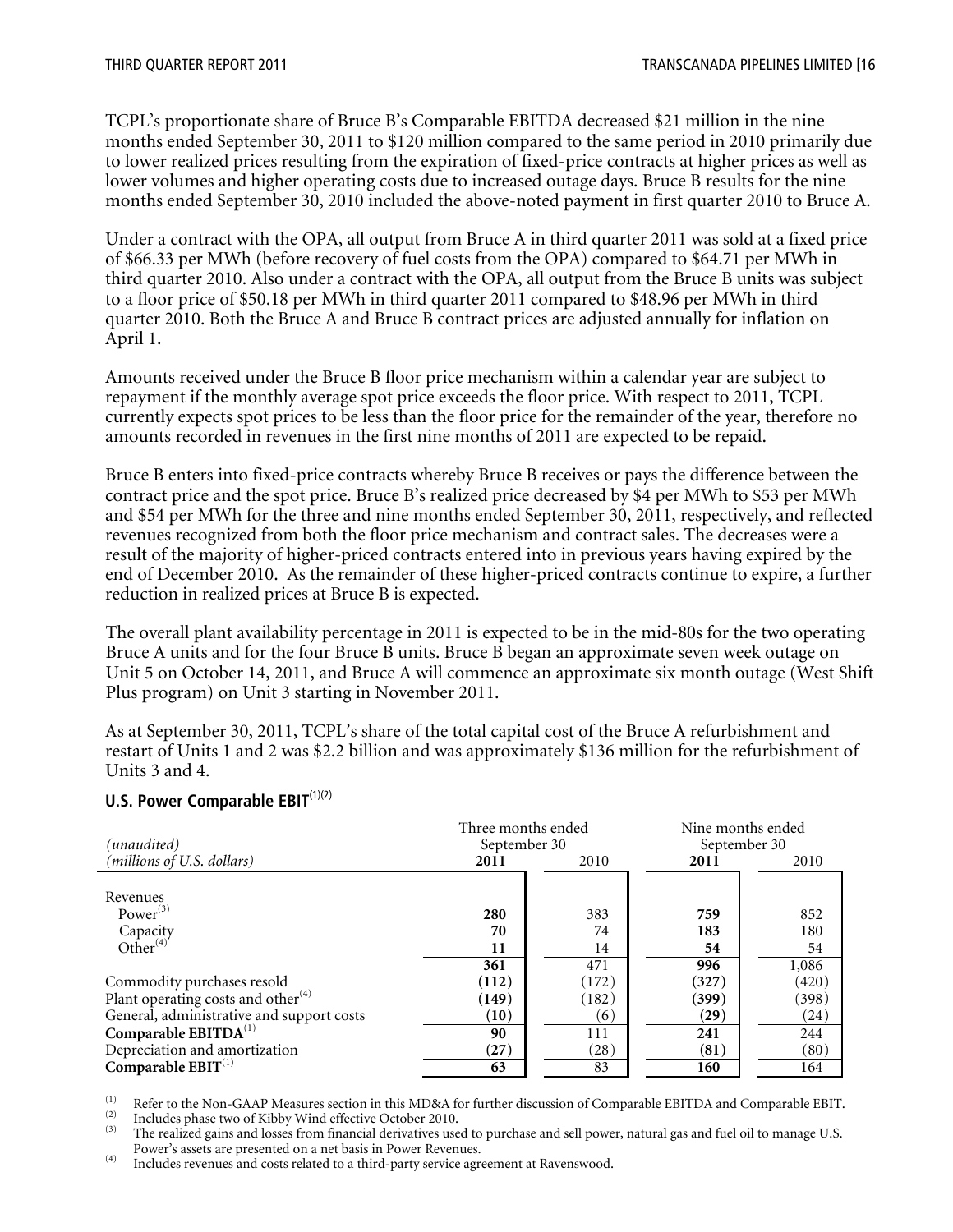#### **U.S. Power Operating Statistics**<sup>(1)</sup>

|                                                                          |                         | Three months ended<br>September 30 |                          | Nine months ended<br>September 30 |
|--------------------------------------------------------------------------|-------------------------|------------------------------------|--------------------------|-----------------------------------|
| (unaudited)                                                              | 2011                    | 2010                               | 2011                     | 2010                              |
| <b>Physical Sales Volumes (GWh)</b><br>Supply<br>Generation<br>Purchased | 2,137<br>1,657<br>3,794 | 2,403<br>2,514<br>4,917            | 5,369<br>4,777<br>10,146 | 5,083<br>7,061<br>12,144          |
| Plant Availability <sup>(2)(3)</sup>                                     | 96%                     | 96%                                | 88%                      | 91%                               |

The Uncludes phase two of Kibby Wind effective October 2010.<br>
Plant availability represents the percentage of time in a period that the plant is available to generate power regardless of whether it is<br>
running.

<sup>(3)</sup> Plant availability decreased in the nine months ended September 30, 2011 due to the impact of planned outages at Ravenswood and OSP.

U.S Power's Comparable EBITDA of US\$90 million and US\$241 million for the three and nine months ended September 30, 2011, respectively, decreased US\$21 million and US\$3 million, respectively, compared to the same periods in 2010 primarily due to lower volumes of power sold and lower realized prices partially offset by new sales activity in the PJM Interconnection area (PJM), an increase in the New York commercial customer base and incremental earnings from phase two of Kibby Wind which went into service in October 2010.

U.S. Power's Power Revenues of US\$280 million for the three months ended September 30, 2011, decreased US\$103 million compared to the same period in 2010 primarily due to lower volumes of power sold and lower realized prices on power sales partially offset by new sales activity in PJM and New York. For the nine months ended September 30, 2011, Power Revenues of US\$759 million, decreased US\$93 million compared to the same period in 2010, primarily due to lower volumes of power sold, partially offset by new sales activity in PJM and New York.

Capacity Revenues of US\$70 million for the three months ended September 30, 2011, decreased US\$4 million compared to the same period in 2010. For the nine months ended September 30, 2011, Capacity Revenues of US\$183 million increased US\$3 million compared to the same period in 2010. Capacity Revenues in third quarter 2011 were negatively impacted by low spot prices in New York as a result of the capacity price issue described in the Recent Developments section of this MD&A. Capacity revenues throughout 2010 were negatively impacted by higher forced outage rates at Ravenswood.

Commodity Purchases Resold of US\$112 million and US\$327 million for the three and nine months ended September 30, 2011, respectively, decreased US\$60 million and US\$93 million, respectively, compared to the same periods in 2010 primarily due to a decrease in the quantity of power purchased for resale.

Plant Operating Costs and Other, including fuel gas consumed in generation, of US\$149 million in third quarter 2011, decreased US\$33 million compared to the same period in 2010 primarily due to lower quantities of fuel purchased as a result of decreased generation. For the nine months ended September 30, 2011, Plant Operating Costs and Other of US\$399 million was consistent with the same period in 2010.

U.S. Power focuses on selling power under short- and long-term contracts to wholesale, commercial and industrial customers in the New England, New York and PJM power markets. Exposure to fluctuations in spot prices on these power sales commitments are hedged with a combination of forward purchases of power, forward purchases of fuel to generate power and through the use of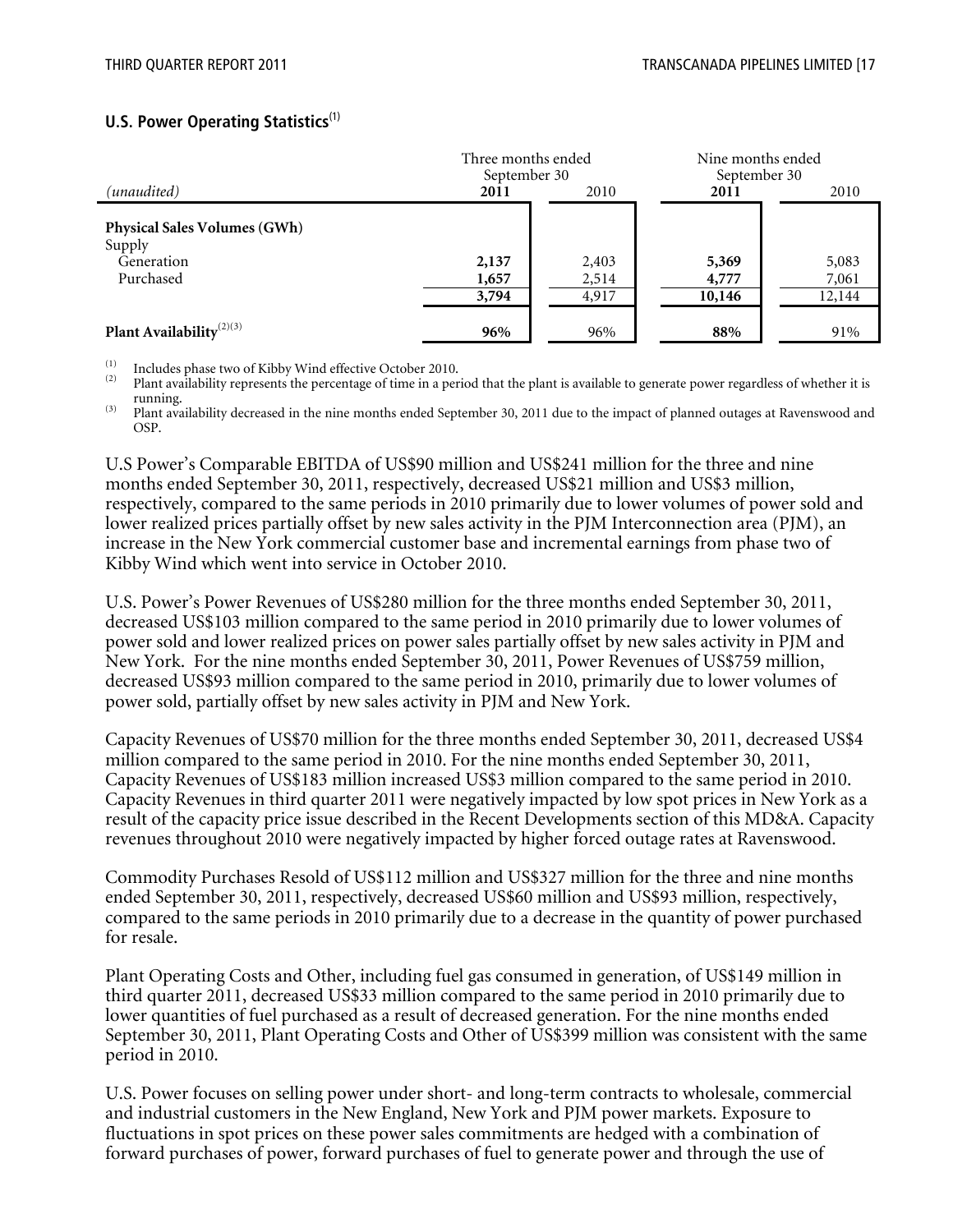financial contracts. As at September 30, 2011, approximately 1,600 GWh or 73 per cent and 2,800 GWh or 31 per cent of U.S. Power's planned generation is contracted for fourth quarter 2011 and fiscal 2012, respectively. Planned generation fluctuates depending on hydrology, wind conditions, commodity prices and the resulting dispatch of the assets, and power sales fluctuate based on customer usage.

#### *Natural Gas Storage*

Natural Gas Storage's Comparable EBITDA for the three and nine month periods ended September 30, 2011, was \$13 million and \$60 million, respectively, compared to \$26 million and \$95 million for the same periods in 2010. The decreases in Comparable EBITDA in 2011 were primarily due to decreased third party and proprietary storage revenues as a result of lower realized natural gas price spreads, partially offset by lower operating costs.

#### **Other Income Statement Items**

#### **Comparable Interest Expense**(1)

| (unaudited)                                                                                                       | Three months ended<br>September 30 |                    | Nine months ended<br>September 30 |                         |  |
|-------------------------------------------------------------------------------------------------------------------|------------------------------------|--------------------|-----------------------------------|-------------------------|--|
| (millions of dollars)                                                                                             | 2011                               | 2010               | 2011                              | 2010                    |  |
| Interest on long-term debt $^{(2)}$<br>Canadian dollar-denominated<br>U.S. dollar-denominated<br>Foreign exchange | 121<br>187<br>(4)<br>304           | 128<br>175<br>310  | 365<br>549<br>(12)<br>902         | 388<br>497<br>18<br>903 |  |
| Other interest and amortization<br>Capitalized interest<br>Comparable Interest Expense <sup>(1)</sup>             | 31<br>(66)<br>269                  | 23<br>(160)<br>173 | 99<br>(231)<br>770                | 99<br>(437)<br>565      |  |

(1) Refer to the Non-GAAP Measures section in this MD&A for further discussion of Comparable Interest Expense.<br>  $\frac{1}{2}$  Includes interest on Junior Subordinated Notes.

Comparable Interest Expense for third quarter 2011 increased \$96 million to \$269 million from \$173 million in third quarter 2010. Comparable Interest Expense for the nine months ended September 30, 2011 increased \$205 million to \$770 million from \$565 million for the nine months ended September 30, 2010. The increases reflected lower capitalized interest for Keystone and Halton Hills as a result of placing these assets into service and incremental interest expense on debt issues of US\$1.25 billion in June 2010 and US\$1.0 billion in September 2010. These increases were partially offset by realized gains in 2011 compared to losses in 2010 on derivatives used to manage the Company's exposure to rising interest rates, the positive impact of a weaker U.S. dollar on U.S. dollar-denominated interest costs and Canadian dollar-denominated debt maturities in 2011 and 2010.

Comparable Interest Income and Other for third quarter 2011 decreased \$32 million to a loss of \$5 million from income of \$27 million in third quarter 2010. The decreases in third quarter reflected realized losses in 2011 compared to gains in 2010 on derivatives used to manage the Company's net exposure to foreign exchange rate fluctuations on U.S. dollar-denominated income. Comparable Interest Income and Other for the nine months ended September 30, 2011 increased \$19 million to \$52 million from \$33 million for the nine months ended September 30, 2010. The increase for the nine months ended September 30, 2011 reflected higher realized gains in 2011 compared to 2010 on similar foreign exchange derivatives.

Comparable Income Taxes were \$140 million in third quarter 2011 compared to \$115 million for the same period in 2010. Comparable Income Taxes for the nine months ended September 30, 2011 were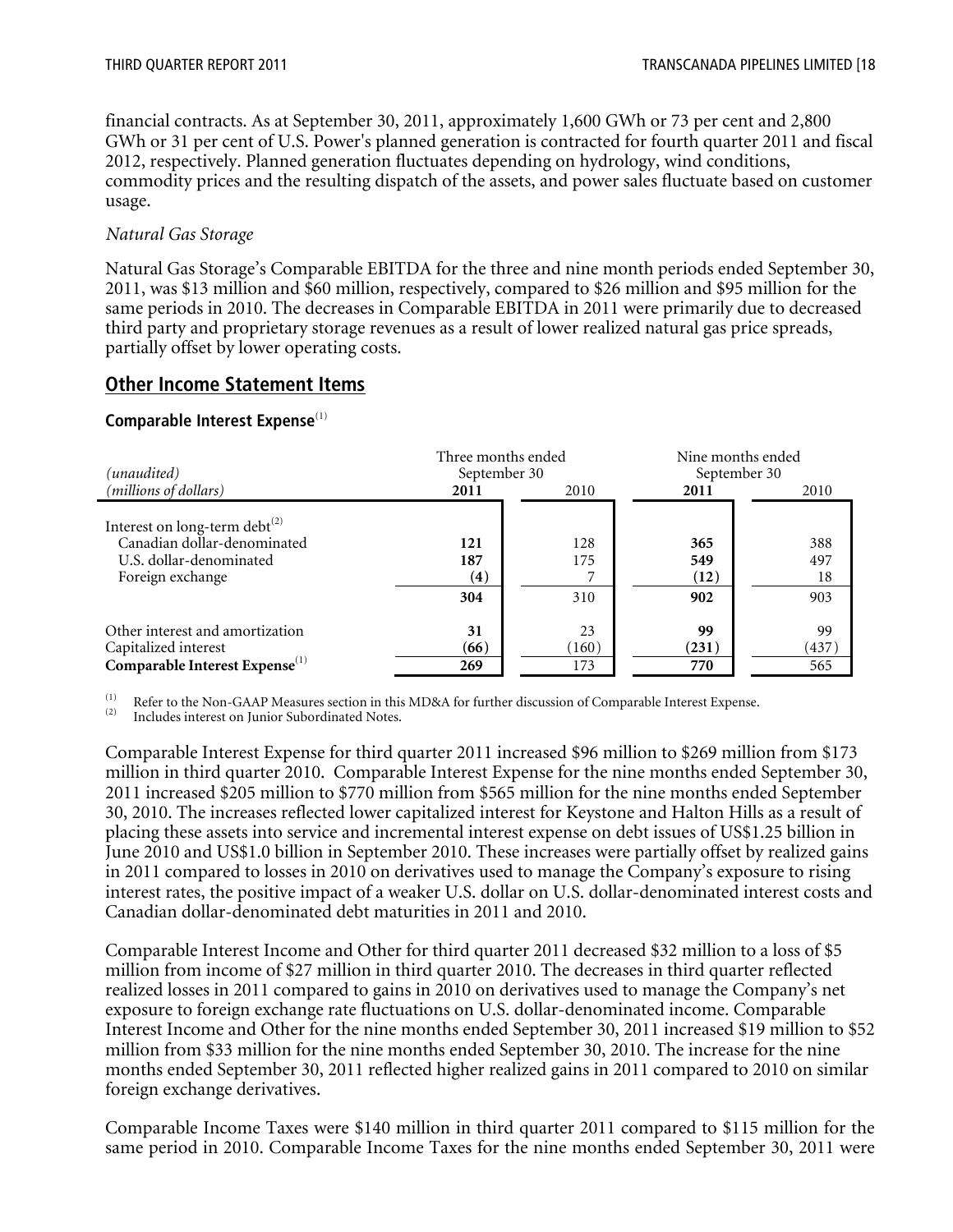\$450 million compared to \$286 million for the same period in 2010. The increases were primarily due to higher pre-tax earnings in 2011 compared to 2010 and higher positive income tax adjustments in 2010 compared to 2011.

## **Liquidity and Capital Resources**

TCPL believes that its financial position remains sound as does its ability to generate cash in the short and long term to provide liquidity, maintain financial capacity and flexibility, and provide for planned growth. TCPL's liquidity is underpinned by predictable cash flow from operations, cash balances on hand and unutilized committed revolving bank lines of US\$1.0 billion, \$2.0 billion, US\$1.0 billion and US\$300 million, maturing in November 2011, October 2016, October 2012 and February 2013, respectively. These facilities also support the Company's commercial paper programs. In addition, at September 30, 2011, TCPL's proportionate share of unutilized capacity on committed bank facilities at TCPL-operated affiliates was \$183 million with maturity dates in 2012 and 2016. As at September 30, 2011, TCPL had remaining capacity of \$2.0 billion and US\$1.75 billion under its Canadian debt and U.S. debt shelf prospectuses, respectively.

In November 2011, the Company also intends to file a new US\$4.0 billion U.S. debt base shelf prospectus to replace its December 2009 US\$4.0 billion U.S. debt base shelf prospectus, which is due to expire in January 2012 and has remaining capacity of US\$1.75 billion. TCPL's liquidity, market and other risks are discussed further in the Risk Management and Financial Instruments section in this MD&A.

At September 30, 2011, the Company held Cash and Cash Equivalents of \$571 million compared to \$752 million at December 31, 2010. The decrease in Cash and Cash Equivalents was primarily due to expenditures for the Company's capital program, debt repayments and dividend payments, partially offset by increased Net Cash Provided by Operations.

#### *Operating Activities*

#### **Funds Generated from Operations**(1)

| (unaudited)                                                                                                                                                | Three months ended<br>September 30 |                    | Nine months ended<br>September 30 |                         |  |
|------------------------------------------------------------------------------------------------------------------------------------------------------------|------------------------------------|--------------------|-----------------------------------|-------------------------|--|
| (millions of dollars)                                                                                                                                      | 2011                               | 2010               | 2011                              | 2010                    |  |
| <b>Cash Flows</b><br>Funds generated from operations <sup>(1)</sup><br>Decrease/(increase) in operating working capital<br>Net cash provided by operations | 948<br>116<br>1,064                | 849<br>(68)<br>781 | 2,712<br>252<br>2,964             | 2,483<br>(268)<br>2,215 |  |

(1) Refer to the Non-GAAP Measures section in this MD&A for further discussion of Funds Generated from Operations.

Net Cash Provided by Operations increased \$283 million and \$749 million for the three and nine months ended September 30, 2011, respectively, compared to the same periods in 2010, largely as a result of changes in operating working capital as well as increased Funds Generated from Operations. Funds Generated from Operations for the three and nine months ended September 30, 2011 were \$948 million and \$2.7 billion, compared to \$849 million and \$2.5 billion, respectively, for the same periods in 2010. The increases were primarily due to an increase in cash generated through earnings, partially offset by the recognition in 2010 of current income tax benefits from U.S. bonus tax depreciation.

As at September 30, 2011, TCPL's current liabilities were \$5.7 billion and current assets were \$4.3 billion resulting in a working capital deficiency of \$1.4 billion. The Company believes this shortfall can be managed through its ability to generate cash flow from operations as well as its ongoing access to capital markets.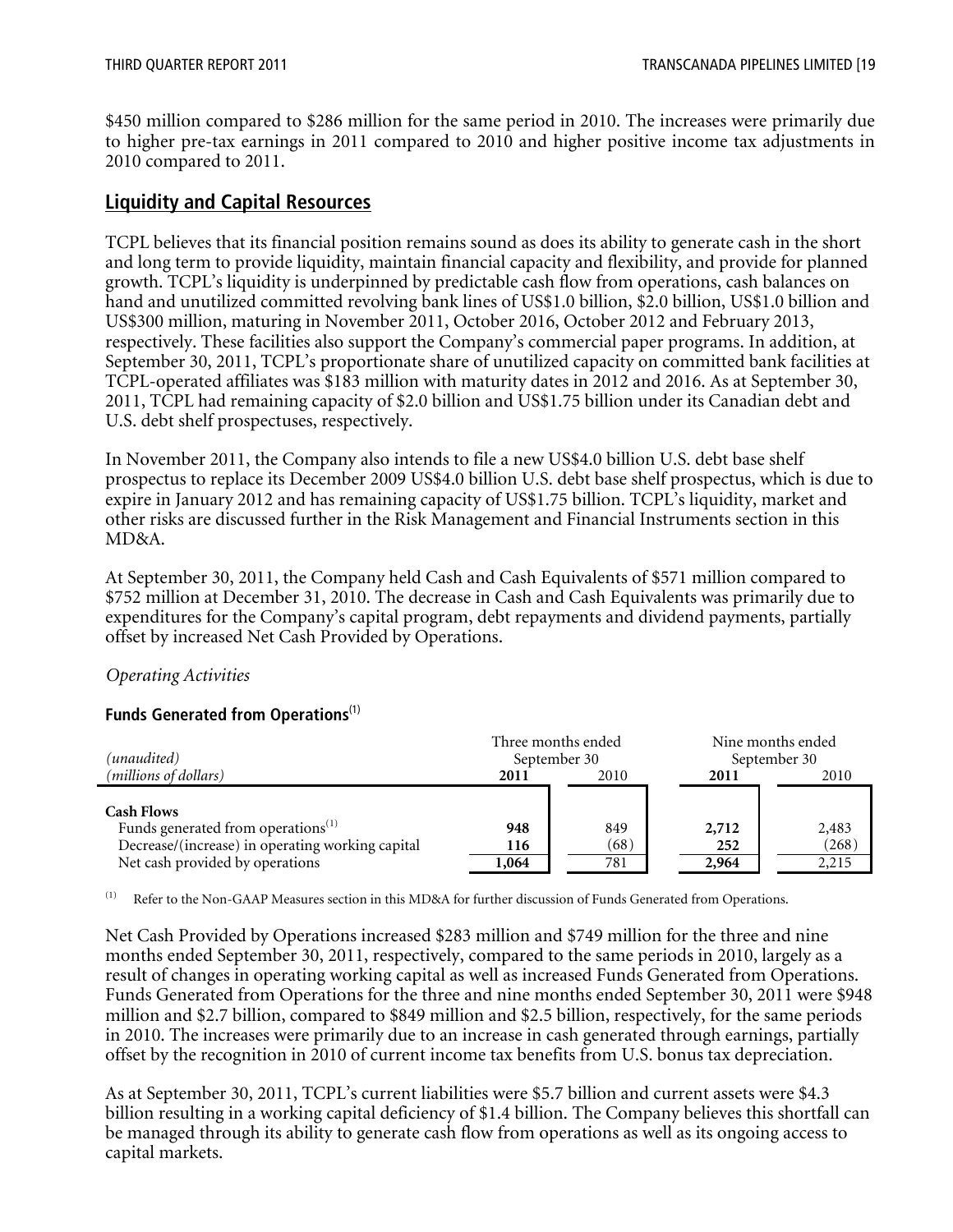#### *Investing Activities*

TCPL remains committed to executing its remaining \$11 billion capital expenditure program. For the three and nine months ended September 30, 2011, capital expenditures totalled \$696 million and \$2.1 billion, respectively (2010 – \$1.3 billion and \$3.6 billion, respectively), primarily related to the construction of Keystone, the refurbishment and restart of Bruce A Units 1 and 2, and expansion of the Alberta System.

#### *Financing Activities*

On October 14, 2011, TCPL amended and restated its \$2.0 billion committed, syndicated, revolving, extendible credit facility. The amended and restated facility is set to expire October 2016 and is fully available.

On October 14, 2011, a wholly-owned subsidiary of the Company, TransCanada PipeLine USA Ltd., refinanced its existing US\$1.0 billion credit facility with a new 364-day, US\$1.0 billion committed, syndicated, revolving, extendible credit facility which is fully available.

In August 2011, TransCanada PipeLine USA Ltd. made a principal repayment of US\$200 million on its US\$700 million, five-year term loan which matures in 2012.

In July 2011, PipeLines LP increased its senior syndicated revolving credit facility to US\$500 million and extended the maturity date to July 2016. PipeLines LP's remaining US\$300 million term loan matures December 2011, and it is expected it will be refinanced with fixed or floating rate debt at or prior to its maturity.

In June 2011, TCPL retired \$60 million of 9.5 per cent Medium-Term Notes and, in January 2011, retired \$300 million of 4.3 per cent Medium-Term Notes.

In June 2011, PipeLines LP issued US\$350 million of 4.65 per cent Senior Notes due 2021 and cancelled US\$175 million of its unsecured syndicated senior credit facility. The proceeds from the issuance were used to reduce PipeLines LP's term loan and senior revolving credit facility, and repay its bridge loan facility.

In May 2011, PipeLines LP completed a public offering of 7.2 million common units at a price of US\$47.58 per unit, resulting in gross proceeds of approximately US\$345 million. TCPL contributed an additional approximate US\$7 million to maintain its general partnership interest and did not purchase any other units. Upon completion of this offering, TCPL's ownership interest in PipeLines LP decreased from 38.2 per cent to 33.3 per cent. In addition, PipeLines LP made draws of US\$61 million on a bridge loan facility and of US\$125 million on its senior revolving credit facility.

In June 2011, TCPL filed a \$2.0 billion Canadian Medium-Term Notes base shelf prospectus to replace an April 2009 \$2.0 billion Canadian Medium-Term Notes base shelf prospectus which expired in May 2011 and had remaining capacity of \$2.0 billion.

The Company believes it has the capacity to fund its existing capital program through internallygenerated cash flow, continued access to capital markets and liquidity underpinned by in excess of \$4 billion of committed credit facilities. TCPL's financial flexibility is further bolstered by opportunities for portfolio management, including an ongoing role for PipeLines LP.

## *Dividends*

On October 31, 2011, TCPL's Board of Directors declared a quarterly dividend for the quarter ending December 31, 2011 in the aggregate amount equal to the quarterly dividend paid on TransCanada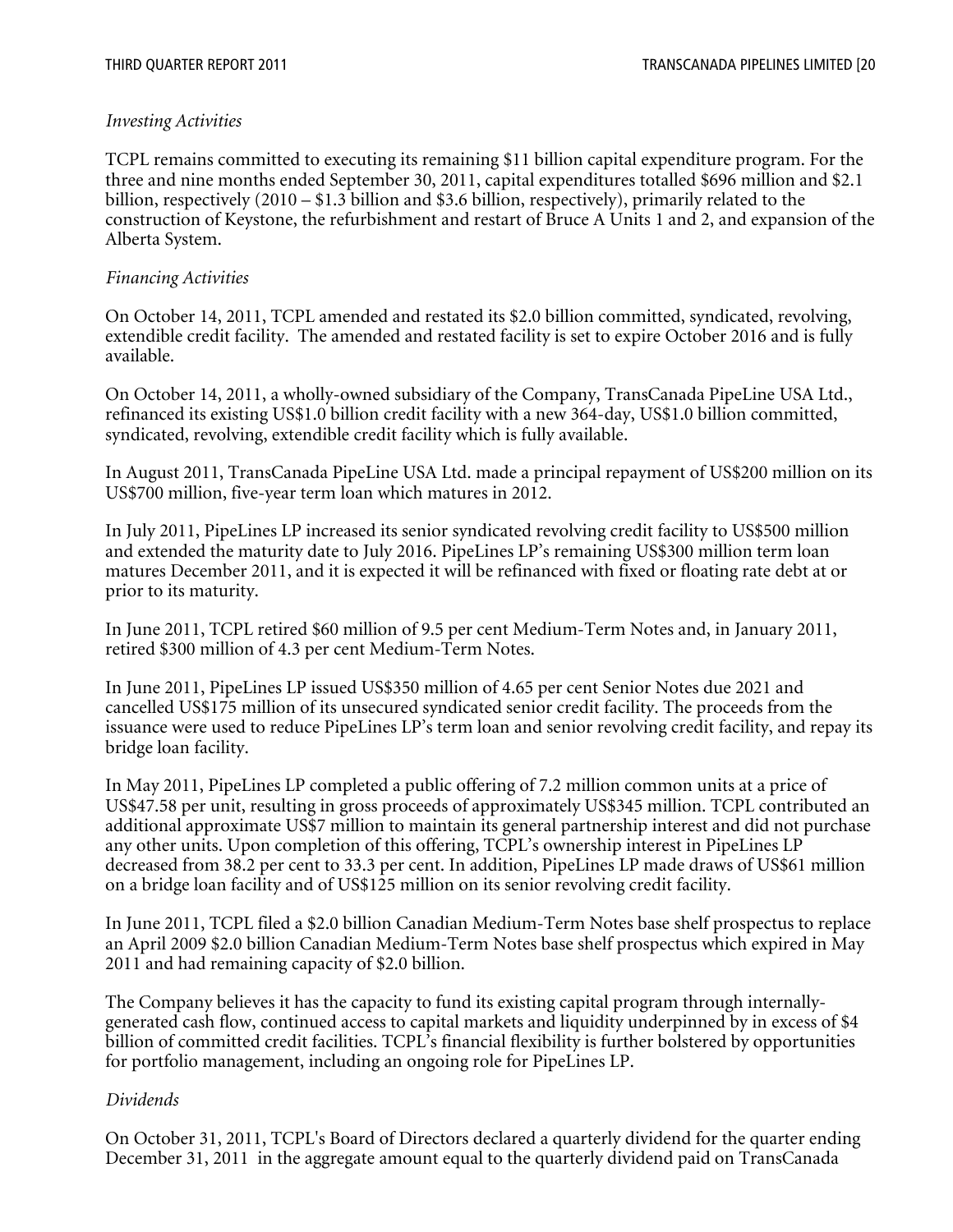Corporation's (TransCanada) issued and outstanding common shares at the close of business on December 30, 2011. The dividend is payable on January 31, 2012. The Board of Directors also declared a dividend of \$0.70 per share for the Series U and Series Y preferred shares for the period ending January 30, 2012 and February 1, 2012, respectively, to shareholders of record at the close of business on December 30, 2011. The dividend for the Series U and Series Y preferred shares is payable on January 30, 2012 and February 1, 2012, respectively.

Commencing with the dividends declared April 28, 2011, common shares purchased with reinvested cash dividends under TransCanada's Dividend Reinvestment and Share Purchase Plan (DRP) will no longer be satisfied with shares issued from treasury at a discount but rather will be acquired on the open market at 100 per cent of the weighted average purchase price. Under this plan, eligible TCPL preferred shareholders may reinvest their dividends and make optional cash payments to obtain additional TransCanada common shares.

## **Contractual Obligations**

There have been no material changes to TCPL's contractual obligations from December 31, 2010 to September 30, 2011, including payments due for the next five years and thereafter. For further information on these contractual obligations, refer to the MD&A in TCPL's 2010 Annual Report.

## **Significant Accounting Policies and Critical Accounting Estimates**

To prepare financial statements that conform with GAAP, TCPL is required to make estimates and assumptions that affect both the amount and timing of recording assets, liabilities, revenues and expenses since the determination of these items may be dependent on future events. The Company uses the most current information available and exercises careful judgement in making these estimates and assumptions.

TCPL's significant accounting policies and critical accounting estimates have remained unchanged since December 31, 2010. For further information on the Company's accounting policies and estimates refer to the MD&A in TCPL's 2010 Annual Report.

## **Changes in Accounting Policies**

The Company's accounting policies have not changed materially from those described in TCPL's 2010 Annual Report except as follows:

#### *Changes in Accounting Policies for 2011*

#### **Business Combinations, Consolidated Financial Statements and Non-Controlling Interests**

Effective January 1, 2011, the Company adopted CICA Handbook Section 1582 "Business Combinations", which is effective for business combinations with an acquisition date after January 1, 2011. This standard was amended to require additional use of fair value measurements, recognition of additional assets and liabilities, and increased disclosure. Adopting the standard is expected to have a significant impact on the way the Company accounts for future business combinations. Entities adopting Section 1582 were also required to adopt CICA Handbook Sections 1601 "Consolidated Financial Statements" and 1602 "Non-Controlling Interests". Sections 1601 and 1602 require Non-Controlling Interests to be presented as part of Equity on the balance sheet. In addition, the income statement of the controlling parent now includes 100 per cent of the subsidiary's results and presents the allocation of income between the controlling and non-controlling interests. Changes resulting from the adoption of Section 1582 were applied prospectively and changes resulting from the adoption of Sections 1601 and 1602 were applied retrospectively.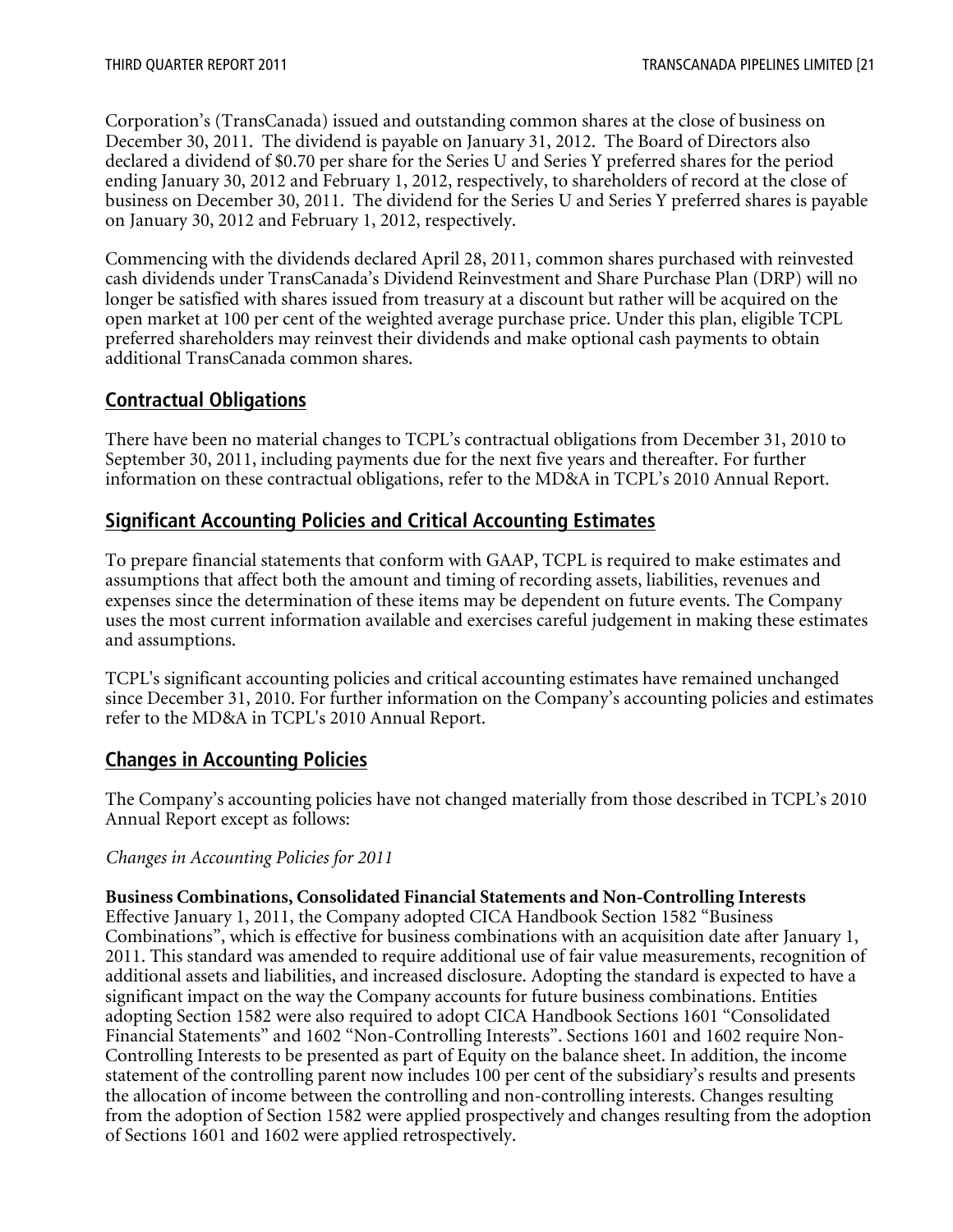#### *Future Accounting Changes*

## **U.S. GAAP/International Financial Reporting Standards**

The CICA's Accounting Standards Board (AcSB) previously announced that Canadian publicly accountable enterprises are required to adopt International Financial Reporting Standards (IFRS) as issued by the International Accounting Standards Board (IASB), effective January 1, 2011.

In October 2010, the AcSB and the Canadian Securities Administrators amended their policies applicable to Canadian publicly accountable enterprises, such as TCPL, that use rate-regulated accounting (RRA) in order to permit these entities to defer the adoption of IFRS for one year. TCPL deferred its adoption and accordingly will continue to prepare its consolidated financial statements in 2011 in accordance with Canadian GAAP, as defined by Part V of the CICA Handbook, in order to continue using RRA.

In the application of Canadian GAAP, TCPL follows specific accounting guidance under U.S. GAAP unique to a rate-regulated business. These RRA standards allow the timing of recognition of certain revenues and expenses to differ from the timing that may otherwise be expected in a non-rateregulated business under GAAP in order to appropriately reflect the economic impact of regulators' decisions regarding the Company's revenues and tolls. The IASB concluded that the development of RRA under IFRS requires further analysis and removed the RRA project from its current agenda. TCPL does not expect a final RRA standard under IFRS to be effective in the foreseeable future.

As an SEC registrant, TCPL prepares and files a "Reconciliation to United States GAAP" and has the option under Canadian disclosure rules to prepare and file its consolidated financial statements using U.S. GAAP. As a result of the developments noted above, the Company's Board of Directors has approved the adoption of U.S. GAAP effective January 1, 2012.

#### **U.S. GAAP Conversion Project**

Effective January 1, 2012, the Company will begin reporting using U.S. GAAP. The Company's U.S. GAAP conversion team is led by a multi-disciplinary Steering Committee that provides directional leadership for the adoption of U.S. GAAP. Management also updates TCPL's Audit Committee on the progress of the U.S. GAAP project at each Audit Committee meeting and reports regularly to the Company's Board of Directors on the status of the conversion project.

U.S. GAAP training sessions for TCPL staff have been completed and periodic training updates will continue in the future. As noted above, TCPL prepares and files a "Reconciliation to United States GAAP". As a result, significant changes to existing systems and processes are not required to implement U.S. GAAP as the Company's primary accounting standard. The impact to internal controls over financial reporting and disclosure controls and procedures are currently being assessed and necessary changes, if any, will be in place by the end of 2011.

Identified differences between Canadian GAAP and U.S. GAAP that are significant to the Company are explained below and are consistent with those currently reported in the Company's publicly-filed "Reconciliation to United States GAAP."

## *Joint Ventures*

Canadian GAAP requires the Company to account for certain investments using the proportionate consolidation method of accounting whereby TCPL's proportionate share of assets, liabilities, revenues, expenses and cash flows are included in the Company's financial statements. U.S. GAAP does not permit the use of proportionate consolidation with respect to TCPL's joint ventures and requires that such investments be recorded using the equity method of accounting.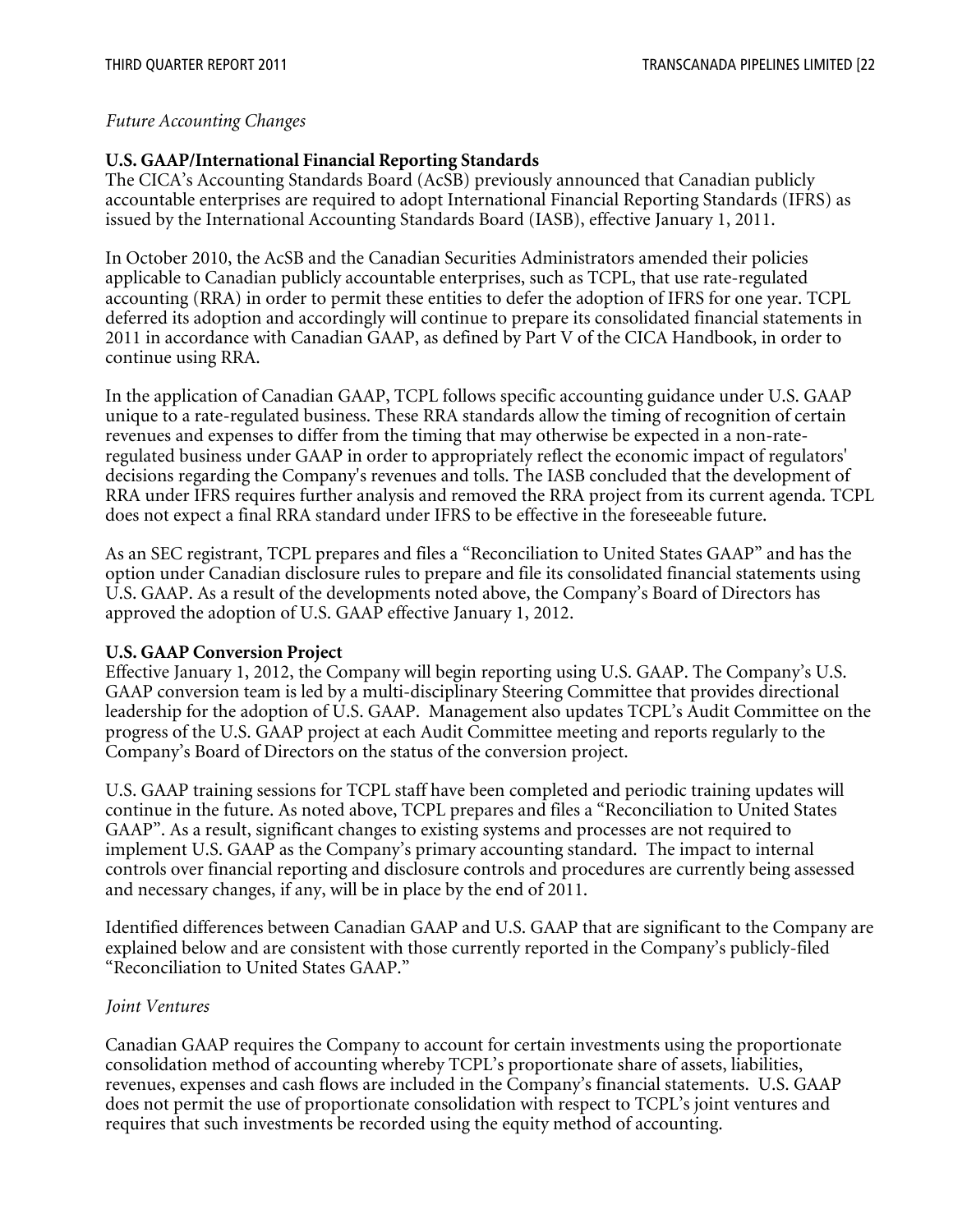#### *Inventory*

Canadian GAAP allows the Company's proprietary natural gas inventory held in storage to be recorded at its fair value. Under U.S. GAAP, inventory is recorded at the lower of cost or market.

#### *Income Tax*

Canadian GAAP requires an entity to record income tax assets and liabilities resulting from substantively enacted income tax legislation. Under U.S. GAAP, the legislation must be fully enacted for income tax adjustments to be recorded.

#### *Employee Benefits*

Canadian GAAP requires an entity to recognize an accrued benefit asset or liability for defined benefit pension and other postretirement benefit plans. Under U.S. GAAP, an employer is required to recognize the overfunded or underfunded status of defined benefit pension and other postretirement benefit plans as an asset or liability in its balance sheet and to recognize changes in the funded status through Other Comprehensive Income in the year in which the change occurs.

#### *Debt Issue Costs*

Canadian GAAP requires debt issue costs to be included in long-term debt. Under U.S. GAAP these costs are classified as deferred assets.

#### **Financial Instruments and Risk Management**

TCPL continues to manage and monitor its exposure to counterparty credit, liquidity and market risk.

#### *Counterparty Credit and Liquidity Risk*

TCPL's maximum counterparty credit exposure with respect to financial instruments at the balance sheet date, without taking into account security held, consisted of accounts receivable, portfolio investments recorded at fair value, the fair value of derivative assets, and notes, loans and advances receivable. The carrying amounts and fair values of these financial assets, except amounts for derivative assets, are included in Accounts Receivable and Other, and Available-For-Sale Assets in the Non-Derivative Financial Instruments Summary table below. Guarantees, letters of credit and cash are the primary types of security provided to support these amounts. The majority of counterparty credit exposure is with counterparties who are investment grade. At September 30, 2011, there were no significant amounts past due or impaired.

At September 30, 2011, the Company had a credit risk concentration of \$271 million due from a creditworthy counterparty. This amount is expected to be fully collectible and is secured by a guarantee from the counterparty's parent company.

The Company continues to manage its liquidity risk by ensuring sufficient cash and credit facilities are available to meet its operating and capital expenditure obligations when due, under both normal and stressed economic conditions.

#### *Natural Gas Storage Commodity Price Risk*

At September 30, 2011, the fair value of proprietary natural gas inventory held in storage, as measured using a weighted average of forward prices for the following four months less selling costs, was \$40 million (December 31, 2010 - \$49 million). The change in the fair value adjustment of proprietary natural gas inventory in storage in the three and nine months ended September 30, 2011 resulted in net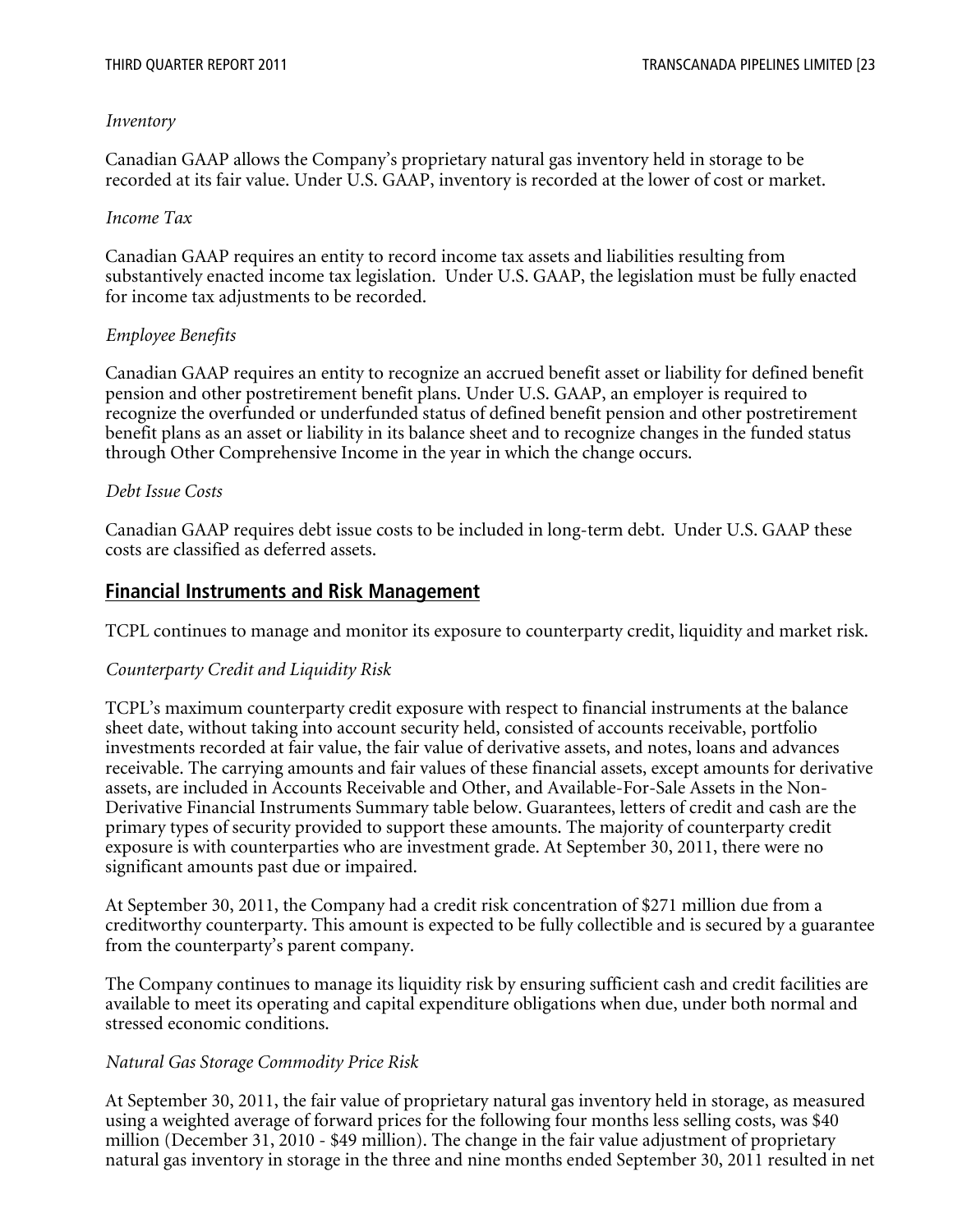pre-tax unrealized losses of \$1 million and nil, respectively (2010 – nil and losses of \$20 million, respectively), which were recorded as adjustments to Revenues and Inventories. The change in fair value of natural gas forward purchase and sale contracts in the three and nine months ended September 30, 2011 resulted in net pre-tax unrealized losses of \$3 million and \$13 million, respectively (2010 – gains of \$7 million and \$12 million, respectively), which were included in Revenues.

#### *VaR Analysis*

TCPL uses a Value-at-Risk (VaR) methodology to estimate the potential impact from its exposure to market risk on its liquid open positions. VaR represents the potential change in pre-tax earnings over a given holding period. It is calculated assuming a 95 per cent confidence level that the daily change resulting from normal market fluctuations in its open positions will not exceed the reported VaR. Although losses are not expected to exceed the statistically estimated VaR on 95 per cent of occasions, losses on the other five per cent of occasions could be substantially greater than the estimated VaR. TCPL's consolidated VaR was \$7 million at September 30, 2011 (December 31, 2010 - \$12 million). The decrease in VAR is primarily a result of lower price volatility in Western Power.

#### *Net Investment in Self-Sustaining Foreign Operations*

The Company hedges its net investment in self-sustaining foreign operations (on an after-tax basis) with U.S. dollar-denominated debt, cross-currency interest rate swaps, forward foreign exchange contracts and foreign exchange options. At September 30, 2011, the Company had designated as a net investment hedge U.S. dollar-denominated debt with a carrying value of \$10 billion (US\$10 billion) and a fair value of \$12 billion (US\$12 billion). At September 30, 2011, \$66 million was included in Other Current Assets, \$41 million (December 31, 2010 - \$181 million) was included in Intangible and Other Assets, \$44 million was included in Accounts Payable, and \$83 million was included in Deferred Amounts for the fair value of forwards and swaps used to hedge the Company's net U.S. dollar investment in foreign operations.

The fair values and notional principal amounts for the derivatives designated as a net investment hedge were as follows:

|                                                                                                               | September 30, 2011                                          |                 | December 31, 2010     |                                    |  |
|---------------------------------------------------------------------------------------------------------------|-------------------------------------------------------------|-----------------|-----------------------|------------------------------------|--|
| Asset/(Liability)<br>(unaudited)<br>(millions of dollars)                                                     | Notional or<br>Principal<br>Fair<br>$Value^{(1)}$<br>Amount |                 | Fair<br>$Value^{(1)}$ | Notional or<br>Principal<br>Amount |  |
| U.S. dollar cross-currency swaps<br>(maturing 2011 to 2018)<br>U.S. dollar forward foreign exchange contracts | 19                                                          | <b>US 3,700</b> | 179                   | US 2,800                           |  |
| $(\text{maturing } 2011 \text{ to } 2012)$                                                                    | (39)                                                        | <b>US 725</b>   | 2                     | <b>US 100</b>                      |  |
|                                                                                                               | (20)                                                        | <b>US 4,425</b> | 181                   | US 2,900                           |  |

#### **Derivatives Hedging Net Investment in Self-Sustaining Foreign Operations**

(1) Fair values equal carrying values.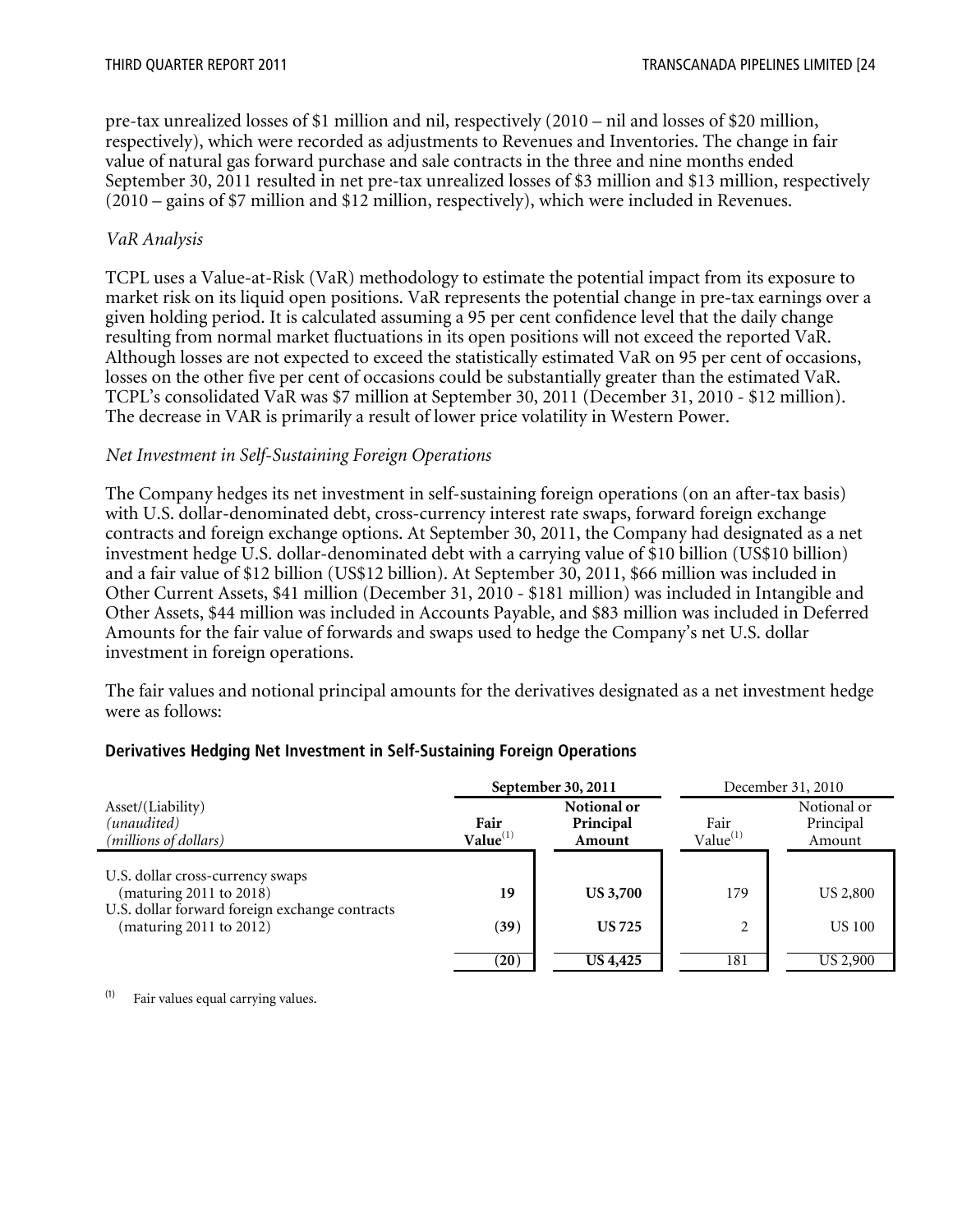#### The carrying and fair values of non-derivative financial instruments were as follows:

#### **Non-Derivative Financial Instruments Summary**

|                                                              |          | September 30, 2011 | December 31, 2010 |        |  |
|--------------------------------------------------------------|----------|--------------------|-------------------|--------|--|
| (unaudited)                                                  | Carrying | Fair               | Carrying          | Fair   |  |
| (millions of dollars)                                        | Amount   | Value              | Amount            | Value  |  |
| Financial Assets <sup>(1)</sup>                              | 571      | 571                | 752               | 752    |  |
| Cash and cash equivalents                                    | 1,533    | 1,578              | 1,564             | 1,604  |  |
| Accounts receivable and other <sup><math>(2)(3)</math></sup> | 1,259    | 1,259              | 1,363             | 1,363  |  |
| Due from TransCanada Corporation                             | 38       | 38                 | 20                | 20     |  |
| Available-for-sale assets <sup>(2)</sup>                     | 3,401    | 3,446              | 3,699             | 3,739  |  |
| Financial Liabilities <sup>(1)(3)</sup>                      | 1,865    | 1,865              | 2,092             | 2,092  |  |
| Notes payable                                                | 1,253    | 1,253              | 1,444             | 1,444  |  |
| Accounts payable and deferred amounts <sup>(4)</sup>         | 2,796    | 2,796              | 2,703             | 2,703  |  |
| Due to TransCanada Corporation                               | 431      | 431                | 361               | 361    |  |
| Accrued interest                                             | 18,110   | 22,588             | 17,922            | 21,523 |  |
| Long-term debt                                               | 855      | 980                | 866               | 971    |  |
| Long-term debt of joint ventures                             | 1,030    | 1,034              | 985               | 992    |  |
| Junior subordinated notes                                    | 26,340   | 30,947             | 26,373            | 30,086 |  |

(1) Consolidated Net Income in the three and nine months ended September 30, 2011 included losses of \$7 million and \$18 million, respectively, (2010 – losses of \$2 million and \$11 million, respectively), for fair value adjustments related to interest rate swap agreements on US\$350 million (2010 – US\$150 million) of Long-Term Debt. There were no other unrealized gains or losses from fair value adjustments to the non-derivative financial instruments.

(2) At September 30, 2011, the Consolidated Balance Sheet included financial assets of \$1,206 million (December 31, 2010 – \$1,280) million) in Accounts Receivable, \$47 million (December 31, 2010 – \$40 million) in Other Current Assets and \$318 million (December 31, 2010 - \$264 million) in Intangibles and Other Assets.

(3) Recorded at amortized cost, except for the US\$350 million (December 31, 2010 – US\$250 million) of Long-Term Debt that is adjusted to fair value.

<sup>(4)</sup> At September 30, 2011, the Consolidated Balance Sheet included financial liabilities of \$1,224 million (December 31, 2010 – \$1,414 million) in Accounts Payable and \$29 million (December 31, 2010 - \$30 million) in Deferred Amounts.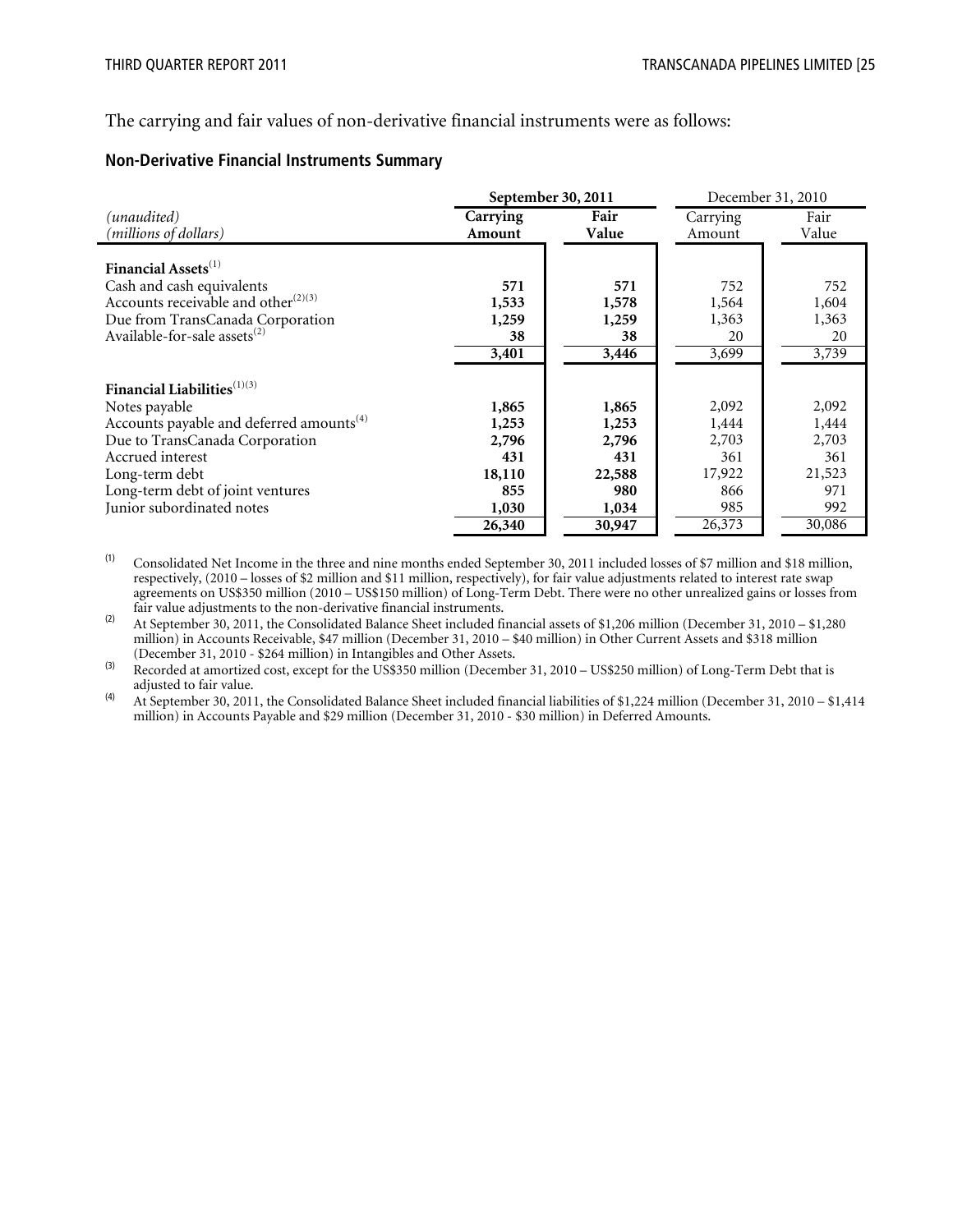#### *Derivative Financial Instruments Summary*

Information for the Company's derivative financial instruments, excluding hedges of the Company's net investment in self-sustaining foreign operations, is as follows:

| September 30, 2011                                                                        |           |                          |                |                |
|-------------------------------------------------------------------------------------------|-----------|--------------------------|----------------|----------------|
| (unaudited)<br>(all amounts in millions unless otherwise                                  |           | Natural                  | Foreign        |                |
| indicated)                                                                                | Power     | Gas                      | Exchange       | Interest       |
|                                                                                           |           |                          |                |                |
| <b>Derivative Financial Instruments</b>                                                   |           |                          |                |                |
| Held for $\mathrm{Trading}^{(1)}$                                                         |           |                          |                |                |
| Fair Values <sup>(2)</sup>                                                                |           |                          |                |                |
| Assets                                                                                    | \$133     | \$160                    | $$-$           | \$26           |
| Liabilities                                                                               | \$(107)   | \$(195)                  | \$(46)         | \$(26)         |
| Notional Values                                                                           |           |                          |                |                |
| Volumes <sup>(3)</sup>                                                                    |           |                          |                |                |
| Purchases                                                                                 | 21,147    | 136                      |                |                |
| <b>Sales</b>                                                                              | 25,884    | 109                      |                |                |
| Canadian dollars                                                                          |           | $\overline{\phantom{0}}$ |                | 684            |
| U.S. dollars                                                                              |           |                          | <b>US1,366</b> | <b>US 250</b>  |
| Cross-currency                                                                            |           |                          | 47/US 37       |                |
|                                                                                           |           |                          |                |                |
| Net unrealized gains/(losses) in the period <sup>(4)</sup>                                |           |                          |                |                |
| Three months ended September 30, 2011                                                     | \$5       | \$(13)                   | \$(41)         | \$1            |
| Nine months ended September 30, 2011                                                      | \$8       | \$(39)                   | \$(41)         | \$1            |
|                                                                                           |           |                          |                |                |
| Net realized gains/(losses) in the period $(4)$                                           |           |                          |                |                |
| Three months ended September 30, 2011                                                     | \$21      | \$(20)                   | \$(7)          | \$3            |
| Nine months ended September 30, 2011                                                      | \$32      | \$(61)                   | \$26           | \$8            |
|                                                                                           |           |                          |                |                |
| Maturity dates                                                                            | 2011-2018 | 2011-2016                | 2011-2012      | 2012-2016      |
|                                                                                           |           |                          |                |                |
| <b>Derivative Financial Instruments</b>                                                   |           |                          |                |                |
| in Hedging Relationships <sup>(5)(6)</sup>                                                |           |                          |                |                |
| Fair Values <sup>(2)</sup>                                                                |           |                          |                |                |
| Assets                                                                                    | \$46      | \$7                      | \$5            | \$18           |
| Liabilities                                                                               | \$(182)   | \$(17)                   | \$(36)         | \$(8)          |
| Notional Values                                                                           |           |                          |                |                |
| Volumes <sup>(3)</sup>                                                                    |           |                          |                |                |
| Purchases                                                                                 | 17,728    | 10                       |                |                |
| Sales                                                                                     | 8,732     |                          |                |                |
| U.S. dollars                                                                              |           |                          | <b>US 104</b>  | <b>US1,000</b> |
| Cross-currency                                                                            |           |                          | 136/US 100     |                |
|                                                                                           |           |                          |                |                |
| Net realized losses in the period <sup>(4)</sup><br>Three months ended September 30, 2011 | \$(54)    | \$(6)                    | $$-$           | \$(4)          |
| Nine months ended September 30, 2011                                                      |           |                          | \$-            |                |
|                                                                                           | \$(100)   | \$(14)                   |                | \$(13)         |
| Maturity dates                                                                            | 2011-2017 | 2011-2013                | 2013-2014      | 2011-2015      |

(1) All derivative financial instruments in the held-for-trading classification have been entered into for risk management purposes and are subject to the Company's risk management strategies, policies and limits. These include derivatives that have not been designated as hedges or do not qualify for hedge accounting treatment but have been entered into as economic hedges to manage the Company's exposures to market risk.

(2)<br>
Fair values equal carrying values.<br>
Volumes for power and natural gas derivatives are in GWh and Bcf, respectively.<br>
(4) Realized and unrealized gains and losses on financial held-for-trading derivatives used to purch are included on a net basis in Revenues. Realized and unrealized gains and losses on interest rate and foreign exchange derivative financial instruments held-for-trading are included in Interest Expense and Interest Income and Other, respectively. The effective portion of unrealized gains and losses on derivative financial instruments in cash flow hedging relationships is initially recognized in Other Comprehensive Income and reclassified to Revenues, Interest Expense and Interest Income and Other, as appropriate, as the original hedged item settles.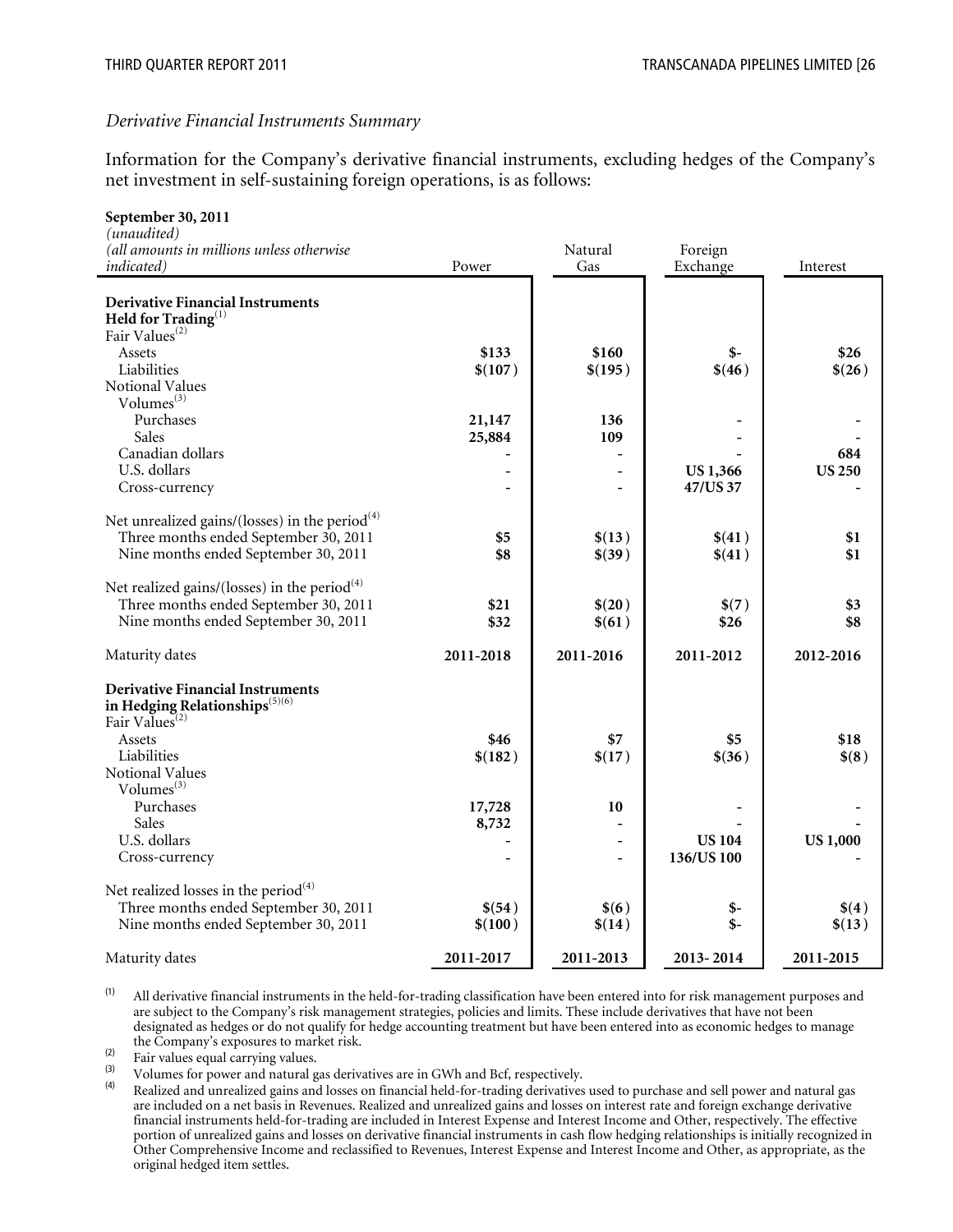- <sup>(5)</sup> All hedging relationships are designated as cash flow hedges except for interest rate derivative financial instruments designated as fair value hedges with a fair value of \$18 million and a notional amount of US\$350 million at September 30, 2011. Net realized gains on fair value hedges for the three and nine months ended September 30, 2011 were \$1 million and \$5 million, respectively, and were included in Interest Expense. In the three and nine months ended September 30, 2011, the Company did not record any amounts in
- <sup>(6)</sup> For the three and nine months ended September 30, 2011, Net Income included gains of \$1 million and nil, respectively, for changes in the fair value of power and natural gas cash flow hedges that were ineffective in offsetting the change in fair value of their related underlying positions. For the three and nine months ended September 30, 2011, there were no gains or losses included in Net Income for discontinued cash flow hedges. No amounts have been excluded from the assessment of hedge effectiveness.

#### **2010**

*(unaudited)* 

| (unauauea)<br>(all amounts in millions unless otherwise<br><i>indicated</i> )                                                               | Power            | Natural<br>Gas           | Foreign<br>Exchange          | Interest             |
|---------------------------------------------------------------------------------------------------------------------------------------------|------------------|--------------------------|------------------------------|----------------------|
|                                                                                                                                             |                  |                          |                              |                      |
| <b>Derivative Financial Instruments</b><br><b>Held for Trading</b><br>Fair Values <sup>(1)(2)</sup>                                         |                  |                          |                              |                      |
| Assets<br>Liabilities                                                                                                                       | \$169<br>\$(129) | \$144<br>\$(173)         | \$8<br>\$(14)                | \$20<br>\$(21)       |
| Notional Values <sup>(2)</sup><br>Volumes <sup>(3)</sup>                                                                                    |                  |                          |                              |                      |
| Purchases<br>Sales                                                                                                                          | 15,610<br>18,114 | 158<br>96                |                              |                      |
| Canadian dollars<br>U.S. dollars<br>Cross-currency                                                                                          |                  | L.                       | US 1,479<br>47/US 37         | 736<br><b>US 250</b> |
|                                                                                                                                             |                  |                          |                              |                      |
| Net unrealized (losses)/gains in the period <sup>(4)</sup><br>Three months ended September 30, 2010<br>Nine months ended September 30, 2010 | \$(1)<br>\$(27)  | \$4<br>\$9               | \$10<br>\$(1)                | \$50<br>\$33         |
| Net realized gains/(losses) in the period $(4)$<br>Three months ended September 30, 2010<br>Nine months ended September 30, 2010            | \$13<br>\$50     | \$(10)<br>\$(39)         | \$6<br>\$8                   | \$(54)<br>\$(64)     |
| Maturity dates <sup>(2)</sup>                                                                                                               | 2011-2015        | 2011-2015                | 2011-2012                    | 2011-2016            |
| <b>Derivative Financial Instruments</b><br>in Hedging Relationships <sup>(5)(6)</sup><br>Fair Values $^{(1)(2)}$                            |                  |                          |                              |                      |
| Assets<br>Liabilities                                                                                                                       | \$112<br>\$(186) | \$5<br>\$(19)            | $\frac{1}{2}$<br>\$(51)      | \$8<br>\$(26)        |
| Notional Values <sup>(2)</sup><br>Volumes <sup>(3)</sup><br>Purchases                                                                       | 16,071           | 17                       |                              |                      |
| Sales<br>U.S. dollars                                                                                                                       | 10,498           | $\overline{\phantom{a}}$ | <b>US 120</b>                | US 1,125             |
| Cross-currency                                                                                                                              |                  |                          | 136/US 100                   |                      |
| Net realized losses in the period <sup>(4)</sup>                                                                                            |                  |                          |                              |                      |
| Three months ended September 30, 2010<br>Nine months ended September 30, 2010                                                               | \$37<br>\$(6)    | \$(19)<br>\$(28)         | $$-$<br>$\hat{\mathbb{S}}$ - | \$(7)<br>\$(26)      |
| Maturity dates <sup>(2)</sup>                                                                                                               | 2011-2015        | 2011-2013                | 2011-2014                    | 2011-2015            |

(1) Fair values equal carrying values.<br>
As at December 31, 2010.<br>
(3) Volumes for nower and natural  $\alpha$ 

(3) Volumes for power and natural gas derivatives are in GWh and Bcf, respectively.<br>(4) Realized and unrealized gains and losses on financial held-for-trading derivatives used to purchase and sell power and natural gas are included on a net basis in Revenues. Realized and unrealized gains and losses on interest rate and foreign exchange derivative financial instruments held for trading are included in Interest Expense and Interest Income and Other, respectively. The effective portion of unrealized gains and losses on derivative financial instruments in cash flow hedging relationships is initially recognized in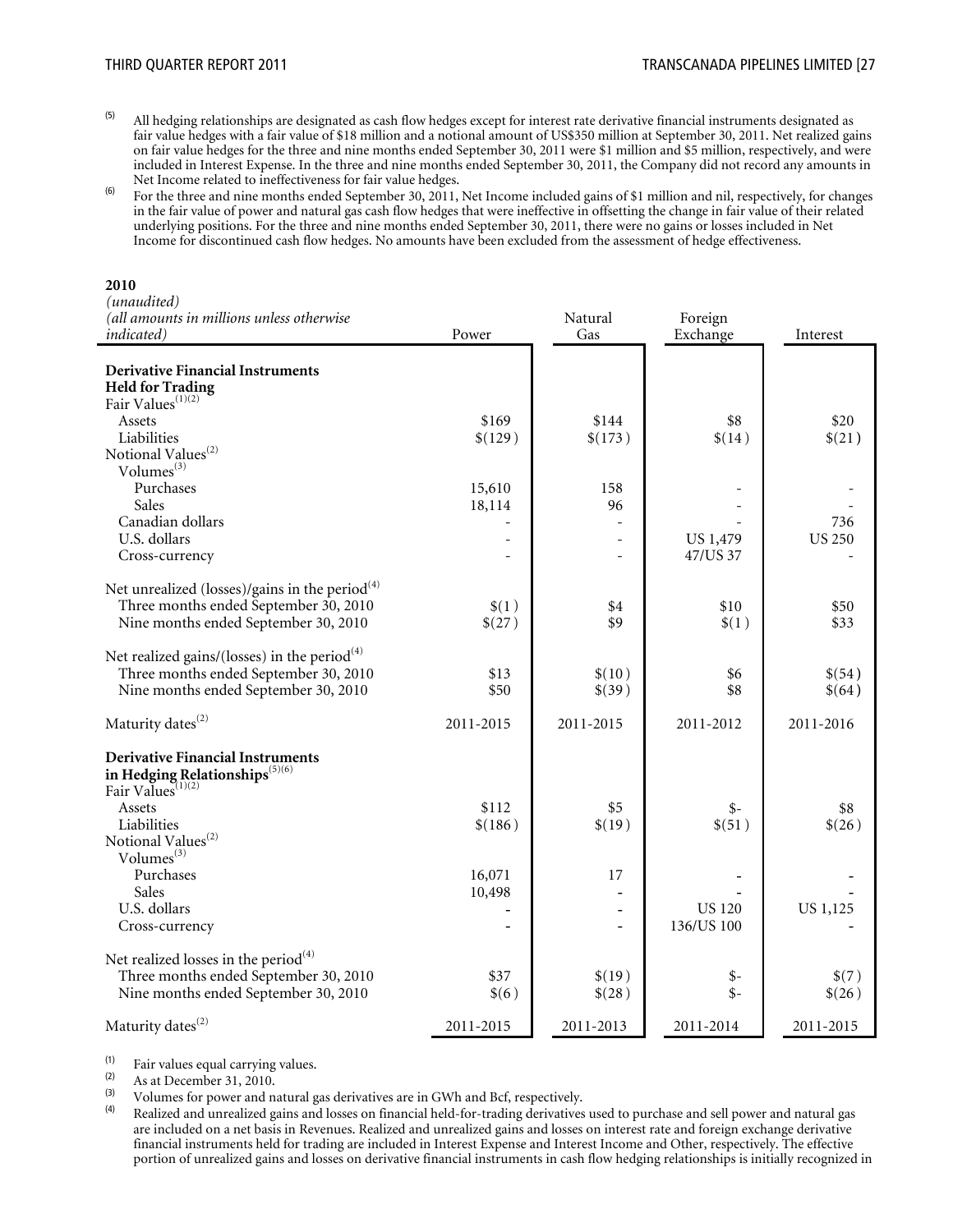Other Comprehensive Income and reclassified to Revenues, Interest Expense and Interest Income and Other, as appropriate, as the

- original hedged item settles.<br><sup>(5)</sup> All hedging relationships are designated as cash flow hedges except for interest rate derivative financial instruments designated as fair value hedges with a fair value of \$8 million and a notional amount of US\$250 million at December 31, 2010. Net realized gains on fair value hedges for the three and nine months ended September 30, 2010 were \$1 million and \$3 million, respectively, and were included in Interest Expense. In the three and nine months ended September 30, 2010, the Company did not record any amounts in
- Net Income related to ineffectiveness for fair value hedges.<br>Losses included in Net income for the three and nine months ended September 30, 2010 were nil and \$1 million, respectively, for changes in the fair value of power and natural gas cash flow hedges that were ineffective in offsetting the change in fair value of their related underlying positions. For the three and nine months ended September 30, 2010, there were no gains or losses included in Net Income for discontinued cash flow hedges. No amounts were excluded from the assessment of hedge effectiveness.

#### *Balance Sheet Presentation of Derivative Financial Instruments*

The fair value of the derivative financial instruments in the Company's Balance Sheet was as follows:

| (unaudited)<br>(millions of dollars)                          | September 30, 2011 | December 31, 2010 |
|---------------------------------------------------------------|--------------------|-------------------|
| Current<br>Other current assets<br>Accounts payable           | 319<br>(405)       | 273<br>(337)      |
| Long-term<br>Intangibles and other assets<br>Deferred amounts | 183<br>(339)       | 374<br>(282)      |

#### *Other Risks*

Additional risks faced by the Company are discussed in the MD&A in TCPL's 2010 Annual Report. These risks remain substantially unchanged since December 31, 2010.

#### **Controls and Procedures**

As of September 30, 2011, an evaluation was carried out under the supervision of, and with the participation of management, including the President and Chief Executive Officer and the Chief Financial Officer, of the effectiveness of TCPL's disclosure controls and procedures as defined under the rules adopted by the Canadian securities regulatory authorities and by the SEC. Based on this evaluation, the President and Chief Executive Officer and the Chief Financial Officer concluded that the design and operation of TCPL's disclosure controls and procedures were effective at a reasonable assurance level as at September 30, 2011.

During the quarter ended September 30, 2011, there have been no changes in TCPL's internal control over financial reporting that have materially affected, or are reasonably likely to materially affect, TCPL's internal control over financial reporting.

#### **Outlook**

Since the disclosure in TCPL's 2010 Annual Report, the Company's overall earnings outlook for 2011 has improved due to higher realized power prices in Western Power in the first nine months of 2011, with relatively strong prices expected throughout the remainder of 2011. The Company's earnings outlook could also be affected by the uncertainty and ultimate resolution of the capacity pricing issues in New York and resolution of the Sundance A PPA dispute, as discussed in the Recent Developments section of this MD&A. For further information on outlook, refer to the MD&A in TCPL's 2010 Annual Report.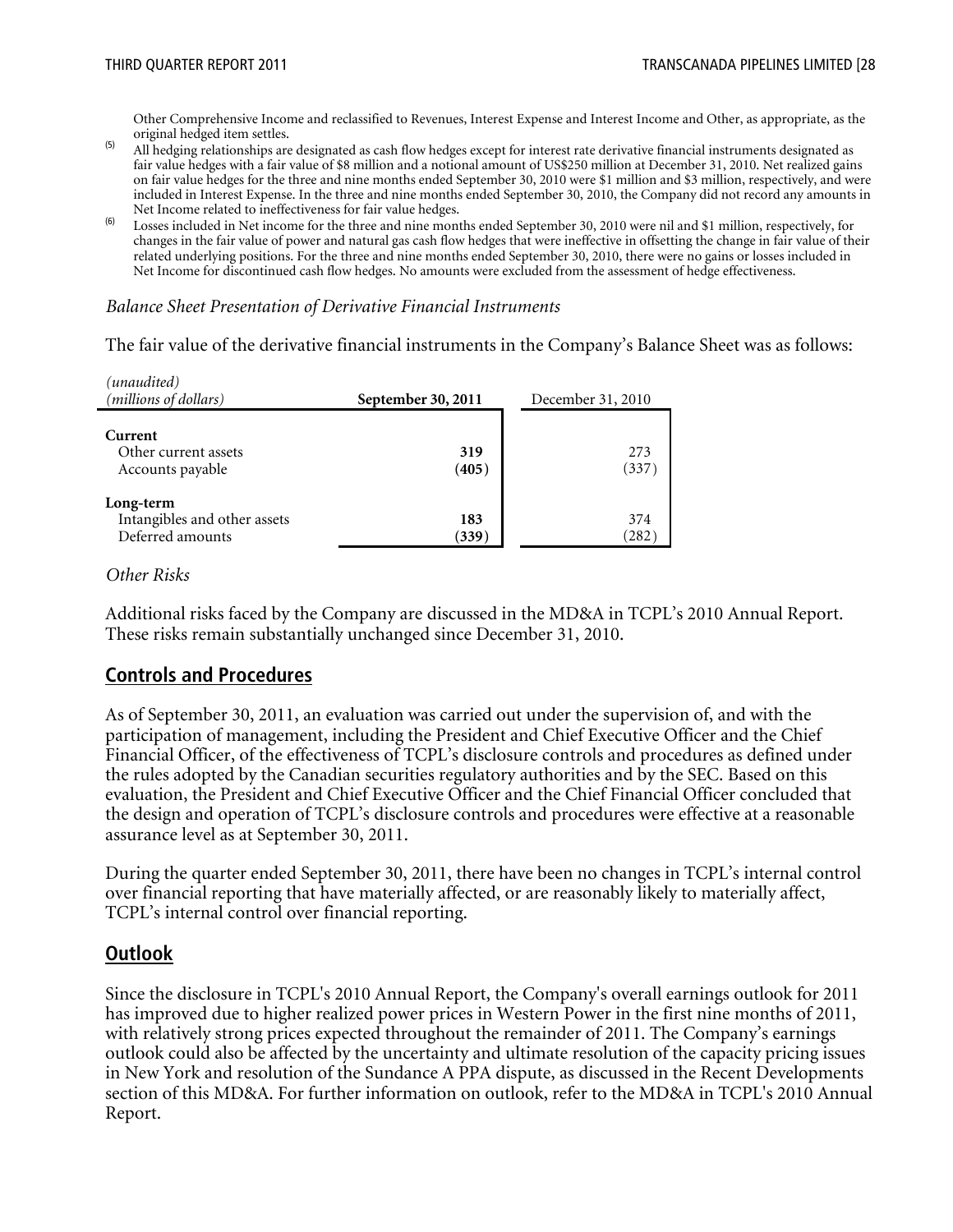## **Recent Developments**

## **Natural Gas Pipelines**

#### *Canadian Mainline*

#### *2011 Final Tolls*

In April 2011, TCPL filed an application with the NEB for approval of Canadian Mainline's final tolls for 2011 determined in accordance with the existing 2007-2011 Tolls Settlement.

In September 2011, the NEB issued its decision on the application whereby it approved the interim tolls as final, including TCPL's proposal to carry forward any revenue variances into the determination of 2012 tolls. However, the NEB determined that TCPL's inclusion of certain elements included in the proposed 2011 revenue requirement will be examined with TCPL's 2012-2013 Tolls Application before a final decision is rendered on the 2011 revenue requirement.

#### *2012-2013 Tolls Application*

On September 1, 2011, TCPL filed a comprehensive application with the NEB to change the business structure and the terms and conditions of service for the Canadian Mainline, including addressing tolls for 2012 and 2013. The application includes components that affect the Alberta System and Foothills (Restructuring Proposal). The application is intended to address the long-term economic viability of the Canadian Mainline and improve the competitiveness of TCPL's regulated Canadian natural gas transportation infrastructure and the Western Canada Sedimentary Basin (WCSB). On October 31, 2011, TCPL filed supplementary information on cost of service and the proposed tolls for 2012 and 2013. The application results in a 2012 Nova Inventory Transfer System to Dawn toll of \$1.29 per gigajoule (GJ) which is \$0.80 per GJ or 38 per cent lower than the comparable tolls charged in 2011.

In addition, on October 31, 2011, TransCanada filed for interim 2012 tolls on the Alberta System and annual tolls on Foothills to be effective January 1, 2012. These applications are based on the provisions of the current settlements in place for these systems. An application for interim tolls for 2012 on the Canadian Mainline is expected to be filed in mid-November 2011. Final tolls for 2012 on the Canadian Mainline and Alberta System will be determined following the NEB's decision on the Restructuring Proposal.

In response to the application, the NEB held a Pre-hearing Planning Conference on October 12, 2011 for interested parties to provide suggestions on sequencing of the hearing, procedural steps required and the timing of these steps. Based on comments received, the NEB decided that it will hear all of TCPL's Application, including cost of capital, in one proceeding before issuing a decision on the Application. The oral portion of the hearing will commence on June 4, 2012 in Calgary, Alberta.

#### *Marcellus Facilities Expansion*

In July, 2011, TCPL filed an application with the NEB to construct approximately \$130 million of new facilities required to transport Marcellus shale gas to eastern markets. The NEB rejected the filing in October 2011. TCPL is considering the guidance provided by the NEB in its rejection of the application and expects to re-file an application in the near future.

#### *Alberta System*

#### *2011 Final Tolls*

In May 2011, TCPL filed for final 2011 tolls that reflect the provisions of the Alberta System 2010 – 2012 Revenue Requirement Settlement and commercial integration of the ATCO Pipelines system. In August 2011, the NEB approved the Alberta System application for final 2011 tolls but held tolls for the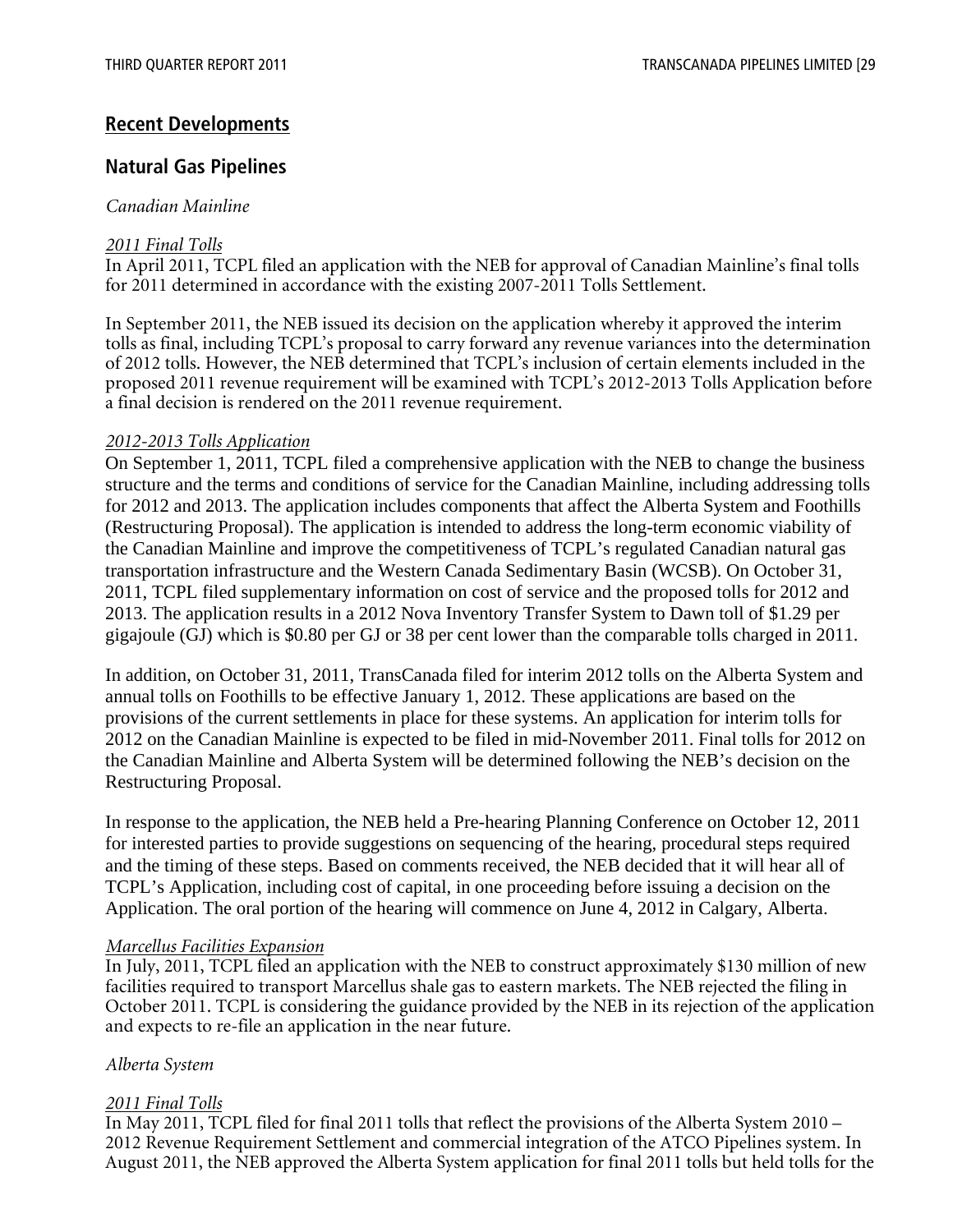last five months of the year as interim pending TCPL's response to identify a new integration effective date. On August 30, 2011, TCPL filed a revised integration effective date of October 1, 2011 which, along with final tolls for the last five months of the year, was approved on September 8, 2011. Integration was effected on October 1, 2011.

#### *Expansion Projects*

The Alberta System's Horn River natural gas pipeline project was approved by the NEB in January 2011 and commenced construction in March 2011, with a targeted completion date of second quarter 2012 and an estimated capital cost of \$275 million. In addition, the Company has executed an agreement to extend the Horn River pipeline by approximately 100 kilometres (km) (62 miles) at an estimated capital cost of \$230 million. As a result of the extension, additional contractual commitments of 100 mmcf/d are expected to commence in 2014 with volumes increasing to 300 mmcf/d by 2020. An application requesting approval to construct and operate this extension was filed with the NEB on October 14, 2011. The total currently contracted volumes for Horn River, including the extension, are expected to be approximately 900 mmcf/d by 2020.

On June 24, 2011, the NEB approved the construction and operation of a 24 km (15 mile) extension of the Groundbirch natural gas pipeline. Construction commenced in August 2011 with an expected inservice date of April 1, 2012 and an estimated capital cost of approximately \$60 million. The project is required to serve 250 mmcf/d of new transportation contracts. TCPL continues to advance further pipeline development in British Columbia (B.C.) and Alberta to transport new natural gas supplies. The Company has filed several applications with the NEB requesting approval of further expansions of the Alberta System to accommodate requests for additional natural gas transmission service throughout the northwest and northeast portions of the WCSB. As at September 30, 2011, including the projects previously discussed, the NEB had approved natural gas pipeline projects with capital costs of approximately \$750 million. Further pipeline projects with a total capital cost of approximately \$640 million are awaiting NEB decision.

Ongoing business with Western Canadian producers have resulted in new contracts from both the Montney and Horn River shale gas formations. Including the projects discussed above, TCPL has firm commitments to transport 2.9 Bcf/d from northwest Alberta and northeast B.C. by 2014.

#### *Guadalajara*

TCPL's US\$360 million, 307 km (191 mile) Guadalajara natural gas pipeline went into service on June 15, 2011. All of the pipeline's utilized capacity is under a 25-year contract with Comisión Federal de Electricidad (CFE), Mexico's state-owned electric company. TCPL and the CFE have agreed to add a US\$60 million compressor station to the pipeline that is expected to be operational in early 2013.

#### *PipeLines LP*

On May 3, 2011, the Company completed the sale of a 25 per cent interest in each of Gas Transmission Northwest LLC (GTN LLC) and Bison Pipeline LLC (Bison LLC) to PipeLines LP for an aggregate purchase price of US\$605 million, subject to closing adjustments, which included US\$81 million of long-term debt, or 25 per cent of GTN LLC debt outstanding. GTN LLC and Bison LLC own the GTN and Bison natural gas pipelines, respectively.

On May 3, 2011, PipeLines LP completed an underwritten public offering of 7,245,000 common units, including 945,000 common units purchased by the underwriters upon full exercise of an overallotment option, at US\$47.58 per unit. Gross proceeds of approximately US\$345 million from this offering were used to partially fund the acquisition. The acquisition was also funded by draws of US\$61 million on PipeLines LP's bridge loan facility and of US\$125 million on its US\$250 million senior revolving credit facility.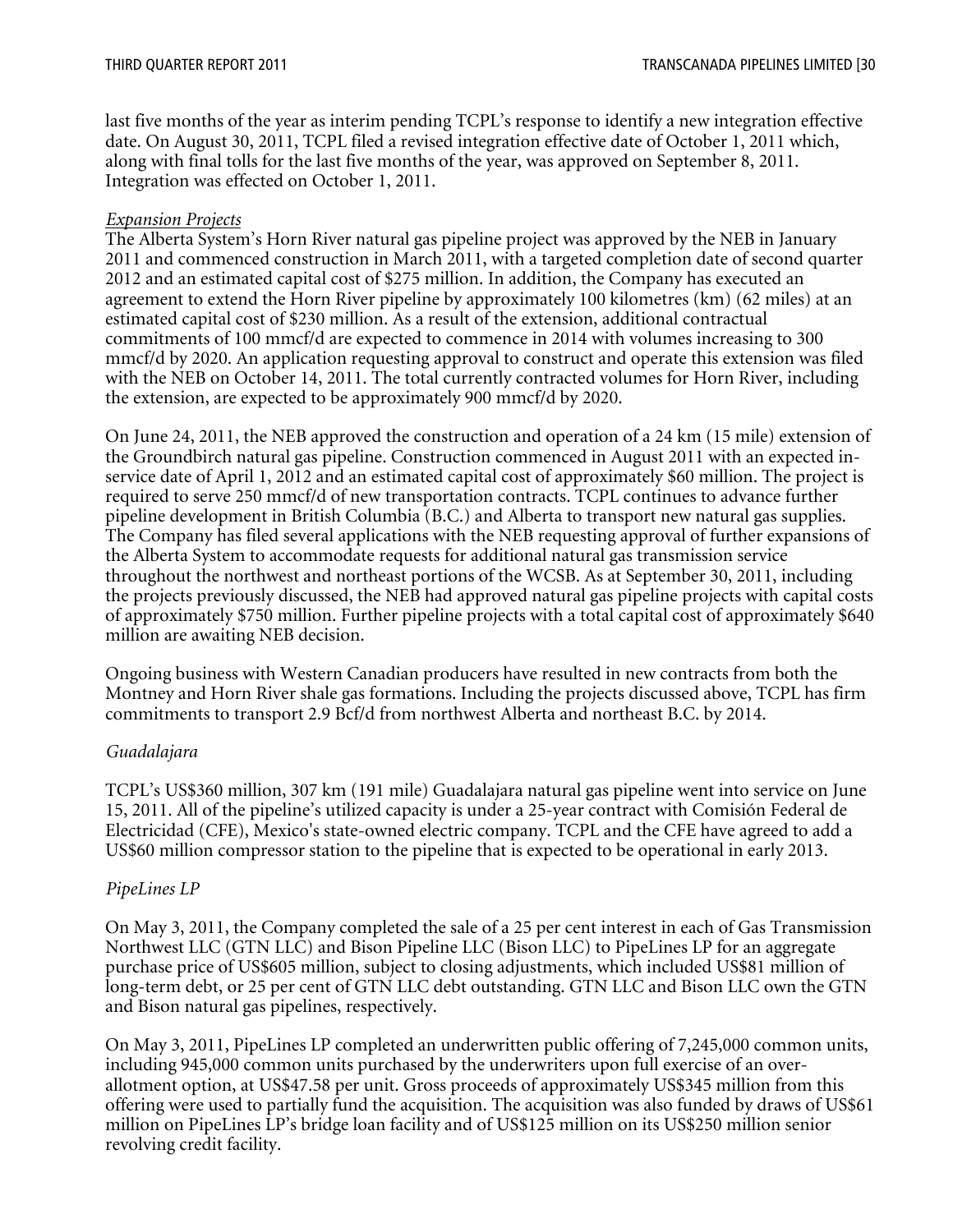As part of this offering, TCPL made a capital contribution of approximately US\$7 million to maintain its two per cent general partnership interest in PipeLines LP and did not purchase any other units. As a result of the common units offering, TCPL's ownership in PipeLines LP decreased from 38.2 per cent to 33.3 per cent and an after-tax dilution gain of \$30 million (\$50 million pre-tax) was recorded in Contributed Surplus.

## **Oil Pipelines**

#### *Keystone*

On August 26, 2011, the U.S. Department of State (DOS), the lead agency for U.S. federal regulatory approvals, released its Final Environmental Impact Statement (FEIS) for TCPL's Keystone U.S. Gulf Coast Expansion (Keystone XL). The FEIS found that the project would have limited environmental impact and the proposed route would have the least environmental impact of the alternatives considered.

Following the issuance of the FEIS, the DOS initiated a 90 day National Interest Determination (NID) process. As part of the NID process, the DOS held nine public comment meetings in September and October and will consult with other U.S. federal agencies to determine if granting approval for Keystone XL is in the national interest of the U.S. The NID period concludes on November 25, 2011 and a decision on the Presidential Permit is expected by year end.

The capital cost of Keystone XL is estimated to be US\$7 billion with US\$1.9 billion having been invested as at September 30, 2011. The remainder is expected to be invested between now and the inservice date, which is expected in 2013. Capital costs related to the construction of Keystone XL are subject to capital cost risk and reward sharing mechanisms with Keystone's long-term committed shippers.

In August 2011, TCPL launched two binding open seasons both of which closed October 17, 2011. The first offered capacity to attract long-term firm service contracts for crude oil transportation from Hardisty, Alberta to Houston, Texas (Houston Lateral). The approximate US\$600 million Houston Lateral project would involve the expansion of capacity through the addition of pump stations and the construction of an approximate 80 km (50 mile) pipeline extension from the proposed Keystone XL System. The proposed project would double the U.S. Gulf Coast refining market capacity accessible from the Keystone Pipeline System. TCPL is currently analyzing the results of the open season. Pending sufficient shipper commitments and regulatory approvals, the Houston Lateral is expected to be operational in 2014.

The second binding open season offered capacity to attract additional long-term firm service contracts for crude oil transportation from Cushing Oklahoma to Port Arthur or Houston, Texas (Cushing Marketlink). The approximate US\$50 million Cushing Marketlink project uses a portion of the facilities that form part of Keystone XL including the Houston Lateral. TCPL is currently analyzing the results of the open season. Pending regulatory approvals, Cushing Marketlink is expected to begin shipping crude oil to Port Arthur in 2013 and to Houston in 2014.

The U.S. Department of Transportation Pipeline and Hazardous Materials Safety Administration (PHMSA) issued a corrective action order on Keystone on June 3, 2011 as a result of two aboveground incidents in second quarter 2011 at pump stations in North Dakota and Kansas, both of which involved the release of small amounts of crude oil. The corrective action order required TCPL to develop and submit a written re-start plan which included steps to facilitate the proper clean-up, investigation, and system improvements and modifications. The restart plan was approved by PHMSA on June 4, 2011. In July and August 2011, work was performed on the Keystone system to improve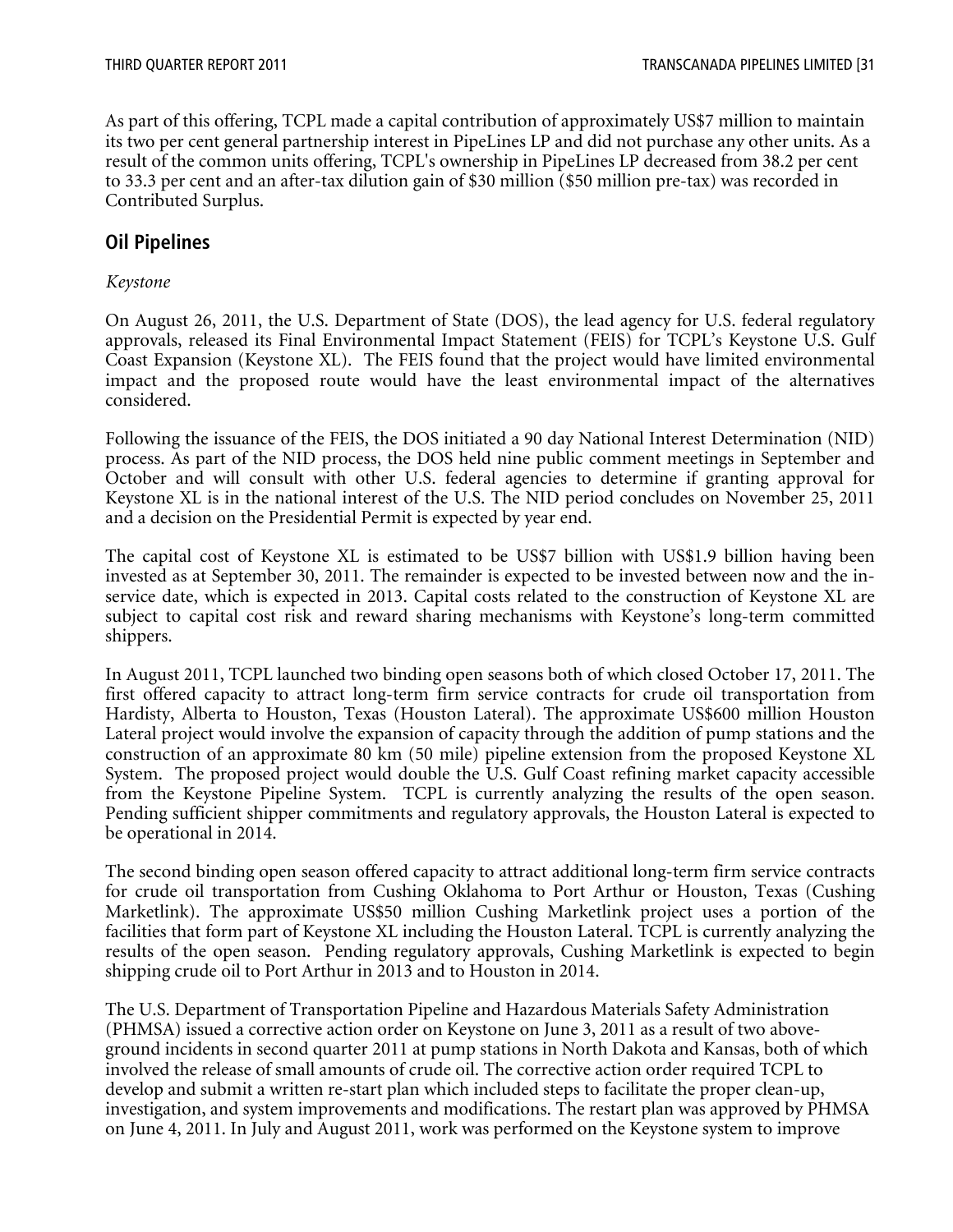system reliability. The work was completed as planned and resulted in reduced pipeline capacity during those two months, however, it did not have a significant impact on EBIT.

## **Energy**

#### *Sundance A*

The dispute arising out of TransAlta Corporation's claims of force majeure and economic destruction for the Sundance A facility will be heard through a single binding arbitration process. The arbitration panel has scheduled a hearing in March and April 2012 for these claims. Assuming the hearing concludes within the time allotted, TCPL expects to receive a decision in mid-2012.

TCPL does not believe the owner's claims meet the tests of force majeure or destruction as specified in the PPA and therefore continues to record revenues and costs as though this event is an interruption of supply in accordance with the terms of the PPA. For the nine months ended September 30, 2011, TCPL has recorded \$99 million of EBITDA related to the Sundance A PPA. Ultimate recovery of this amount will depend upon the outcome of the arbitration process.

#### *Ravenswood*

Since July 2011, spot prices for capacity sales in the New York Zone J market have settled at materially lower levels than prior periods as a result of the manner in which the New York Independent System Operator (NYISO) has applied pricing rules for a new power plant that recently began service in this market. TCPL believes that this application of pricing rules by the NYISO is in direct contravention of a series of Federal Energy Regulatory Commission (FERC) orders which direct how new entrant capacity is to be treated for the purpose of determining capacity prices. TCPL and other parties have filed formal complaints with FERC that are currently pending. The outcome of the complaints and longer-term impact that this development may have on Ravenswood is unknown.

During third quarter, the demand curve reset process was completed following FERC's acceptance of the NYISO's September 22, 2011 compliance filing. This resulted in increased demand curve rates that apply going forward to 2014 and positively impacted capacity prices in October. The impact on winter 2011/2012 capacity prices is expected to be negligible due to excess capacity in the winter months, exacerbated by the above noted NYISO actions relative to new unit pricing.

#### *Oakville*

In October 2010, the Government of Ontario announced that it would not proceed with the \$1.2 billion Oakville generating station. In third quarter 2011, TCPL, the Government of Ontario and the Ontario Power Authority reached formal agreement to use an arbitration process to settle the dispute resulting from termination of a 20-year Clean Energy Supply contract with the Ontario Power Authority, which TCPL had been previously awarded. Pursuant to the arbitration agreement, the parties remain in discussions. TCPL expects to be appropriately compensated for the economic consequences associated with the contract's termination.

#### *Bruce Power*

Bruce Power continues to progress through the commissioning of Units 1 and 2. Fueling of Unit 1 will commence in November 2011 and the final phases of commissioning for Unit 2 are planned to begin in fourth quarter 2011.

Subject to regulatory approval, Bruce Power expects to achieve first synchronization of Unit 2 to the electrical grid early in first quarter 2012 and commence commercial operation in late first quarter 2012. Bruce Power expects the first synchronization of Unit 1 to the electrical grid in second quarter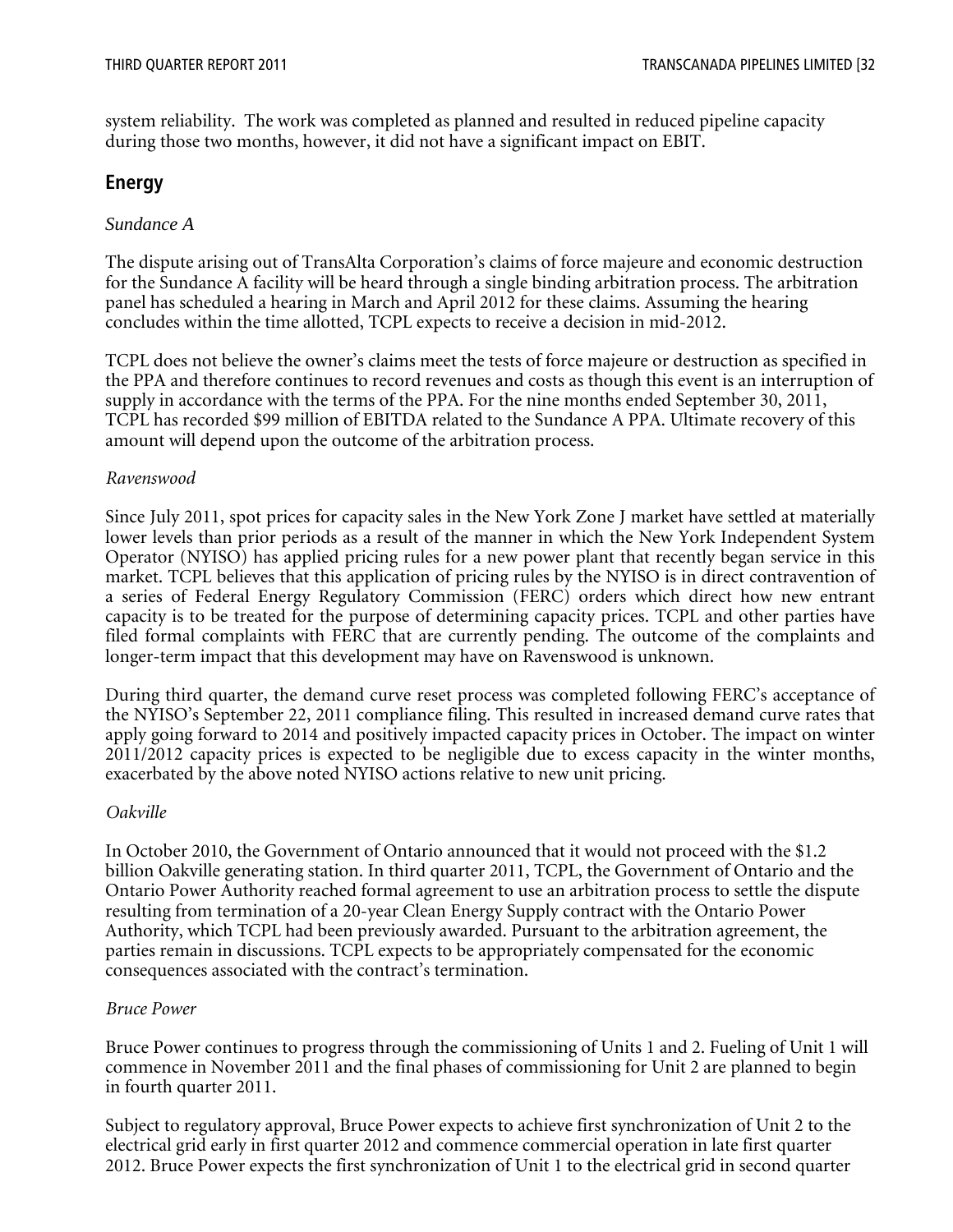2012 and commercial operations to occur during third quarter 2012. TCPL's share of the total capital cost is expected to be approximately \$2.4 billion, of which \$2.2 billion was incurred as of September 30, 2011.

#### *Zephyr*

In June 2011, Zephyr terminated the precedent agreements with its potential shippers as the parties were unable to resolve key commercial issues. In July 2011, one of Zephyr's potential shippers exercised its contractual rights to acquire 100 per cent of the Zephyr project from TCPL.

#### *Bécancour*

In June 2011, Hydro-Québec notified TCPL it would exercise its option to extend the agreement to suspend all electricity generation from the Bécancour power plant throughout 2012. Under the original agreement signed in June 2009, Hydro-Québec has the option, subject to certain conditions, to extend the suspension on an annual basis until such time as regional electricity demand levels recover. TCPL will continue to receive payments under the agreement similar to those that would have been received under the normal course of operation.

#### *Coolidge*

The US\$500 million Coolidge generating station went into service on May 1, 2011. Power from the 575 MW simple-cycle, natural gas-fired peaking facility located near Phoenix, Arizona is sold to the Salt River Project Agricultural Improvement and Power District under a 20-year PPA.

#### *Cartier Wind*

Construction continues on the five-stage, 590 MW Cartier Wind project in Québec. As at September 30, 2011, 100 per cent of the wind turbines at Gros-Morne phase 1 and approximately 80 per cent of the wind turbines at Montagne-Sèche had been erected. The 101 MW first phase of the Gros-Morne and 58 MW Montagne-Sèche wind farm projects are expected to be operational in December 2011. The 111 MW Gros-Morne phase two is expected to be operational in December 2012. These are the fourth and fifth Québec-based wind farms of Cartier Wind, which are 62 per cent owned by TCPL. All of the power produced by Cartier Wind is sold under a 20-year PPA to Hydro-Québec.

## **Share Information**

At October 25, 2011, TCPL had 675 million common shares, four million Series U preferred shares and four million Series Y preferred shares issued and outstanding.

## **Selected Quarterly Consolidated Financial Data**(1)

|                                                                               |              | 2011         |              |  | 2010         |              |              |              | 2009         |
|-------------------------------------------------------------------------------|--------------|--------------|--------------|--|--------------|--------------|--------------|--------------|--------------|
| (millions of dollars)                                                         | Third        | Second       | First        |  | Fourth       | Third        | Second       | First        | Fourth       |
| Revenues<br>Net income attributable to<br>controlling interests               | 2,393<br>383 | 2,143<br>353 | 2,243<br>414 |  | 2,057<br>276 | 2,129<br>387 | 1,923<br>292 | 1,955<br>301 | 1,986<br>384 |
| <b>Share Statistics</b><br>Net income per common share –<br>Basic and Diluted | \$0.56       | \$0.51       | \$0.60       |  | \$0.40       | \$0.57       | \$0.43       | \$0.46       | \$0.58       |

The selected quarterly consolidated financial data has been prepared in accordance with Canadian GAAP and is presented in Canadian dollars.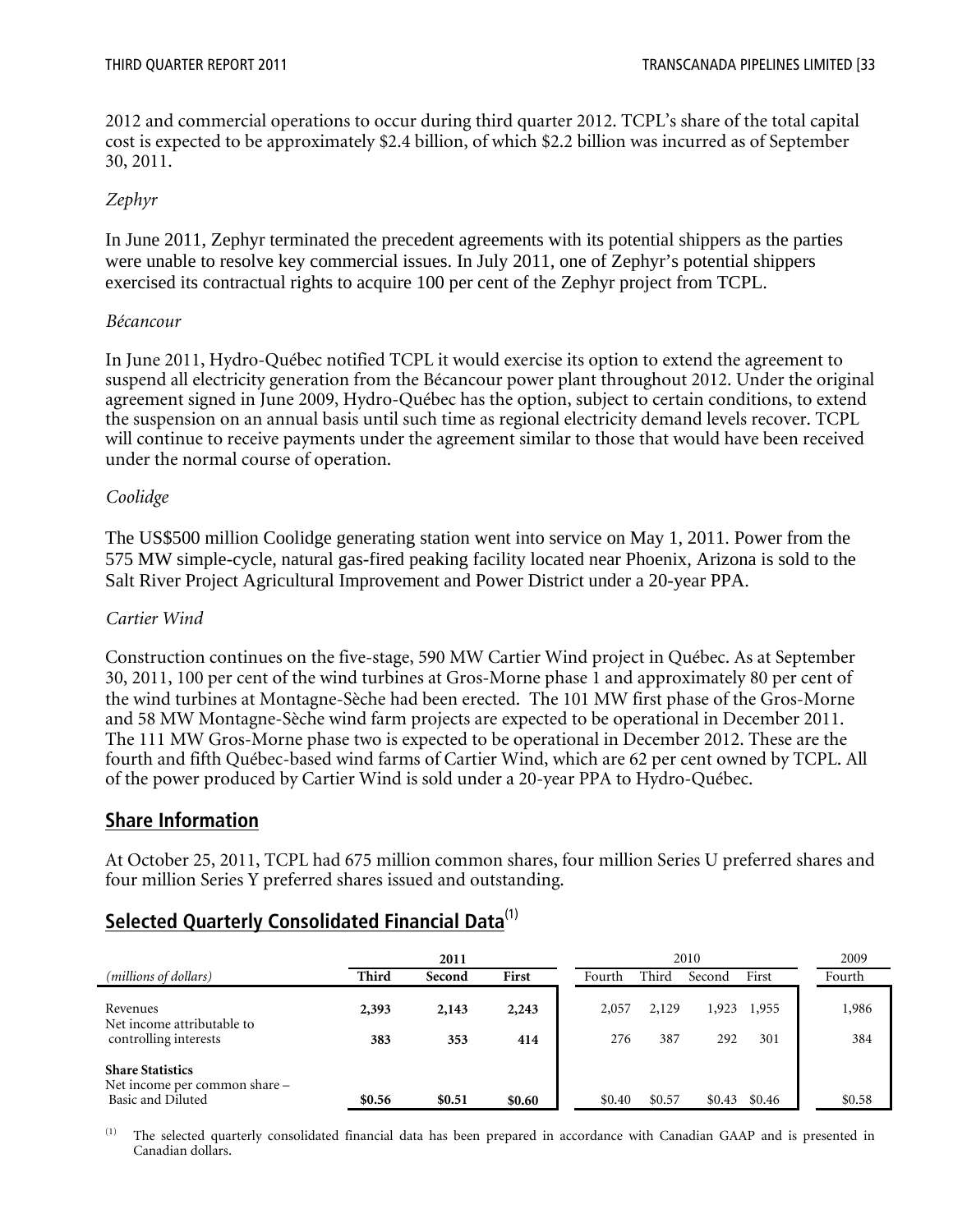#### *Factors Affecting Quarterly Financial Information*

In Natural Gas Pipelines, which consists primarily of the Company's investments in regulated natural gas pipelines and regulated natural gas storage facilities, annual revenues, EBIT and net income fluctuate over the long term based on regulators' decisions and negotiated settlements with shippers. Generally, quarter-over-quarter revenues and net income during any particular fiscal year remain relatively stable with fluctuations resulting from adjustments being recorded due to regulatory decisions and negotiated settlements with shippers, seasonal fluctuations in short-term throughput volumes on U.S. pipelines, acquisitions and divestitures, and developments outside of the normal course of operations.

In Oil Pipelines, which consists of the Company's investment in the Keystone crude oil pipeline, annual revenues are based on contracted crude oil transportation and uncommitted spot transportation. Quarter-over-quarter revenues, EBIT and net income during any particular fiscal year remain relatively stable with fluctuations resulting from planned and unplanned outages, and changes in the amount of spot volumes transported and the associated rate charged. Spot volumes transported are affected by customer demand, market pricing, planned and unplanned outages of refineries, terminals and pipeline facilities, and developments outside of the normal course of operations.

In Energy, which consists primarily of the Company's investments in electrical power generation plants and non-regulated natural gas storage facilities, quarter-over-quarter revenues, EBIT and net income are affected by seasonal weather conditions, customer demand, market prices, capacity prices, planned and unplanned plant outages, acquisitions and divestitures, certain fair value adjustments and developments outside of the normal course of operations.

Significant developments that affected the last eight quarters' EBIT and Net Income are as follows:

- Third Quarter 2011, Energy's EBIT included the positive impact of higher prices for Western Power. EBIT included net unrealized losses of \$47 million pre-tax (\$33 million after tax) resulting from changes in the fair value of proprietary natural gas inventory in storage and certain risk management activities.
- Second Quarter 2011, Natural Gas Pipelines' EBIT included incremental earnings from Guadalajara, which was placed in service in June 2011. Energy's EBIT included incremental earnings from Coolidge, which was placed in service in May 2011. EBIT included net unrealized losses of \$5 million pre-tax (\$4 million after tax) resulting from changes in the fair value of proprietary natural gas inventory in storage and certain risk management activities.
- First Quarter 2011, Natural Gas Pipelines' EBIT included incremental earnings from Bison, which was placed in service in January 2011. Oil Pipelines began recording EBIT for the Wood River/Patoka and Cushing Extension sections of Keystone in February 2011. EBIT included net unrealized losses of \$17 million pre-tax (\$10 million after tax) resulting from changes in the fair value of proprietary natural gas inventory in storage and certain risk management activities.
- Fourth Quarter 2010, Natural Gas Pipelines' EBIT decreased as a result of recording a \$146 million pre-tax (\$127 million after tax) valuation provision for advances to the APG for the MGP. Energy's EBIT included contributions from the second phase of Kibby Wind, which was placed in service in October 2010, and net unrealized gains of \$22 million pre-tax (\$12 million after tax) resulting from changes in the fair value of proprietary natural gas inventory in storage and certain risk management activities.
- Third Quarter 2010, Natural Gas Pipelines' EBIT increased as a result of recording nine months of incremental earnings related to the Alberta System 2010 – 2012 Revenue Requirement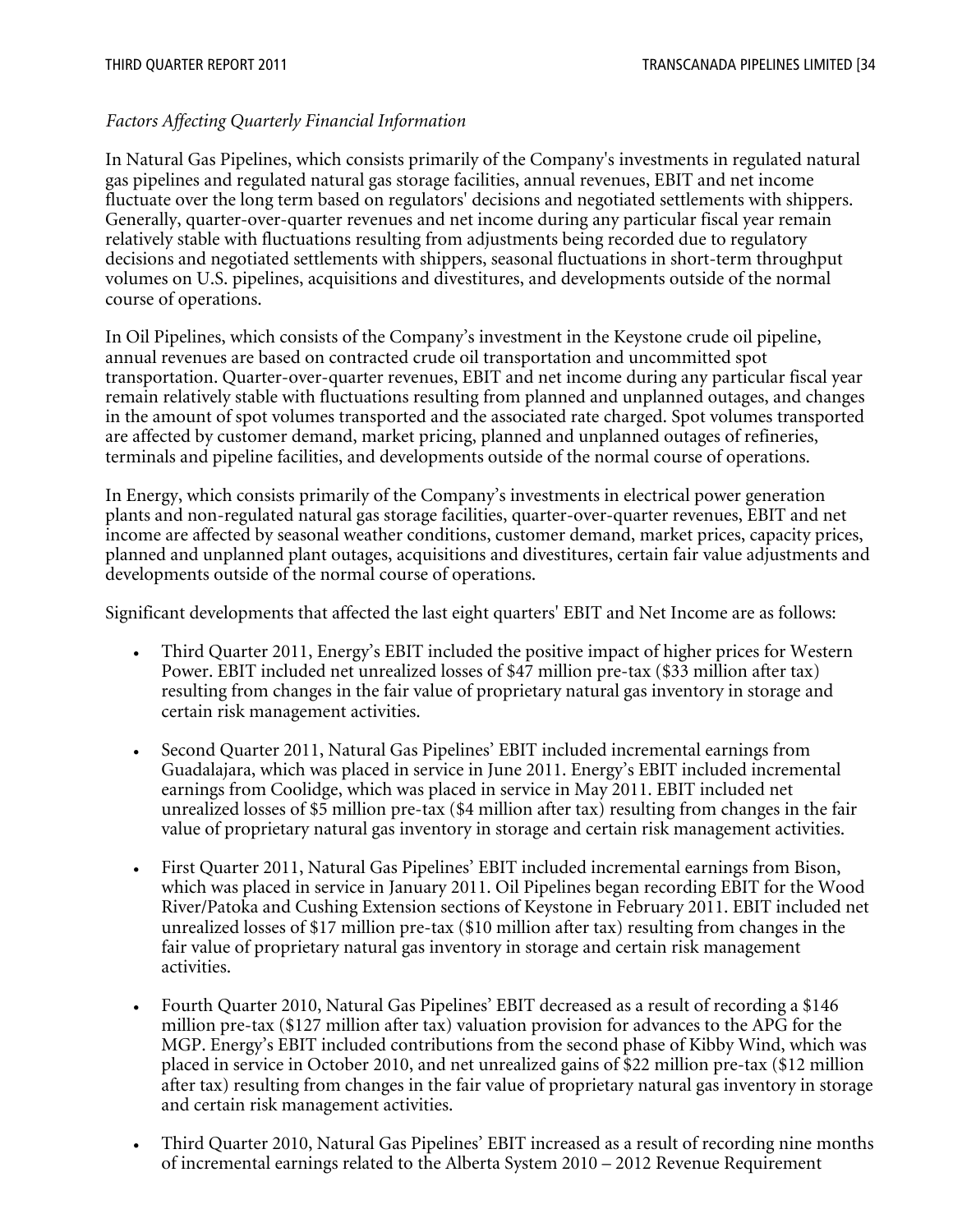Settlement, which resulted in a \$33 million increase to Net Income. Energy's EBIT included contributions from Halton Hills, which was placed in service in September 2010, and net unrealized gains of \$4 million pre-tax (\$3 million after tax) resulting from changes in the fair value of proprietary natural gas inventory in storage and certain risk management activities.

- Second Quarter 2010, Energy's EBIT included net unrealized gains of \$15 million pre-tax (\$10 million after tax) resulting from changes in the fair value of proprietary natural gas inventory in storage and certain risk management activities. Net Income reflected a decrease of \$58 million after tax due to losses in 2010 compared to gains in 2009 for interest rate and foreign exchange rate derivatives that did not qualify as hedges for accounting purposes and the translation of U.S. dollar-denominated working capital balances.
- First Quarter 2010, Energy's EBIT included net unrealized losses of \$49 million pre-tax (\$32 million after tax) resulting from changes in the fair value of proprietary natural gas inventory in storage and certain risk management activities.
- Fourth Quarter 2009, Natural Gas Pipelines EBIT included a dilution gain of \$29 million pretax (\$18 million after tax) resulting from TCPL's reduced ownership interest in PipeLines LP, which was caused by PipeLines LP's issue of common units to the public. Energy's EBIT included net unrealized gains of \$7 million pre-tax (\$5 million after tax) resulting from changes in the fair value of proprietary natural gas inventory in storage and certain risk management activities. Net Income included \$30 million of favourable income tax adjustments resulting from reductions in the Province of Ontario's corporate income tax rates.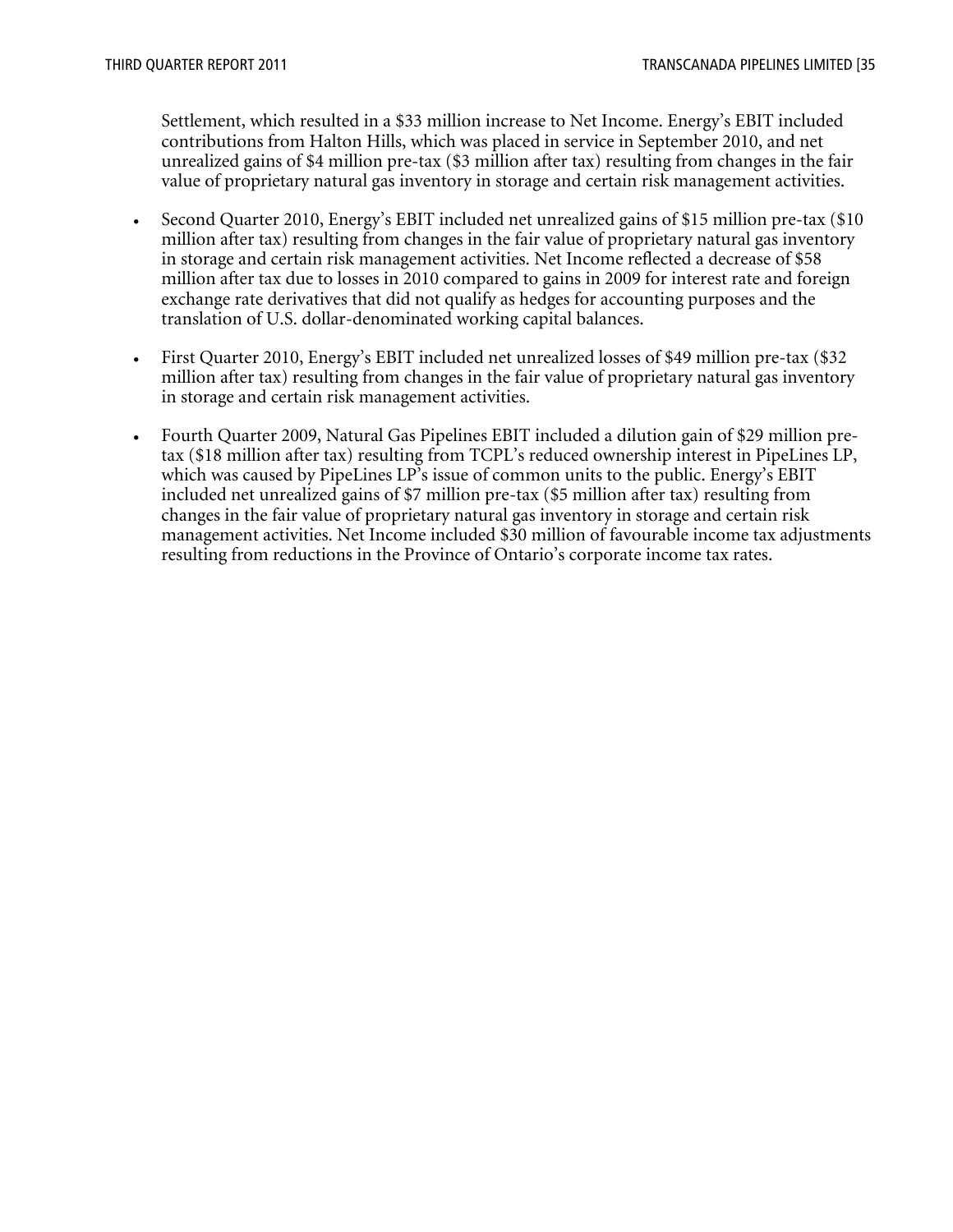## **Consolidated Income**

|                                                                 | Three months ended |       | Nine months ended |       |
|-----------------------------------------------------------------|--------------------|-------|-------------------|-------|
| (unaudited)                                                     | September 30       |       | September 30      |       |
| (millions of dollars)                                           | 2011               | 2010  | 2011              | 2010  |
|                                                                 |                    |       |                   |       |
| <b>Revenues</b>                                                 | 2,393              | 2,129 | 6,779             | 6,007 |
| <b>Operating and Other Expenses</b>                             |                    |       |                   |       |
| Plant operating costs and other                                 | 875                | 817   | 2,456             | 2,328 |
| Commodity purchases resold                                      | 270                | 301   | 732               | 773   |
| Depreciation and amortization                                   | 389                | 326   | 1,138             | 1,010 |
|                                                                 | 1,534              | 1,444 | 4,326             | 4,111 |
|                                                                 |                    |       |                   |       |
| <b>Financial Charges/(Income)</b>                               | 267                | 173   | 768               | 565   |
| Interest expense                                                | 13                 | 13    | 40                | 44    |
| Interest expense of joint ventures<br>Interest income and other | 44                 | (27)  | (12)              |       |
|                                                                 |                    | 159   |                   | (33)  |
|                                                                 | 324                |       | 796               | 576   |
| Income before Income Taxes                                      | 535                | 526   | 1,657             | 1,320 |
|                                                                 |                    |       |                   |       |
| <b>Income Taxes Expense</b>                                     |                    |       |                   |       |
| Current                                                         | 47                 | (50)  | 185               | (168) |
| Future                                                          | 79                 | 166   | 243               | 443   |
|                                                                 | 126                | 116   | 428               | 275   |
| <b>Net Income</b>                                               | 409                | 410   | 1,229             | 1,045 |
| Net Income Attributable to Non-Controlling Interests            | 26                 | 23    | 79                | 65    |
| <b>Net Income Attributable to Controlling Interests</b>         | 383                | 387   | 1,150             | 980   |
| <b>Preferred Share Dividends</b>                                | 6                  | 6     | 17                | 17    |
| <b>Net Income Attributable to Common Shares</b>                 | 377                | 381   | 1,133             | 963   |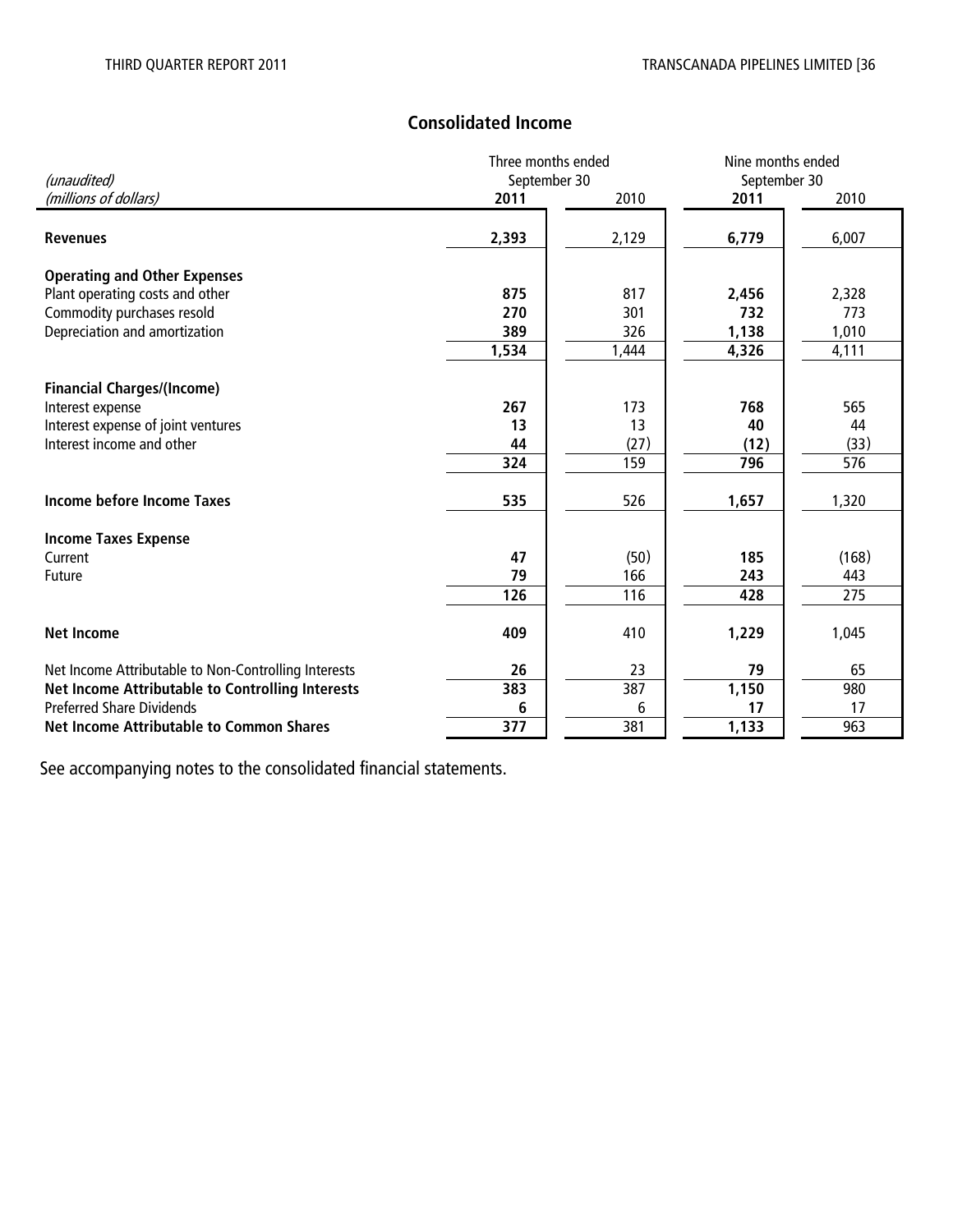|                                                                   | Three months ended   |       | Nine months ended<br>September 30 |       |  |
|-------------------------------------------------------------------|----------------------|-------|-----------------------------------|-------|--|
| (unaudited)<br>(millions of dollars)                              | September 30<br>2011 | 2010  | 2011                              | 2010  |  |
|                                                                   |                      |       |                                   |       |  |
| Net Income                                                        | 409                  | 410   | 1,229                             | 1,045 |  |
| Other Comprehensive Income/(Loss), Net of                         |                      |       |                                   |       |  |
| <b>Income Taxes</b>                                               |                      |       |                                   |       |  |
| Change in foreign currency translation gains and losses on        |                      |       |                                   |       |  |
| investments in foreign operations <sup>(1)</sup>                  | 344                  | (127) | 216                               | (47)  |  |
| Change in gains and losses on financial derivatives to hedge the  |                      |       |                                   |       |  |
| net investments in foreign operations <sup>(2)</sup>              | (213)                | 47    | (141)                             | 27    |  |
| Change in gains and losses on derivative instruments designated   |                      |       |                                   |       |  |
| as cash flow hedges <sup>(3)</sup>                                | (17)                 | (56)  | (109)                             | (176) |  |
| Reclassification to Net Income of gains and losses on derivative  |                      |       |                                   |       |  |
| instruments designated as cash flow hedges pertaining to prior    |                      |       |                                   |       |  |
| periods <sup>(4)</sup>                                            | 41                   | 19    | 103                               | 13    |  |
| Other Comprehensive Income/(Loss)                                 | 155                  | (117) | 69                                | (183) |  |
| <b>Comprehensive Income</b>                                       | 564                  | 293   | 1,298                             | 862   |  |
|                                                                   |                      |       |                                   |       |  |
| Comprehensive Income Attributable to Non-Controlling Interests    | 26                   | 30    | 87                                | 69    |  |
| <b>Comprehensive Income Attributable to Controlling Interests</b> | 538                  | 263   | 1,211                             | 793   |  |
| <b>Preferred Share Dividends</b>                                  | 6                    | 6     | 17                                | 17    |  |
| <b>Comprehensive Income Attributable to Common Shares</b>         | 532                  | 257   | 1,194                             | 776   |  |

## **Consolidated Comprehensive Income**

(1) Net of income tax recovery of \$97 million and \$57 million for the three and nine months ended September 30, 2011, respectively (2010 – expense of \$36 million and \$21 million, respectively).

(2) Net of income tax recovery of \$78 million and \$51 million for the three and nine months ended September 30, 2011, respectively (2010 – expense of \$19 million and \$11 million, respectively).

(3) Net of income tax recovery of \$9 million and \$48 million for the three and nine months ended September 30, 2011, respectively (2010 – recovery of \$33 million and \$117 million, respectively).

(4) Net of income tax expense of \$19 million and \$53 million for the three and nine months ended September 30, 2011, respectively (2010 – expense of \$4 million and \$21 million, respectively).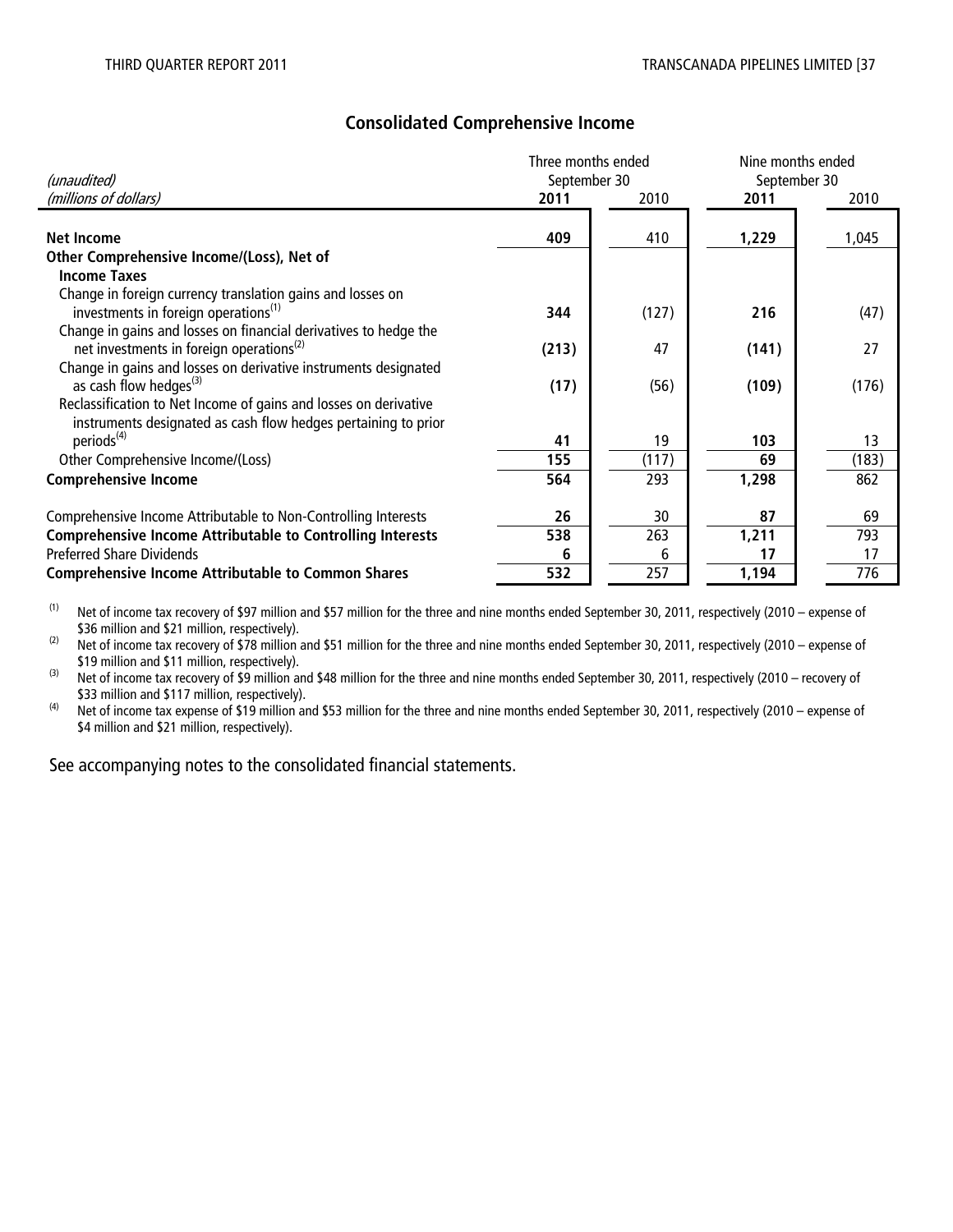## **Consolidated Cash Flows**

|                                                         | Three months ended |          |          | Nine months ended |  |  |
|---------------------------------------------------------|--------------------|----------|----------|-------------------|--|--|
| (unaudited)                                             | September 30       |          |          | September 30      |  |  |
| (millions of dollars)                                   | 2011               | 2010     | 2011     | 2010              |  |  |
|                                                         |                    |          |          |                   |  |  |
| <b>Cash Generated From Operations</b>                   |                    |          |          |                   |  |  |
| Net income                                              | 409                | 410      | 1,229    | 1,045             |  |  |
| Depreciation and amortization                           | 389                | 326      | 1,138    | 1,010             |  |  |
| Future income taxes                                     | 79                 | 166      | 243      | 443               |  |  |
| Employee future benefits funding less than/             |                    |          |          |                   |  |  |
| (in excess of) expense                                  | 10                 | 8        | 2        | (36)              |  |  |
| Other                                                   | 61                 | (61)     | 100      | 21                |  |  |
|                                                         | 948                | 849      | 2,712    | 2,483             |  |  |
| Decrease/(increase) in operating working capital        | 116                | (68)     | 252      | (268)             |  |  |
| Net cash provided by operations                         | 1,064              | 781      | 2,964    | 2,215             |  |  |
|                                                         |                    |          |          |                   |  |  |
| <b>Investing Activities</b>                             |                    |          |          |                   |  |  |
| Capital expenditures                                    | (696)              | (1, 297) | (2, 135) | (3, 565)          |  |  |
| Deferred amounts and other                              | 66                 | (222)    | 76       | (430)             |  |  |
| Net cash used in investing activities                   | (630)              | (1, 519) | (2,059)  | (3,995)           |  |  |
|                                                         |                    |          |          |                   |  |  |
| <b>Financing Activities</b>                             |                    |          |          |                   |  |  |
| Dividends on common and preferred shares                | (301)              | (278)    | (884)    | (824)             |  |  |
| Advances (to)/from parent                               |                    |          | 197      | 392               |  |  |
|                                                         | (10)               | (6)      |          |                   |  |  |
| Distributions paid to non-controlling interests         | (27)               | (22)     | (70)     | (66)              |  |  |
| Notes payable issued/(repaid), net                      | 160                | (44)     | (255)    | (53)              |  |  |
| Long-term debt issued, net of issue costs               | 54                 | 1,021    | 573      | 2,337             |  |  |
| Repayment of long-term debt                             | (206)              | (146)    | (946)    | (429)             |  |  |
| Long-term debt of joint ventures issued                 | 15                 | 86       | 46       | 164               |  |  |
| Repayment of long-term debt of joint ventures           | (33)               | (93)     | (82)     | (232)             |  |  |
| Common shares issued                                    |                    | 170      |          | 572               |  |  |
| Partnership units of subsidiary issued, net of issue    |                    |          |          |                   |  |  |
| costs                                                   |                    |          | 321      |                   |  |  |
| Net cash (used in)/provided by financing activities     | (348)              | 688      | (1, 100) | 1,861             |  |  |
|                                                         |                    |          |          |                   |  |  |
| <b>Effect of Foreign Exchange Rate Changes on</b>       |                    |          |          |                   |  |  |
| <b>Cash and Cash Equivalents</b>                        | 30                 | (8)      | 14       | 8                 |  |  |
|                                                         |                    |          |          |                   |  |  |
| <b>Increase/(Decrease) in Cash and Cash Equivalents</b> | 116                | (58)     | (181)    | 89                |  |  |
|                                                         |                    |          |          |                   |  |  |
| <b>Cash and Cash Equivalents</b>                        |                    |          |          |                   |  |  |
| Beginning of period                                     | 455                | 1,126    | 752      | 979               |  |  |
|                                                         |                    |          |          |                   |  |  |
| <b>Cash and Cash Equivalents</b>                        |                    |          |          |                   |  |  |
| End of period                                           | 571                | 1,068    | 571      | 1,068             |  |  |
|                                                         |                    |          |          |                   |  |  |
| <b>Supplementary Cash Flow Information</b>              |                    |          |          |                   |  |  |
| Income taxes (refunded)/paid, net                       | (152)              | (26)     | (113)    | 17                |  |  |
|                                                         | 262                | 225      | 766      | 597               |  |  |
| Interest paid                                           |                    |          |          |                   |  |  |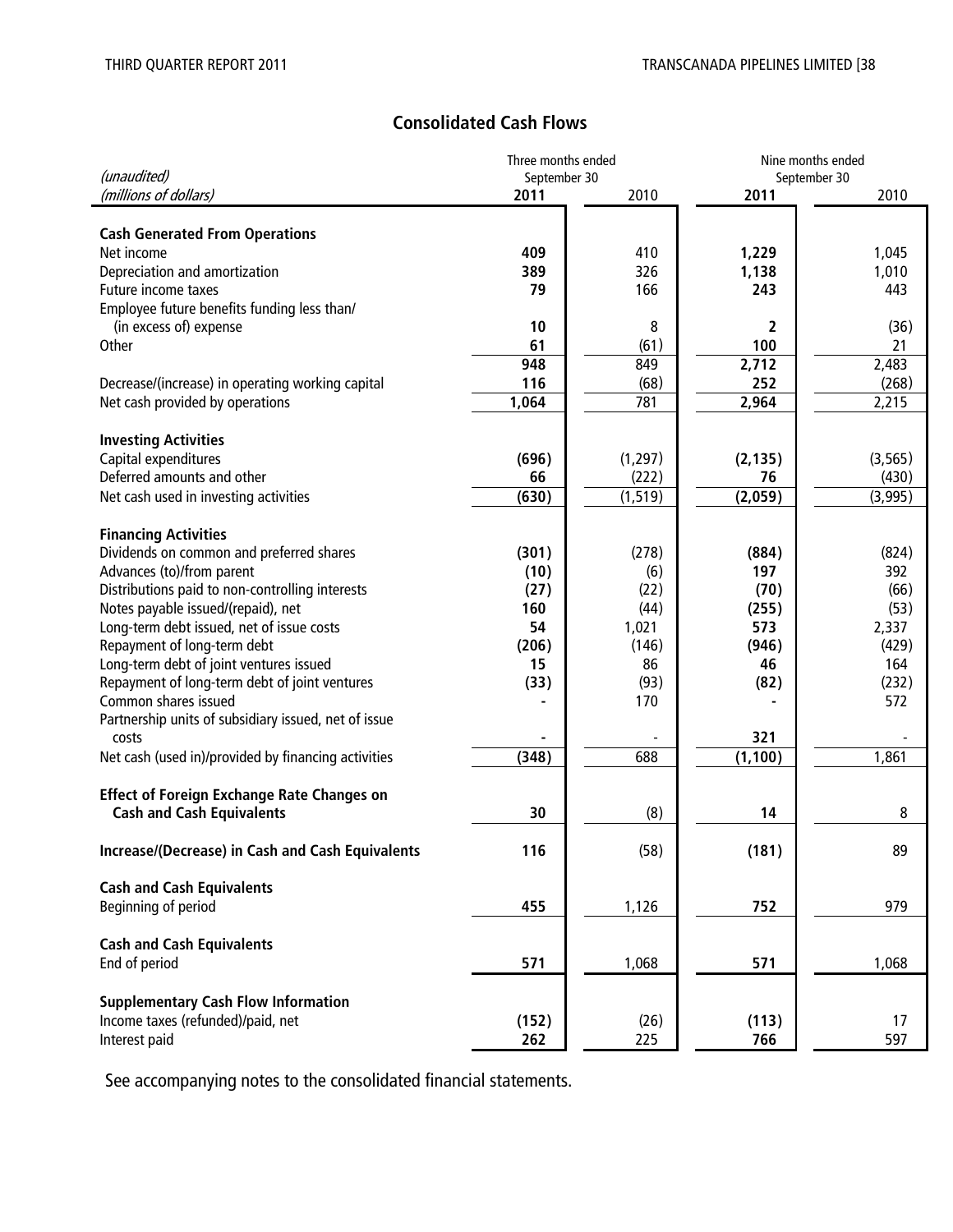## **Consolidated Balance Sheet**

| (unaudited)                                         |                    |                   |
|-----------------------------------------------------|--------------------|-------------------|
| (millions of dollars)                               | September 30, 2011 | December 31, 2010 |
|                                                     |                    |                   |
| <b>ASSETS</b>                                       |                    |                   |
| <b>Current Assets</b>                               |                    |                   |
| Cash and cash equivalents                           | 571                | 752               |
| Accounts receivable                                 | 1,206              | 1,280             |
| Due from TransCanada Corporation                    | 1,259              | 1,363             |
| Inventories                                         | 428                | 425               |
| Other                                               | 793                | 777               |
|                                                     | 4,257              | 4,597             |
| <b>Plant, Property and Equipment</b>                | 37,746             | 36,244            |
| Goodwill                                            | 3,729              | 3,570             |
| <b>Regulatory Assets</b>                            | 1,419              | 1,512             |
| <b>Intangibles and Other Assets</b>                 | 1,842              | 2,026             |
|                                                     | 48,993             | 47,949            |
|                                                     |                    |                   |
| <b>LIABILITIES</b>                                  |                    |                   |
| <b>Current Liabilities</b>                          |                    |                   |
| Notes payable                                       | 1,865              | 2,092             |
| Accounts payable                                    | 2,212              | 2,247             |
| <b>Accrued interest</b>                             | 431                | 361               |
| Current portion of long-term debt                   | 1,083              | 894               |
| Current portion of long-term debt of joint ventures | 106                | 65                |
|                                                     | 5,697              | 5,659             |
| <b>Due to TransCanada Corporation</b>               | 2,796              | 2,703             |
| <b>Regulatory Liabilities</b>                       | 292                | 314               |
| <b>Deferred Amounts</b>                             | 779                | 694               |
| <b>Future Income Taxes</b>                          | 3,427              | 3,250             |
| <b>Long-Term Debt</b>                               | 17,027             | 17,028            |
| <b>Long-Term Debt of Joint Ventures</b>             | 749                | 801               |
| <b>Junior Subordinated Notes</b>                    | 1,030              | 985               |
|                                                     | 31,797             | 31,434            |
| <b>EQUITY</b>                                       |                    |                   |
| Controlling interests                               | 16,089             | 15,747            |
| Non-controlling interests                           | 1,107              | 768               |
|                                                     | 17,196             | 16,515            |
|                                                     | 48,993             | 47,949            |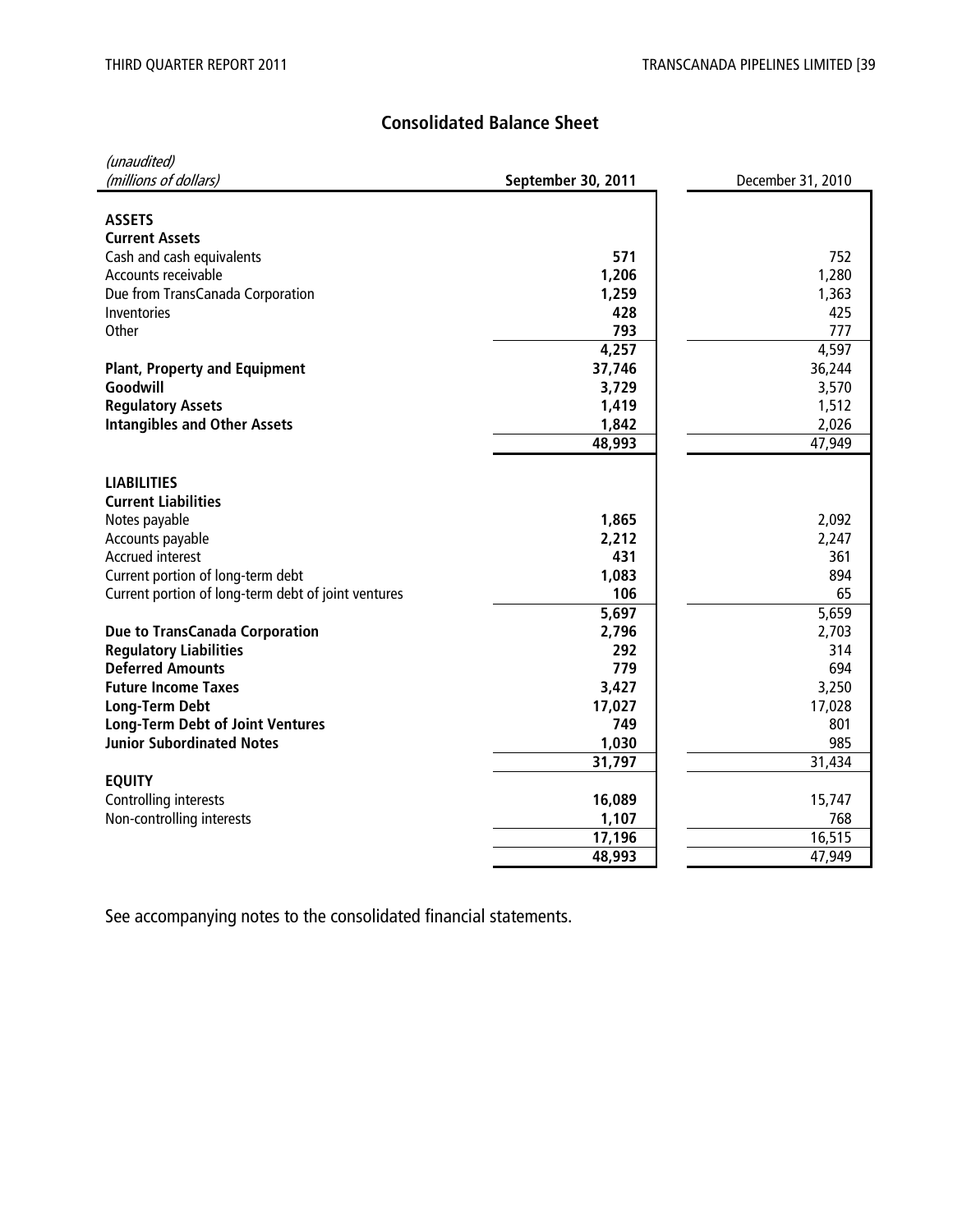| (unaudited)                                                                                                                  | Currency<br><b>Translation</b> | Cash Flow<br>Hedges and |             |
|------------------------------------------------------------------------------------------------------------------------------|--------------------------------|-------------------------|-------------|
| (millions of dollars)                                                                                                        | Adjustments                    | Other                   | Total       |
| Balance at December 31, 2010<br>Change in foreign currency translation gains and losses on                                   | (683)                          | (194)                   | (877)       |
| investments in foreign operations <sup>(1)</sup>                                                                             | 216                            |                         | 216         |
| Change in gains and losses on financial derivatives to hedge the                                                             |                                |                         |             |
| net investments in foreign operations <sup>(2)</sup>                                                                         | (141)                          |                         | (141)       |
| Change in gains and losses on derivative instruments<br>designated as cash flow hedges <sup>(3)</sup>                        |                                | (109)                   | (109)       |
| Reclassification to Net Income of gains and losses on derivative<br>instruments designated as cash flow hedges pertaining to |                                |                         |             |
| prior periods <sup>(4)(5)</sup><br>Balance at September 30, 2011                                                             | (608)                          | 95<br>(208)             | 95<br>(816) |
|                                                                                                                              |                                |                         |             |
|                                                                                                                              |                                |                         |             |
| Balance at December 31, 2009                                                                                                 | (592)                          | (40)                    | (632)       |
| Change in foreign currency translation gains and losses on                                                                   |                                |                         |             |
| investments in foreign operations <sup>(1)</sup><br>Change in gains and losses on financial derivatives to hedge the         | (47)                           |                         | (47)        |
| net investments in foreign operations <sup>(2)</sup>                                                                         | 27                             |                         | 27          |
| Changes in gains and losses on derivative instruments                                                                        |                                |                         |             |

#### **Consolidated Accumulated Other Comprehensive (Loss)/Income**

| change in foreign carrency translation gams and losses on        |       |       |       |
|------------------------------------------------------------------|-------|-------|-------|
| investments in foreign operations <sup>(1)</sup>                 | (47)  |       | (47)  |
| Change in gains and losses on financial derivatives to hedge the |       |       |       |
| net investments in foreign operations <sup>(2)</sup>             | 27    |       | 27    |
| Changes in gains and losses on derivative instruments            |       |       |       |
| designated as cash flow hedges $^{(3)}$                          |       | (173) | (173) |
| Reclassification to Net Income of gains and losses on derivative |       |       |       |
| instruments designated as cash flow hedges pertaining to         |       |       |       |
| prior periods <sup>(4)</sup>                                     |       | 6     |       |
| Balance at September 30, 2010                                    | (612) | (207) | (819) |
|                                                                  |       |       |       |

(1) Net of income tax recovery of \$57 million for the nine months ended September 30, 2011 (2010 – expense of \$21 million).<br>(2) Net of income tax recovery of \$51 million for the nine months ended September 30, 2011 (2010

(2) Net of income tax recovery of \$51 million for the nine months ended September 30, 2011 (2010 – expense of \$11 million).<br>(3) Net of income tax recovery of \$48 million for the nine months ended September 30, 2011 (2010

(3) Net of income tax recovery of \$48 million for the nine months ended September 30, 2011 (2010 – recovery of \$117 million).<br>(4) Net of income tax expense of \$53 million for the nine months ended September 30, 2011 (2010

(4) Net of income tax expense of \$53 million for the nine months ended September 30, 2011 (2010 – expense of \$21 million).<br>(5) Losses related to cash flow bedges reported in Accumulated Other Comprehensive (Loss)/Income a

Losses related to cash flow hedges reported in Accumulated Other Comprehensive (Loss)/Income and expected to be reclassified to Net Income in the next 12 months are estimated to be \$101 million (\$65 million, net of tax). These estimates assume constant commodity prices, interest rates and foreign exchange rates over time, however, the amounts reclassified will vary based on the actual value of these factors at the date of settlement.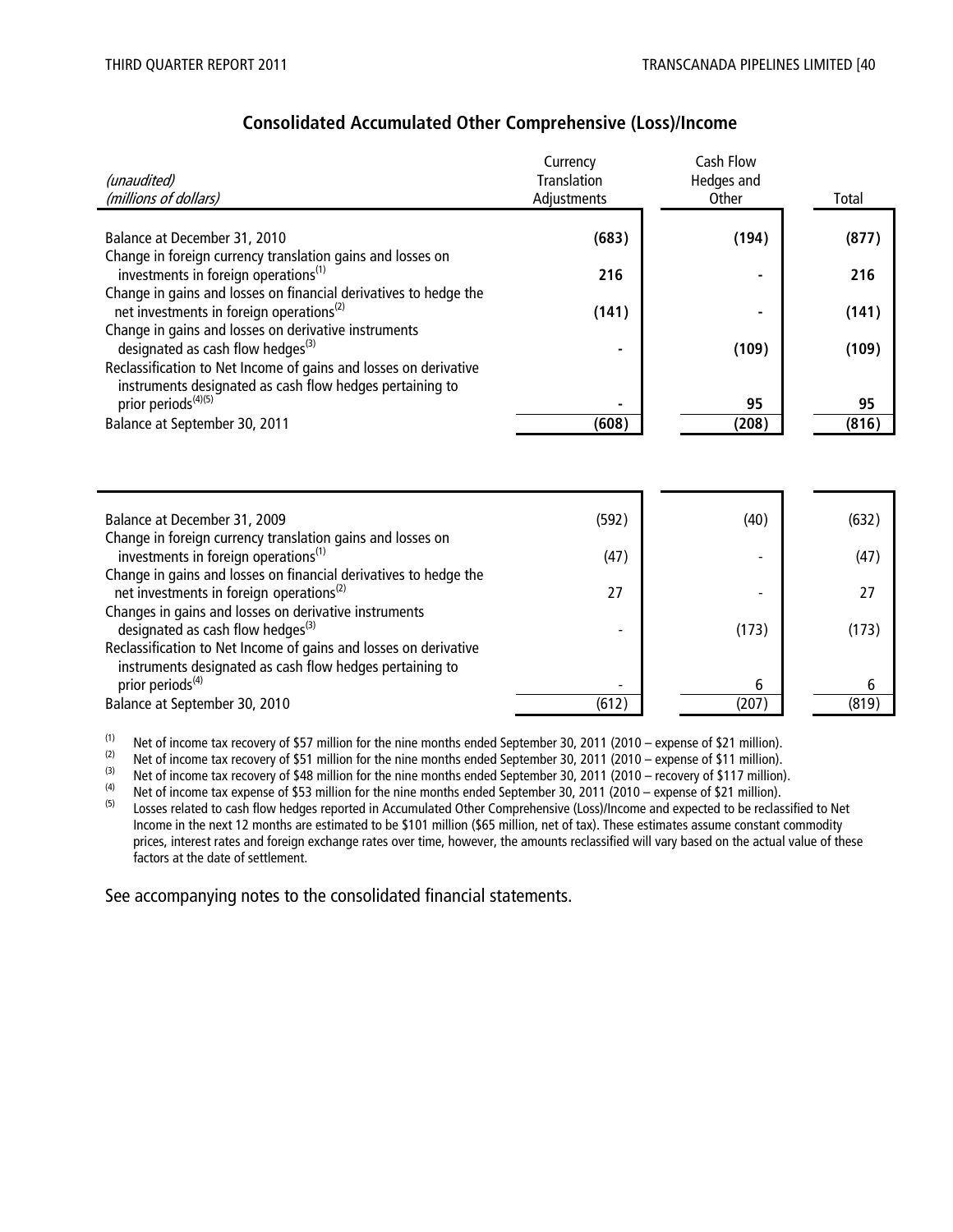## **Consolidated Equity**

|                                                                   | Nine months ended |        |  |
|-------------------------------------------------------------------|-------------------|--------|--|
| (unaudited)                                                       | September 30      |        |  |
| (millions of dollars)                                             | 2011              | 2010   |  |
|                                                                   |                   |        |  |
| <b>Common Shares</b>                                              |                   |        |  |
| Balance at beginning of period                                    | 11,636            | 10,649 |  |
| Proceeds from common shares issued                                |                   | 572    |  |
| Balance at end of period                                          | 11,636            | 11,221 |  |
|                                                                   |                   |        |  |
| <b>Preferred Shares</b>                                           |                   |        |  |
| Balance at beginning and end of period                            | 389               | 389    |  |
|                                                                   |                   |        |  |
| <b>Contributed Surplus</b>                                        |                   |        |  |
| Balance at beginning of period                                    | 341               | 335    |  |
| Dilution gain from PipeLines LP units issued                      | 30                |        |  |
| Other                                                             | 4                 | 5      |  |
| Balance at end of period                                          | 375               | 340    |  |
|                                                                   |                   |        |  |
| <b>Retained Earnings</b>                                          |                   |        |  |
| Balance at beginning of period                                    | 4,258             | 4,131  |  |
| Net income attributable to controlling interests                  | 1,150             | 980    |  |
| Common share dividends                                            | (886)             | (829)  |  |
| Preferred share dividends                                         | (17)              | (17)   |  |
| Balance at end of period                                          | 4,505             | 4,265  |  |
|                                                                   |                   |        |  |
| Accumulated Other Comprehensive (Loss)/Income                     |                   |        |  |
| Balance at beginning of period                                    | (877)             | (632)  |  |
| Other comprehensive income/(loss)                                 | 61                | (187)  |  |
| Balance at end of period                                          | (816)             | (819)  |  |
|                                                                   | 3,689             | 3,446  |  |
|                                                                   |                   |        |  |
| <b>Equity Attributable to Controlling Interests</b>               | 16,089            | 15,396 |  |
|                                                                   |                   |        |  |
| <b>Equity Attributable to Non-Controlling Interests</b>           |                   |        |  |
| Balance at beginning of period                                    | 768               | 785    |  |
| Net income attributable to non-controlling interests              |                   |        |  |
| PipeLines LP                                                      | 76                | 64     |  |
| Portland                                                          | 3                 |        |  |
| Other comprehensive income/(loss) attributable to non-controlling |                   |        |  |
| interests                                                         | 8                 | 4      |  |
| Sale of PipeLines LP units                                        |                   |        |  |
| Proceeds, net of issue costs                                      | 321               |        |  |
| Decrease in TCPL's ownership                                      | (50)              |        |  |
| Distributions to non-controlling interests                        | (78)              | (68)   |  |
| Foreign exchange and other                                        | 59                |        |  |
| Balance at end of period                                          | 1,107             | 787    |  |
|                                                                   |                   |        |  |
| <b>Total Equity</b>                                               | 17,196            | 16,183 |  |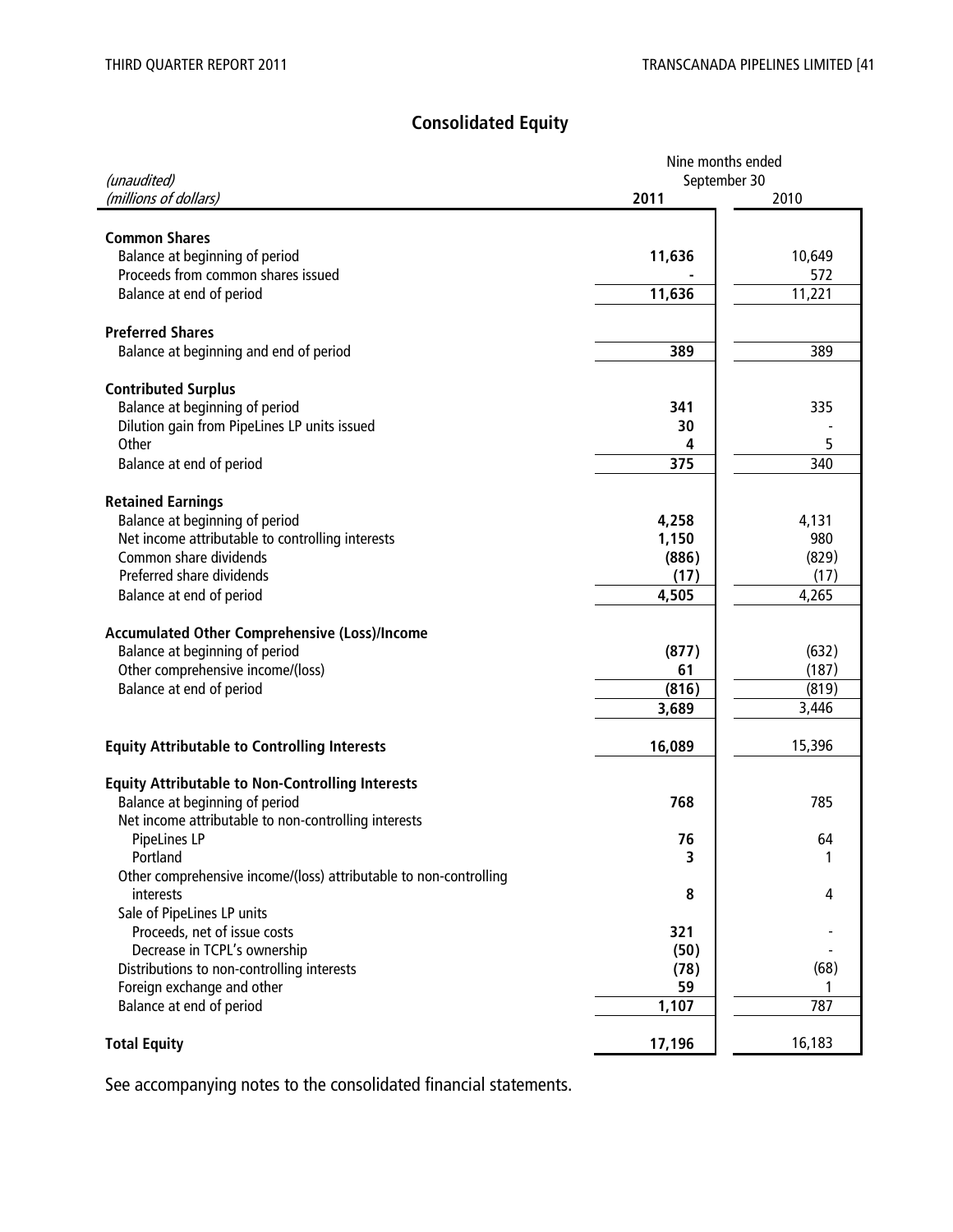## **Notes to Consolidated Financial Statements**

## **(Unaudited)**

## 1. **Basis of Presentation**

The consolidated financial statements of TransCanada PipeLines Limited (TCPL or the Company) have been prepared in accordance with Canadian generally accepted accounting principles (GAAP) as defined in Part V of the Canadian Institute of Chartered Accountants (CICA) Handbook, which is discussed further in Note 2. The accounting policies applied are consistent with those outlined in TCPL's annual audited Consolidated Financial Statements for the year ended December 31, 2010, except as disclosed in Note 2. These Consolidated Financial Statements reflect adjustments, all of which are normal recurring adjustments that are, in the opinion of management, necessary to present fairly the financial position and results of operations for the respective periods. These Consolidated Financial Statements do not include all disclosures required in the annual financial statements and should be read in conjunction with the 2010 audited Consolidated Financial Statements included in TCPL's 2010 Annual Report. Unless otherwise indicated, "TCPL"or "the Company" includes TransCanada PipeLines Limited and its subsidiaries. Capitalized and abbreviated terms that are used but not otherwise defined herein are identified in the Glossary of Terms contained in TCPL's 2010 Annual Report. Amounts are stated in Canadian dollars unless otherwise indicated.

In Natural Gas Pipelines, which consists primarily of the Company's investments in regulated natural gas pipelines and regulated natural gas storage facilities, annual revenues and net income fluctuate over the long term based on regulators' decisions and negotiated settlements with shippers. Generally, quarter-overquarter revenues and net income during any particular fiscal year remain relatively stable with fluctuations resulting from adjustments being recorded due to regulatory decisions and negotiated settlements with shippers, seasonal fluctuations in short-term throughput volumes on U.S. pipelines, acquisitions and divestitures, and developments outside of the normal course of operations.

In Oil Pipelines, which consists of the Company's investment in the Keystone crude oil pipeline, annual revenues are based on contracted crude oil transportation and uncommitted spot transportation. Quarterover-quarter revenues and net income during any particular fiscal year remain relatively stable with fluctuations resulting from planned and unplanned outages, and changes in the amount of spot volumes transported and the associated rate charged. Spot volumes transported are affected by customer demand, market pricing, planned and unplanned outages of refineries, terminals and pipeline facilities, and developments outside of the normal course of operations.

In Energy, which consists primarily of the Company's investments in electrical power generation plants and non-regulated natural gas storage facilities, quarter-over-quarter revenues and net income are affected by seasonal weather conditions, customer demand, market prices, capacity payments, planned and unplanned plant outages, acquisitions and divestitures, certain fair value adjustments and developments outside of the normal course of operations.

In preparing these financial statements, TCPL is required to make estimates and assumptions that affect both the amount and timing of recording assets, liabilities, revenues and expenses since the determination of these items may be dependent on future events. The Company uses the most current information available and exercises careful judgement in making these estimates and assumptions. In the opinion of management, these consolidated financial statements have been properly prepared within reasonable limits of materiality and within the framework of the Company's significant accounting policies.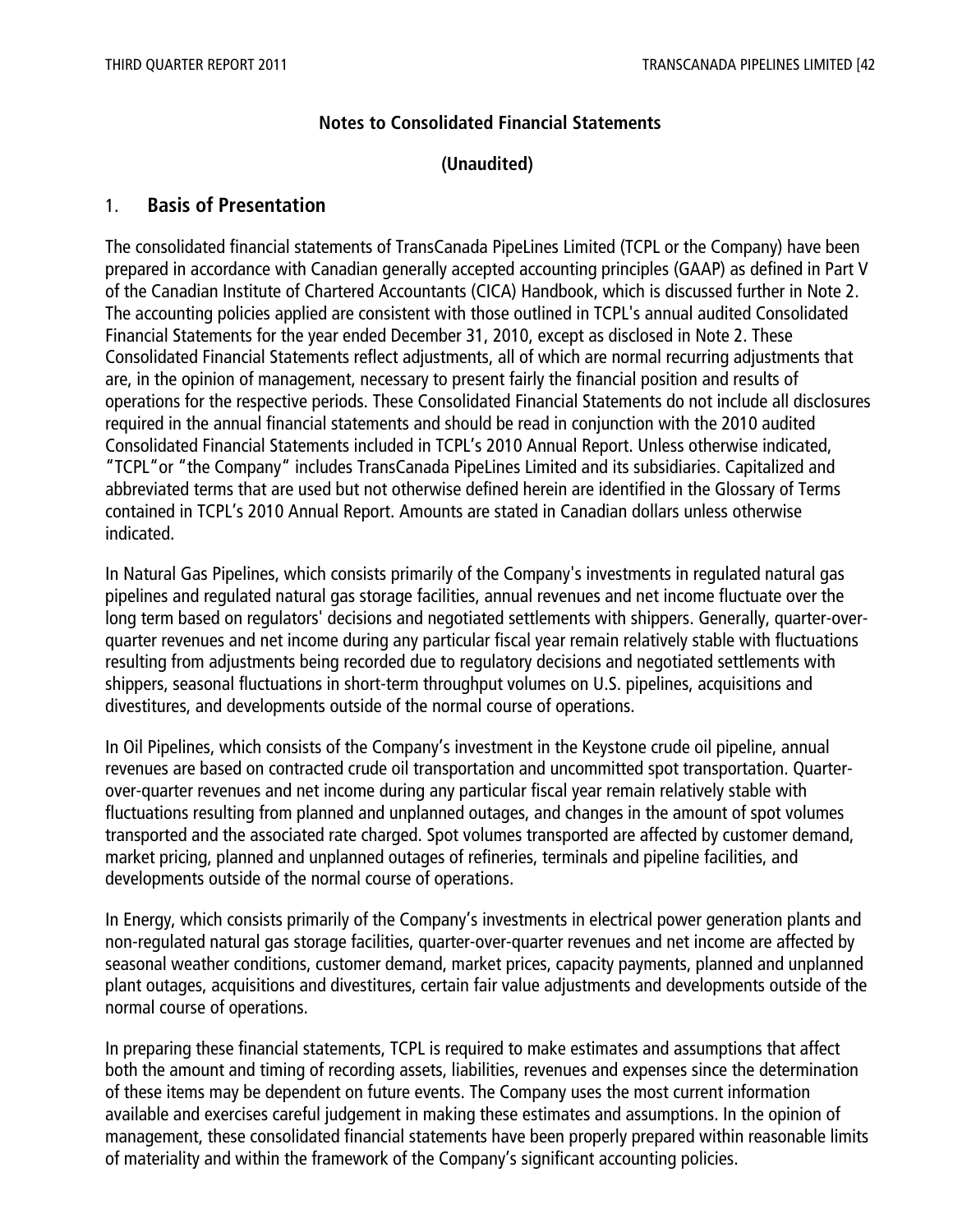## **2. Changes in Accounting Policies**

#### Changes in Accounting Policies for 2011

#### **Business Combinations, Consolidated Financial Statements and Non-Controlling Interests**

Effective January 1, 2011, the Company adopted CICA Handbook Section 1582 "Business Combinations", which is effective for business combinations with an acquisition date after January 1, 2011. This standard was amended to require additional use of fair value measurements, recognition of additional assets and liabilities, and increased disclosure. Adopting the standard is expected to have a significant impact on the way the Company accounts for future business combinations. Entities adopting Section 1582 were also required to adopt CICA Handbook Sections 1601 "Consolidated Financial Statements" and 1602 "Non-Controlling Interests". Sections 1601 and 1602 require Non-Controlling Interests to be presented as part of Equity on the balance sheet. In addition, the income statement of the controlling parent now includes 100 per cent of the subsidiary's results and presents the allocation of income between the controlling and noncontrolling interests. Changes resulting from the adoption of Section 1582 were applied prospectively and changes resulting from the adoption of Sections 1601 and 1602 were applied retrospectively.

#### Future Accounting Changes

#### **U.S. GAAP/International Financial Reporting Standards**

The CICA's Accounting Standards Board (AcSB) previously announced that Canadian publicly accountable enterprises are required to adopt International Financial Reporting Standards (IFRS) as issued by the International Accounting Standards Board (IASB), effective January 1, 2011.

In October 2010, the AcSB and the Canadian Securities Administrators amended their policies applicable to Canadian publicly accountable enterprises, such as TCPL, that use rate-regulated accounting (RRA) in order to permit these entities to defer the adoption of IFRS for one year. TCPL deferred its adoption and accordingly will continue to prepare its consolidated financial statements in 2011 in accordance with Canadian GAAP, as defined by Part V of the CICA Handbook, in order to continue using RRA.

In the application of Canadian GAAP, TCPL follows specific accounting guidance under U.S. GAAP unique to a rate-regulated business. These RRA standards allow the timing of recognition of certain revenues and expenses to differ from the timing that may otherwise be expected in a non-rate-regulated business under GAAP in order to appropriately reflect the economic impact of regulators' decisions regarding the Company's revenues and tolls. The IASB has concluded that the development of RRA under IFRS requires further analysis and has removed the RRA project from its current agenda. TCPL does not expect a final RRA standard under IFRS to be effective in the foreseeable future.

As a registrant with the U.S. Securities and Exchange Commission, TCPL prepares and files a "Reconciliation to United States GAAP" and has the option under Canadian disclosure rules to prepare and file its consolidated financial statements using U.S. GAAP. As a result of the developments noted above, the Company's Board of Directors has approved the adoption of U.S. GAAP effective January 1, 2012. The accounting policies and financial impact of TCPL adopting U.S. GAAP are consistent with that currently reported in the "Reconciliation to United States GAAP" and, as a result, significant changes to existing systems and processes are not required to implement U.S. GAAP as the Company's primary accounting standard.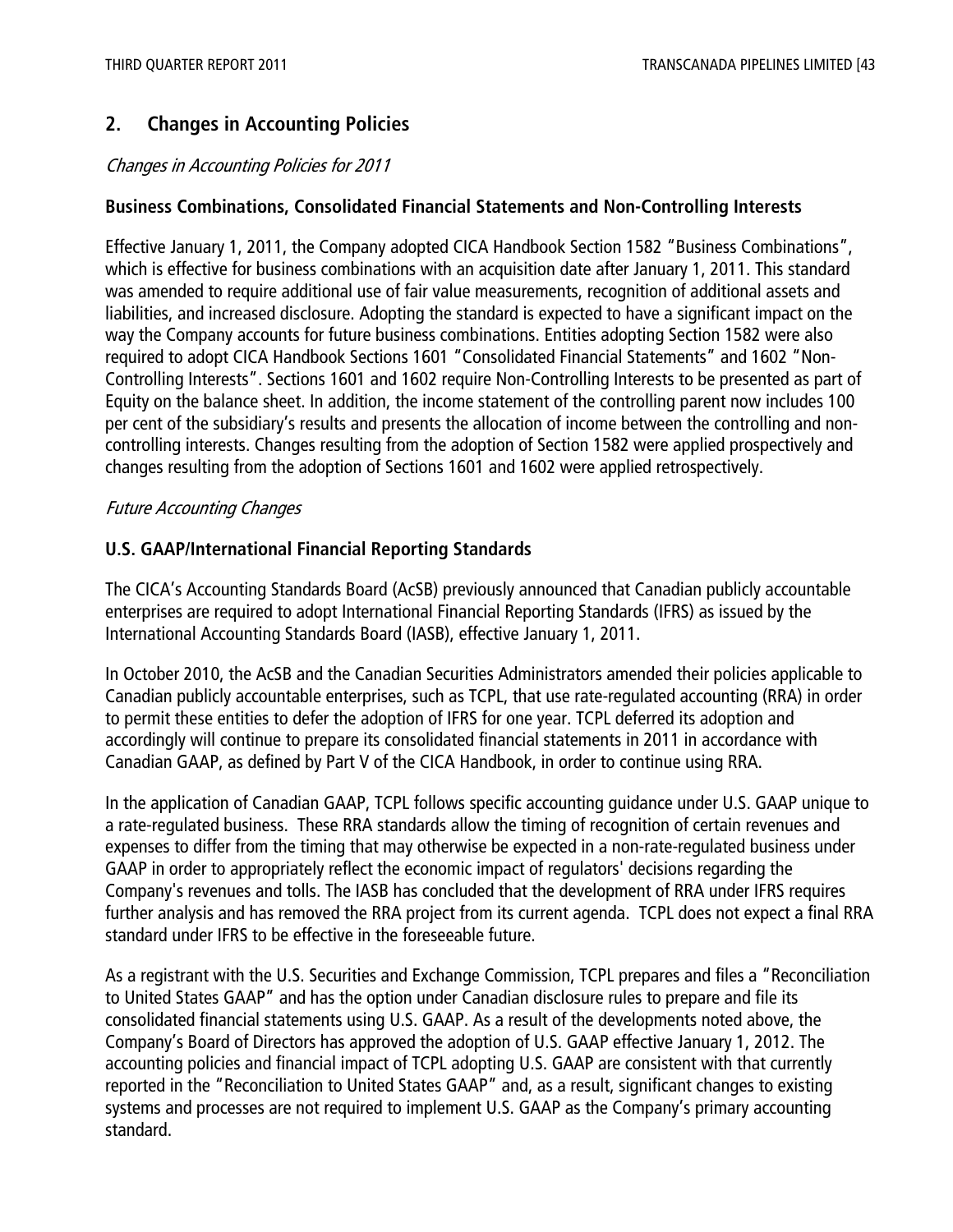## 3. **Segmented Information**

| For the three months ended<br>September 30<br>(unaudited)<br>(millions of dollars)                          | Natural Gas<br>Pipelines<br>2011 | 2010                           | Oil<br>Pipelines <sup>(1)</sup><br>2011 | 2010                                                                                  | 2011                                    | Energy<br>2010                         | Corporate<br>2011   | 2010         | Total<br>2011                           | 2010                                    |
|-------------------------------------------------------------------------------------------------------------|----------------------------------|--------------------------------|-----------------------------------------|---------------------------------------------------------------------------------------|-----------------------------------------|----------------------------------------|---------------------|--------------|-----------------------------------------|-----------------------------------------|
| Revenues<br>Plant operating costs and other<br>Commodity purchases resold<br>Depreciation and amortization  | 1,098<br>(377)<br>(247)<br>474   | 1,080<br>(366)<br>(232)<br>482 | 229<br>(73)<br>(38)<br>118              | $\overline{\phantom{a}}$<br>$\overline{\phantom{a}}$<br>٠<br>$\overline{\phantom{a}}$ | 1,066<br>(407)<br>(270)<br>(101)<br>288 | 1,049<br>(433)<br>(301)<br>(94)<br>221 | (18)<br>(3)<br>(21) | (18)<br>(18) | 2,393<br>(875)<br>(270)<br>(389)<br>859 | 2,129<br>(817)<br>(301)<br>(326)<br>685 |
| Interest expense<br>Interest expense of joint ventures<br>Interest income and other<br>Income taxes expense |                                  |                                |                                         |                                                                                       |                                         |                                        |                     |              | (267)<br>(13)<br>(44)<br>(126)          | (173)<br>(13)<br>27<br>(116)            |
| Net Income<br>Net Income Attributable to Non-Controlling Interests                                          |                                  |                                |                                         |                                                                                       |                                         |                                        |                     |              | 409<br>(26)                             | 410<br>(23)                             |
| Net Income Attributable to Controlling Interests<br>Preferred Share Dividends                               |                                  |                                |                                         |                                                                                       |                                         |                                        |                     |              | 383<br>(6)                              | 387<br>(6)                              |
| Net Income Attributable to Common Shares                                                                    |                                  |                                |                                         |                                                                                       |                                         |                                        |                     |              | 377                                     | 381                                     |

| For the nine months ended<br>September 30<br>(unaudited) | Natural Gas<br>Pipelines |         | Oil<br>Pipelines <sup>(1)</sup> |                          | Energy   |          | Corporate |      | Total    |         |
|----------------------------------------------------------|--------------------------|---------|---------------------------------|--------------------------|----------|----------|-----------|------|----------|---------|
| (millions of dollars)                                    | 2011                     | 2010    | 2011                            | 2010                     | 2011     | 2010     | 2011      | 2010 | 2011     | 2010    |
| Revenues<br>Plant operating costs and                    | 3,294                    | 3,270   | 575                             | ۰                        | 2,910    | 2,737    |           |      | 6,779    | 6,007   |
| other                                                    | (1,066)                  | (1,092) | (167)                           | ۰.                       | (1, 166) | (1, 170) | (57)      | (66) | (2,456)  | (2,328) |
| Commodity purchases resold                               |                          |         |                                 | ۰                        | (732)    | (773)    |           |      | (732)    | (773)   |
| Depreciation and                                         |                          |         |                                 |                          |          |          |           |      |          |         |
| amortization                                             | (735)                    | (736)   | (95)                            | ۰.                       | (298)    | (274)    | (10)      | ۰.   | (1, 138) | (1,010) |
|                                                          | 1,493                    | 1,442   | 313                             | $\overline{\phantom{a}}$ | 714      | 520      | (67)      | (66) | 2,453    | 1,896   |
| Interest expense                                         |                          |         |                                 |                          |          |          |           |      | (768)    | (565)   |
| Interest expense of joint ventures                       |                          |         |                                 |                          |          |          |           |      | (40)     | (44)    |
| Interest income and other                                |                          |         |                                 |                          |          |          |           |      | 12       | 33      |
| Income taxes expense                                     |                          |         |                                 |                          |          |          |           |      | (428)    | (275)   |
| Net Income                                               |                          |         |                                 |                          |          |          |           |      | 1,229    | 1,045   |
| Net Income Attributable to Non-Controlling Interests     |                          |         |                                 |                          |          |          |           |      | (79)     | (65)    |
| Net Income Attributable to Controlling Interests         |                          |         |                                 |                          |          |          |           |      | 1,150    | 980     |
| <b>Preferred Share Dividends</b>                         |                          |         |                                 |                          |          |          |           |      | (17)     | (17)    |
| Net Income Attributable to Common Shares                 |                          |         |                                 |                          |          |          |           |      | 1,133    | 963     |
|                                                          |                          |         |                                 |                          |          |          |           |      |          |         |

(1) Commencing in February 2011, TCPL began recording earnings related to the Wood River/Patoka and Cushing Extension sections of Keystone.

### **Total Assets**

| (unaudited)<br>(millions of dollars)                                 | September 30, 2011                 | December 31, 2010                  |
|----------------------------------------------------------------------|------------------------------------|------------------------------------|
| <b>Natural Gas Pipelines</b><br>Oil Pipelines<br>Energy<br>Corporate | 23,584<br>9,137<br>13,698<br>2,574 | 23,592<br>8,501<br>12.847<br>3,009 |
|                                                                      | 48,993                             | 47.949                             |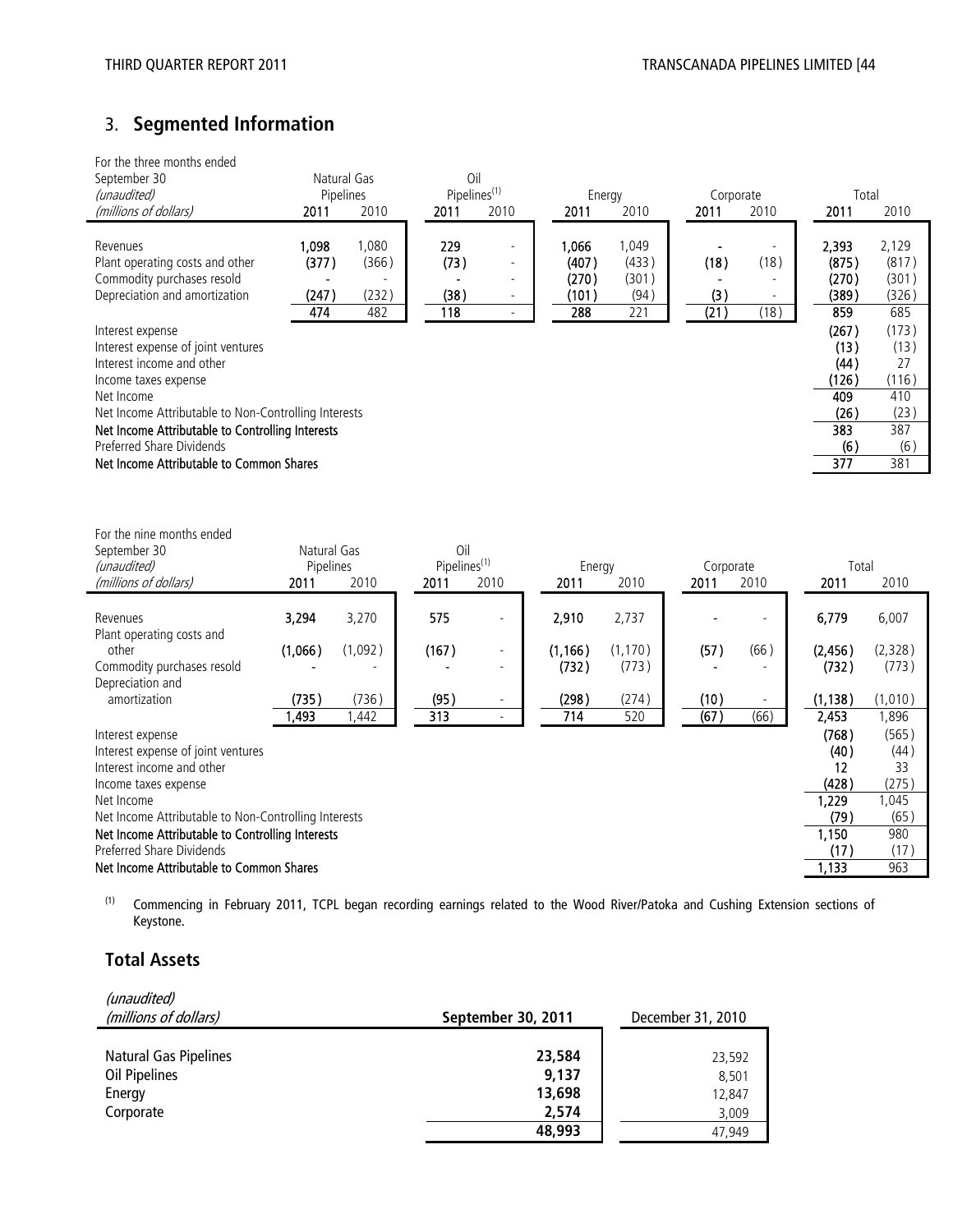## **4. Long-Term Debt**

In August 2011, TransCanada PipeLine USA Ltd. made a principal repayment of US\$200 million on the US\$700 million five-year term loan which matures in 2012.

In July 2011, PipeLines LP increased its senior revolving credit facility to US\$500 million and extended the maturity date to July 2016. PipeLines LP's remaining US\$300 million term loan matures December 2011 and it is expected it will be refinanced with fixed or floating rate debt at or prior to its maturity.

In June 2011, TCPL retired \$60 million of 9.5 per cent Medium-Term Notes and, in January 2011, retired \$300 million of 4.3 per cent Medium-Term Notes.

In June 2011, PipeLines LP issued US\$350 million of 4.65 per cent Senior Notes due 2021 and cancelled US\$175 million of its unsecured syndicated senior credit facility. The proceeds from the issuance were used to reduce PipeLines LP's term loan and senior revolving credit facility, and repay its bridge loan facility.

In the three and nine months ended September 30, 2011, the Company capitalized interest related to capital projects of \$66 million and \$231 million, respectively (2010 - \$160 million and \$437 million).

## **5. Equity and Share Capital**

In May 2011, PipeLines LP completed a public offering of 7,245,000 common units at a price of US\$47.58 per unit, resulting in gross proceeds of approximately US\$345 million. TCPL contributed an additional approximate US\$7 million to maintain its general partnership interest and did not purchase any other units. Upon completion of this offering, TCPL's ownership interest in PipeLines LP decreased from 38.2 per cent to 33.3 per cent.

## **6. Financial Instruments and Risk Management**

TCPL continues to manage and monitor its exposure to counterparty credit, liquidity and market risk.

## Counterparty Credit and Liquidity Risk

TCPL's maximum counterparty credit exposure with respect to financial instruments at the balance sheet date, without taking into account security held, consisted of accounts receivable, portfolio investments recorded at fair value, the fair value of derivative assets, and notes, loans and advances receivable. The carrying amounts and fair values of these financial assets, except amounts for derivative assets, are included in Accounts Receivable and Other, and Available-For-Sale Assets in the Non-Derivative Financial Instruments Summary table below. Guarantees, letters of credit and cash are the primary types of security provided to support these amounts. The majority of counterparty credit exposure is with counterparties who are investment grade. At September 30, 2011, there were no significant amounts past due or impaired.

At September 30, 2011, the Company had a credit risk concentration of \$271 million due from a creditworthy counterparty. This amount is expected to be fully collectible and is secured by a guarantee from the counterparty's parent company.

The Company continues to manage its liquidity risk by ensuring sufficient cash and credit facilities are available to meet its operating and capital expenditure obligations when due, under both normal and stressed economic conditions.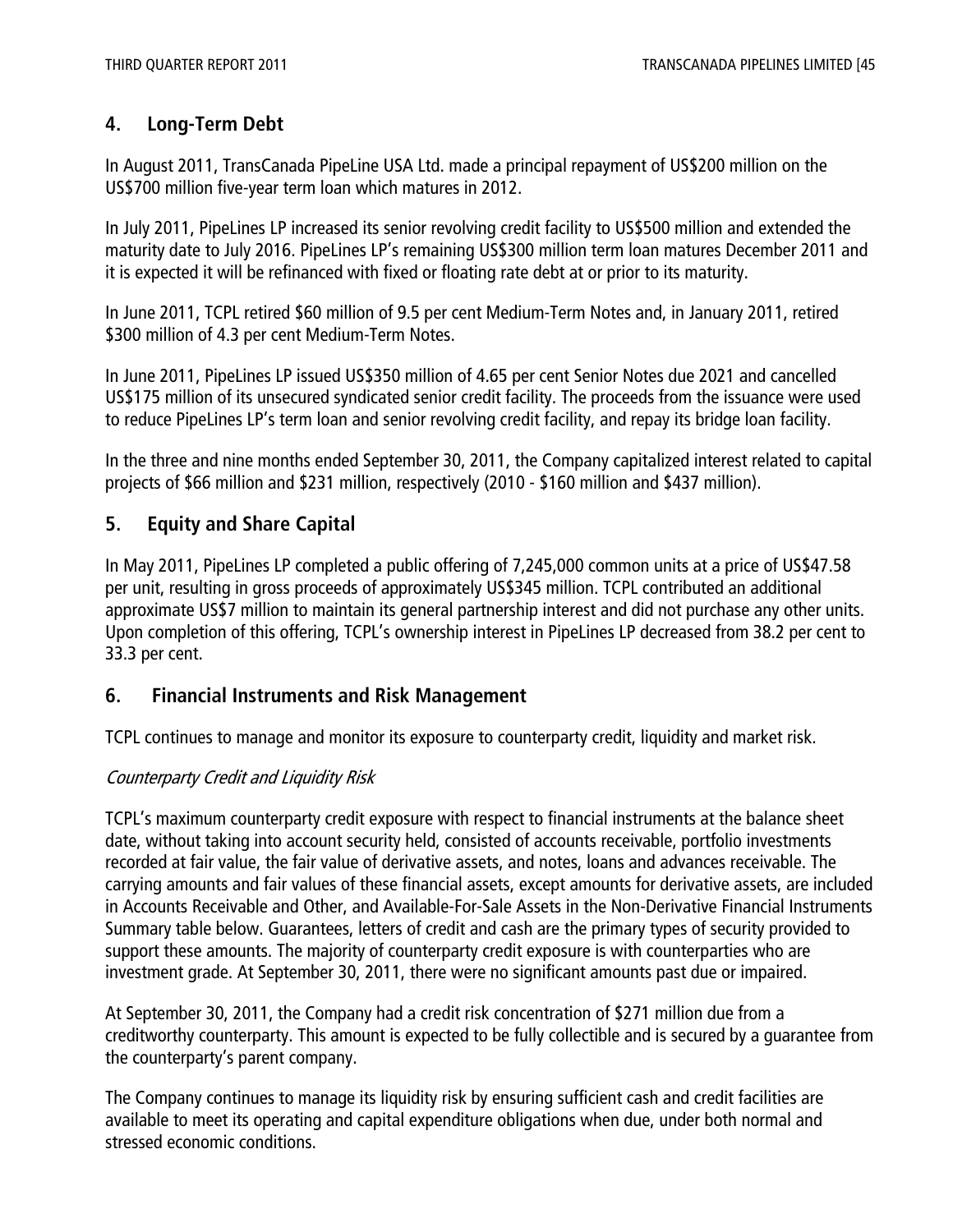## Natural Gas Storage Commodity Price Risk

At September 30, 2011, the fair value of proprietary natural gas inventory held in storage, as measured using a weighted average of forward prices for the following four months less selling costs, was \$40 million (December 31, 2010 - \$49 million). The change in the fair value adjustment of proprietary natural gas inventory in storage in the three and nine months ended September 30, 2011 resulted in net pre-tax unrealized losses of \$1 million and nil, respectively (2010 – nil and losses of \$20 million, respectively), which were recorded as adjustments to Revenues and Inventories. The change in fair value of natural gas forward purchase and sale contracts in the three and nine months ended September 30, 2011 resulted in net pre-tax unrealized losses of \$3 million and \$13 million, respectively (2010 – gains of \$7 million and \$12 million, respectively), which were included in Revenues.

## VaR Analysis

TCPL uses a Value-at-Risk (VaR) methodology to estimate the potential impact from its exposure to market risk on its liquid open positions. VaR represents the potential change in pre-tax earnings over a given holding period. It is calculated assuming a 95 per cent confidence level that the daily change resulting from normal market fluctuations in its open positions will not exceed the reported VaR. Although losses are not expected to exceed the statistically estimated VaR on 95 per cent of occasions, losses on the other five per cent of occasions could be substantially greater than the estimated VaR. TCPL's consolidated VaR was \$7 million at September 30, 2011 (December 31, 2010 - \$12 million). The decrease in VAR is primarily a result of lower price volatility in Western Power.

## Net Investment in Self-Sustaining Foreign Operations

The Company hedges its net investment in self-sustaining foreign operations (on an after-tax basis) with U.S. dollar-denominated debt, cross-currency interest rate swaps, forward foreign exchange contracts and foreign exchange options. At September 30, 2011, the Company had designated as a net investment hedge U.S. dollar-denominated debt with a carrying value of \$10 billion (US\$10 billion) and a fair value of \$12 billion (US\$12 billion). At September 30, 2011, \$66 million was included in Other Current Assets, \$41 million (December 31, 2010 - \$181 million) was included in Intangible and Other Assets, \$44 million was included in Accounts Payable, and \$83 million was included in Deferred Amounts for the fair value of forwards and swaps used to hedge the Company's net U.S. dollar investment in foreign operations.

The fair values and notional principal amounts for the derivatives designated as a net investment hedge were as follows:

## **Derivatives Hedging Net Investment in Self-Sustaining Foreign Operations**

|                                                                                                               |                              | September 30, 2011                               | December 31, 2010 |                                    |  |
|---------------------------------------------------------------------------------------------------------------|------------------------------|--------------------------------------------------|-------------------|------------------------------------|--|
| Asset/(Liability)<br>(unaudited)<br>(millions of dollars)                                                     | Fair<br>Value <sup>(1)</sup> | <b>Notional or</b><br>Principal<br><b>Amount</b> |                   | Notional or<br>Principal<br>Amount |  |
| U.S. dollar cross-currency swaps<br>(maturing 2011 to 2018)<br>U.S. dollar forward foreign exchange contracts | 19                           | <b>US 3,700</b>                                  | 179               | US 2,800                           |  |
| (maturing 2011 to 2012)                                                                                       | (39)                         | <b>US 725</b>                                    | 2                 | <b>US 100</b>                      |  |
|                                                                                                               | (20)                         | <b>US 4,425</b>                                  | 181               | US 2,900                           |  |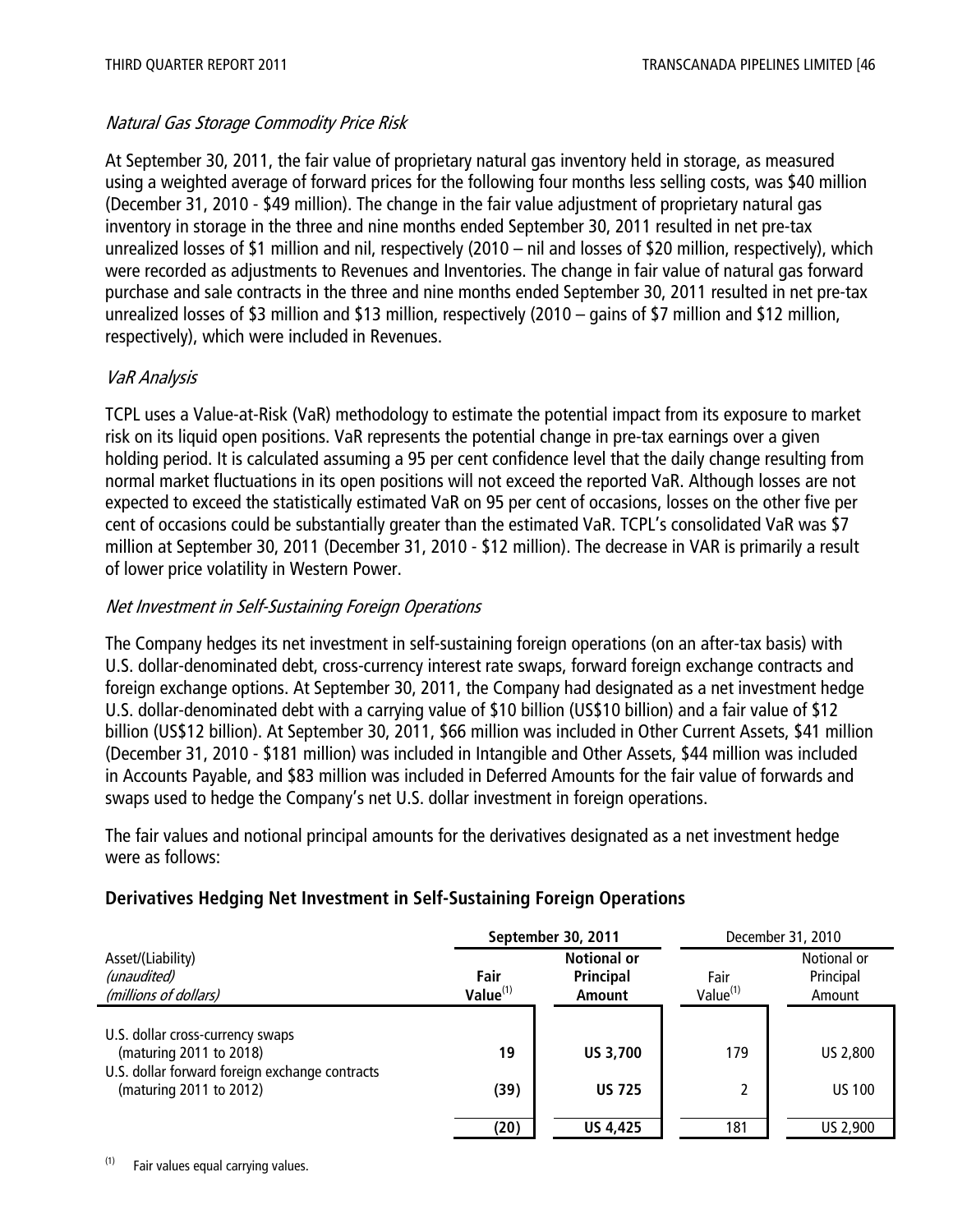#### The carrying and fair values of non-derivative financial instruments were as follows:

#### **Non-Derivative Financial Instruments Summary**

|                                                                                                                                                                                                 |                                      | September 30, 2011                   | December 31, 2010                    |                                      |
|-------------------------------------------------------------------------------------------------------------------------------------------------------------------------------------------------|--------------------------------------|--------------------------------------|--------------------------------------|--------------------------------------|
| (unaudited)                                                                                                                                                                                     | Carrying                             | Fair                                 | Carrying                             | Fair                                 |
| (millions of dollars)                                                                                                                                                                           | Amount                               | Value                                | Amount                               | Value                                |
| Financial Assets <sup>(1)</sup><br>Cash and cash equivalents<br>Accounts receivable and other <sup>(2)(3)</sup><br>Due from TransCanada Corporation<br>Available-for-sale assets <sup>(2)</sup> | 571<br>1,533<br>1,259<br>38<br>3,401 | 571<br>1,578<br>1,259<br>38<br>3,446 | 752<br>1,564<br>1,363<br>20<br>3,699 | 752<br>1,604<br>1,363<br>20<br>3,739 |
| Financial Liabilities $^{(1)(3)}$                                                                                                                                                               |                                      |                                      |                                      |                                      |
| Notes payable<br>Accounts payable and deferred amounts <sup>(4)</sup>                                                                                                                           | 1,865<br>1,253                       | 1,865<br>1,253                       | 2,092<br>1,444                       | 2,092<br>1,444                       |
| Due to TransCanada Corporation                                                                                                                                                                  | 2,796                                | 2,796                                | 2,703                                | 2,703                                |
| Accrued interest                                                                                                                                                                                | 431                                  | 431                                  | 361                                  | 361                                  |
| Long-term debt                                                                                                                                                                                  | 18,110                               | 22,588                               | 17,922                               | 21,523                               |
| Long-term debt of joint ventures                                                                                                                                                                | 855                                  | 980                                  | 866                                  | 971                                  |
| Junior subordinated notes                                                                                                                                                                       | 1,030                                | 1,034                                | 985                                  | 992                                  |
|                                                                                                                                                                                                 | 26,340                               | 30,947                               | 26,373                               | 30,086                               |

(1) Consolidated Net Income in the three and nine months ended September 30, 2011 included losses of \$7 million and \$18 million, respectively, (2010 – losses of \$2 million and \$11 million, respectively), for fair value adjustments related to interest rate swap agreements on US\$350 million (2010 – US\$150 million) of Long-Term Debt. There were no other unrealized gains or losses from fair value adjustments to the non-derivative financial instruments.

(2) At September 30, 2011, the Consolidated Balance Sheet included financial assets of \$1,206 million (December 31, 2010 – \$1,280) million) in Accounts Receivable, \$47 million (December 31, 2010 – \$40 million) in Other Current Assets and \$318 million

(3) Recorded at amortized cost, except for the US\$350 million (December 31, 2010 – US\$250 million) of Long-Term Debt that is adjusted to fair value.

<sup>(4)</sup> At September 30, 2011, the Consolidated Balance Sheet included financial liabilities of \$1,224 million (December 31, 2010 – \$1,414 million) in Accounts Payable and \$29 million (December 31, 2010 - \$30 million) in Deferred Amounts.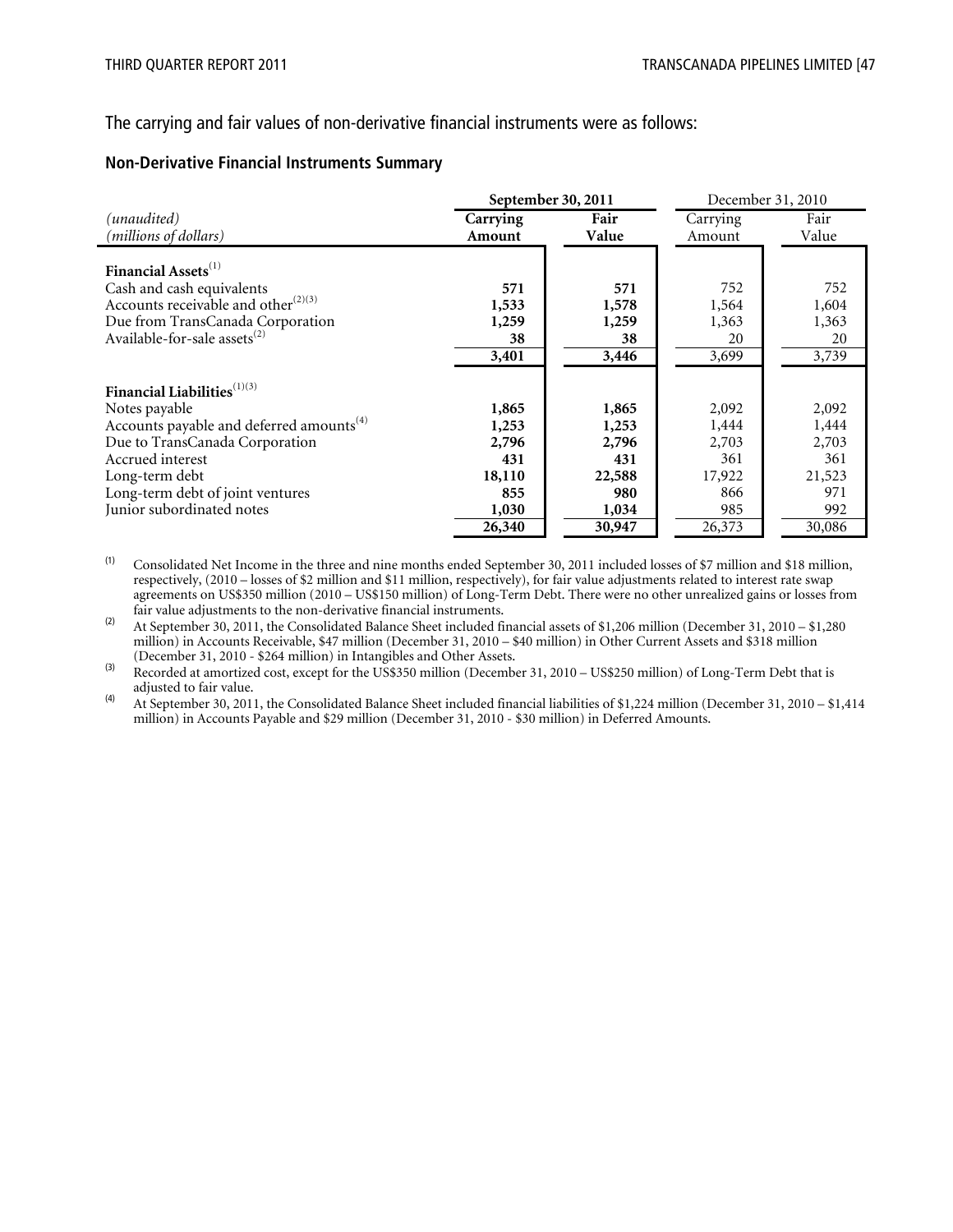#### Derivative Financial Instruments Summary

Information for the Company's derivative financial instruments, excluding hedges of the Company's net investment in self-sustaining foreign operations, is as follows:

| September 30, 2011                                         |           |           |                 |               |
|------------------------------------------------------------|-----------|-----------|-----------------|---------------|
| (unaudited)<br>(all amounts in millions unless otherwise   |           | Natural   | Foreign         |               |
| <i>indicated)</i>                                          | Power     | Gas       | Exchange        | Interest      |
|                                                            |           |           |                 |               |
| <b>Derivative Financial Instruments</b>                    |           |           |                 |               |
| Held for Trading <sup>(1)</sup>                            |           |           |                 |               |
| Fair Values <sup>(2)</sup>                                 |           |           |                 |               |
| Assets                                                     | \$133     | \$160     | \$-             | \$26          |
| <b>Liabilities</b>                                         | \$(107)   | \$(195)   | \$(46)          | \$(26)        |
| <b>Notional Values</b>                                     |           |           |                 |               |
| Volumes $(3)$                                              |           |           |                 |               |
| Purchases                                                  | 21,147    | 136       |                 |               |
| <b>Sales</b>                                               | 25,884    | 109       |                 |               |
| Canadian dollars                                           |           |           |                 | 684           |
| U.S. dollars                                               |           |           | <b>US 1,366</b> | <b>US 250</b> |
| Cross-currency                                             |           |           | 47/US 37        |               |
|                                                            |           |           |                 |               |
| Net unrealized gains/(losses) in the period <sup>(4)</sup> |           |           |                 |               |
| Three months ended September 30, 2011                      | \$5       | \$(13)    | \$(41)          | \$1           |
| Nine months ended September 30, 2011                       | \$8       | \$(39)    | \$(41)          | \$1           |
|                                                            |           |           |                 |               |
| Net realized gains/(losses) in the period <sup>(4)</sup>   |           |           |                 |               |
| Three months ended September 30, 2011                      | \$21      | \$(20)    | \$(7)           | \$3           |
| Nine months ended September 30, 2011                       | \$32      | \$(61)    | \$26            | \$8           |
|                                                            |           |           |                 |               |
| Maturity dates                                             | 2011-2018 | 2011-2016 | 2011-2012       | 2012-2016     |
| <b>Derivative Financial Instruments</b>                    |           |           |                 |               |
| in Hedging Relationships <sup>(5)(6)</sup>                 |           |           |                 |               |
| Fair Values <sup>(2)</sup>                                 |           |           |                 |               |
| Assets                                                     | \$46      | \$7       | \$5             | \$18          |
| <b>Liabilities</b>                                         | \$(182)   | \$(17)    | \$(36)          | \$(8)         |
| <b>Notional Values</b>                                     |           |           |                 |               |
| Volumes $(3)$                                              |           |           |                 |               |
| Purchases                                                  | 17,728    | 10        |                 |               |
| <b>Sales</b>                                               | 8,732     |           |                 |               |
| U.S. dollars                                               |           |           | <b>US 104</b>   | US 1,000      |
| Cross-currency                                             |           |           | 136/US 100      |               |
|                                                            |           |           |                 |               |
| Net realized losses in the period <sup>(4)</sup>           |           |           |                 |               |
| Three months ended September 30, 2011                      | \$(54)    | \$(6)     | \$-             | \$(4)         |
| Nine months ended September 30, 2011                       | \$(100)   | \$(14)    | $\mathsf{S}$ -  | \$(13)        |
|                                                            |           |           |                 |               |
| Maturity dates                                             | 2011-2017 | 2011-2013 | 2013-2014       | 2011-2015     |

<sup>(1)</sup> All derivative financial instruments in the held-for-trading classification have been entered into for risk management purposes and are subject to the Company's risk management strategies, policies and limits. These include derivatives that have not been designated as hedges or do not qualify for hedge accounting treatment but have been entered into as economic hedges to manage the Company's exposures to market risk.

 $\begin{bmatrix} \n\text{(2)} & \text{Fair values equal carrying values.} \\
\text{(3)} & \text{Volumes for power and natural case.}\n\end{bmatrix}$ 

Volumes for power and natural gas derivatives are in GWh and Bcf, respectively.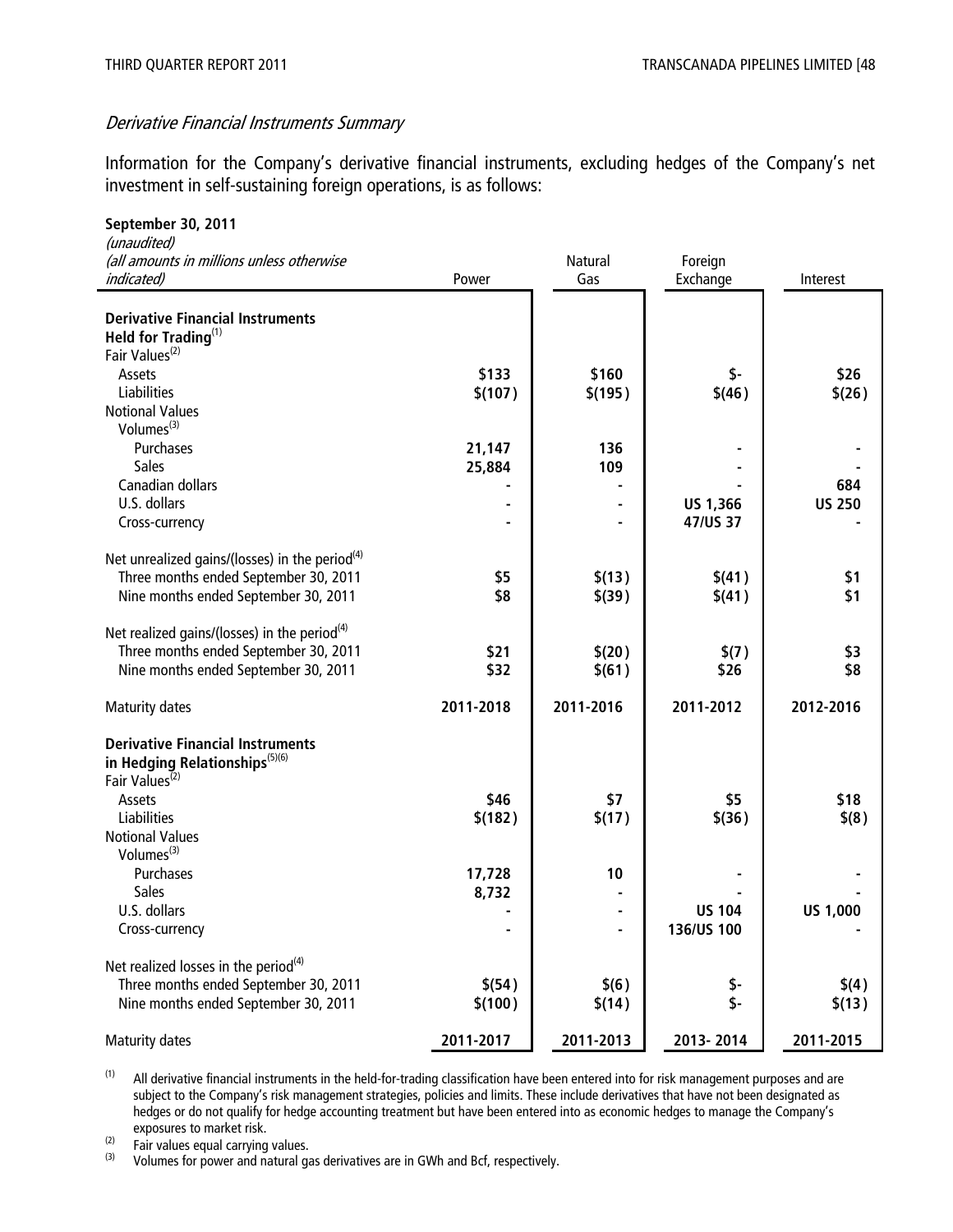- $(4)$  Realized and unrealized gains and losses on financial held-for-trading derivatives used to purchase and sell power and natural gas are included on a net basis in Revenues. Realized and unrealized gains and losses on interest rate and foreign exchange derivative financial instruments held-for-trading are included in Interest Expense and Interest Income and Other, respectively. The effective portion of unrealized gains and losses on derivative financial instruments in cash flow hedging relationships is initially recognized in Other Comprehensive Income and reclassified to Revenues, Interest Expense and Interest Income and Other, as appropriate, as the original hedged item settles.
- <sup>(5)</sup> All hedging relationships are designated as cash flow hedges except for interest rate derivative financial instruments designated as fair value hedges with a fair value of \$18 million and a notional amount of US\$350 million at September 30, 2011. Net realized gains on fair value hedges for the three and nine months ended September 30, 2011 were \$1 million and \$5 million, respectively, and were included in Interest Expense. In the three and nine months ended September 30, 2011, the Company did not record any amounts in Net Income related to ineffectiveness for fair value hedges.
- (6) For the three and nine months ended September 30, 2011, Net Income included gains of \$1 million and nil, respectively, for changes in the fair value of power and natural gas cash flow hedges that were ineffective in offsetting the change in fair value of their related underlying positions. For the three and nine months ended September 30, 2011, there were no gains or losses included in Net Income for discontinued cash flow hedges. No amounts have been excluded from the assessment of hedge effectiveness.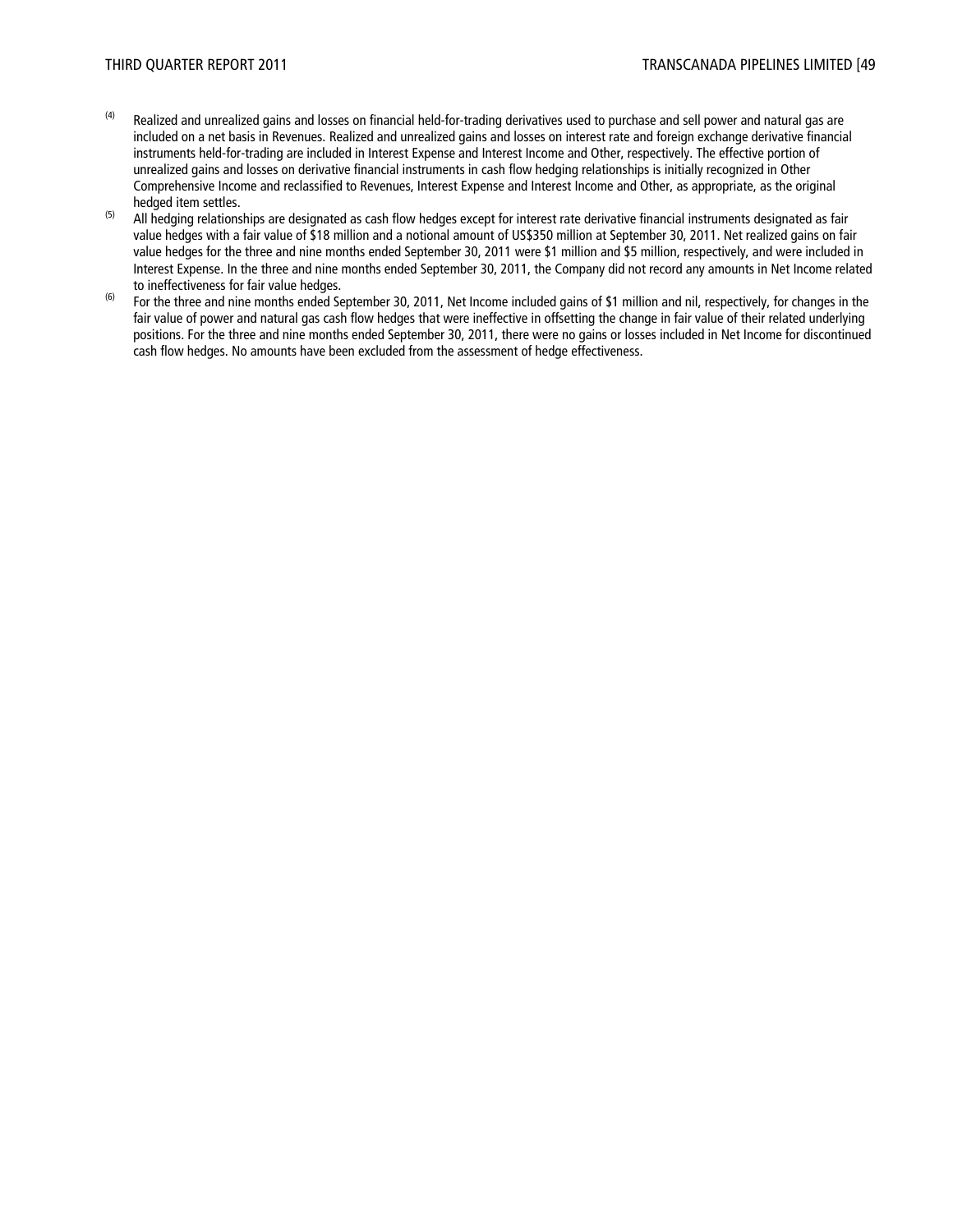#### (unaudited)

| (all amounts in millions unless otherwise<br><i>indicated)</i>                                                         | Power     | Natural<br>Gas | Foreign<br>Exchange | Interest      |
|------------------------------------------------------------------------------------------------------------------------|-----------|----------------|---------------------|---------------|
|                                                                                                                        |           |                |                     |               |
| <b>Derivative Financial Instruments</b><br><b>Held for Trading</b>                                                     |           |                |                     |               |
| Fair Values <sup>(1)(2)</sup>                                                                                          |           |                |                     |               |
| Assets                                                                                                                 | \$169     | \$144          | \$8                 | \$20          |
| <b>Liabilities</b>                                                                                                     | \$(129)   | \$(173)        | \$(14)              | \$(21)        |
| Notional Values <sup>(2)</sup>                                                                                         |           |                |                     |               |
| Volumes <sup>(3)</sup>                                                                                                 |           |                |                     |               |
| Purchases                                                                                                              | 15,610    | 158            |                     |               |
| <b>Sales</b>                                                                                                           | 18,114    | 96             |                     |               |
| Canadian dollars                                                                                                       |           |                |                     | 736           |
| U.S. dollars                                                                                                           |           |                | US 1,479            | <b>US 250</b> |
| Cross-currency                                                                                                         |           | $\overline{a}$ | 47/US 37            |               |
| Net unrealized (losses)/gains in the period <sup>(4)</sup>                                                             |           |                |                     |               |
| Three months ended September 30, 2010                                                                                  | \$(1)     | \$4            | \$10                | \$50          |
| Nine months ended September 30, 2010                                                                                   | \$(27)    | \$9            | \$(1)               | \$33          |
| Net realized gains/(losses) in the period <sup>(4)</sup>                                                               |           |                |                     |               |
| Three months ended September 30, 2010                                                                                  | \$13      | \$(10)         | \$6                 | \$(54)        |
| Nine months ended September 30, 2010                                                                                   | \$50      | \$(39)         | \$8                 | \$(64)        |
|                                                                                                                        |           |                |                     |               |
| Maturity dates <sup>(2)</sup>                                                                                          | 2011-2015 | 2011-2015      | 2011-2012           | 2011-2016     |
| <b>Derivative Financial Instruments</b><br>in Hedging Relationships <sup>(5)(6)</sup><br>Fair Values <sup>(1)(2)</sup> |           |                |                     |               |
| Assets                                                                                                                 | \$112     | \$5            | $\frac{2}{3}$       | \$8           |
| Liabilities                                                                                                            | \$(186)   | \$(19)         | \$(51)              | \$(26)        |
| Notional Values <sup>(2)</sup><br>Volumes $(3)$                                                                        |           |                |                     |               |
|                                                                                                                        |           |                |                     |               |
| Purchases                                                                                                              | 16,071    | 17             |                     |               |
| <b>Sales</b>                                                                                                           | 10,498    | $\blacksquare$ |                     |               |
| U.S. dollars                                                                                                           |           |                | <b>US 120</b>       | US 1,125      |
| Cross-currency                                                                                                         |           |                | 136/US 100          |               |
| Net realized losses in the period <sup>(4)</sup>                                                                       |           |                |                     |               |
| Three months ended September 30, 2010                                                                                  | \$37      | \$(19)         | \$-<br>\$-          | \$(7)         |
| Nine months ended September 30, 2010                                                                                   | \$(6)     | \$(28)         |                     | \$(26)        |
| Maturity dates <sup>(2)</sup>                                                                                          | 2011-2015 | 2011-2013      | 2011-2014           | 2011-2015     |

 $(1)$  Fair values equal carrying values.<br> $(2)$  As at Desember 21, 2010.

 $\frac{(2)}{(3)}$  As at December 31, 2010.

 $\frac{(3)}{(4)}$  Volumes for power and natural gas derivatives are in GWh and Bcf, respectively.

Realized and unrealized gains and losses on financial held-for-trading derivatives used to purchase and sell power and natural gas are included on a net basis in Revenues. Realized and unrealized gains and losses on interest rate and foreign exchange derivative financial instruments held for trading are included in Interest Expense and Interest Income and Other, respectively. The effective portion of unrealized gains and losses on derivative financial instruments in cash flow hedging relationships is initially recognized in Other Comprehensive Income and reclassified to Revenues, Interest Expense and Interest Income and Other, as appropriate, as the original hedged item settles.

(5) All hedging relationships are designated as cash flow hedges except for interest rate derivative financial instruments designated as fair value hedges with a fair value of \$8 million and a notional amount of US\$250 million at December 31, 2010. Net realized gains on fair value hedges for the three and nine months ended September 30, 2010 were \$1 million and \$3 million, respectively, and were included in

**<sup>2010</sup>**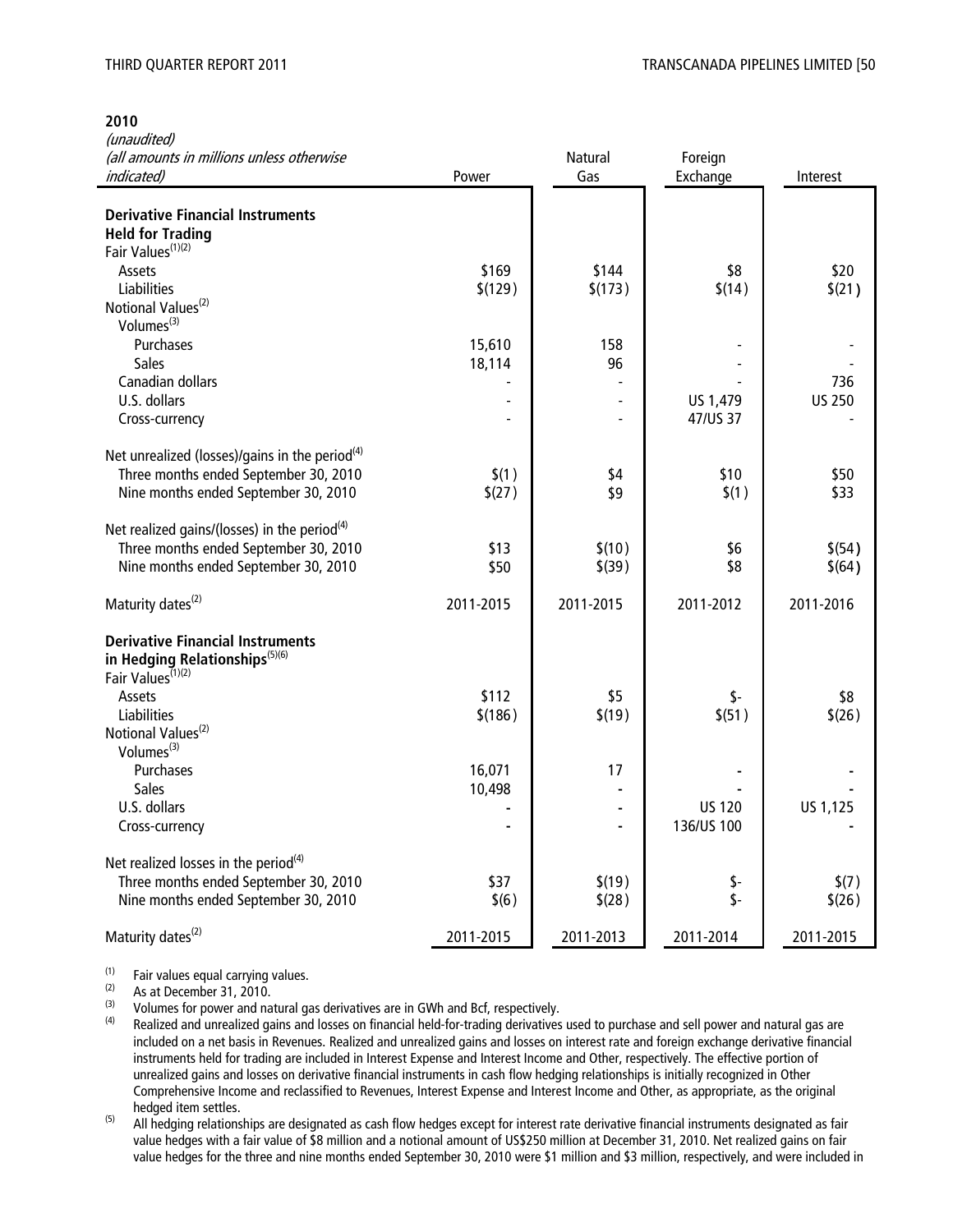Interest Expense. In the three and nine months ended September 30, 2010, the Company did not record any amounts in Net Income related to ineffectiveness for fair value hedges.

(6) Losses included in Net income for the three and nine months ended September 30, 2010 were nil and \$1 million, respectively, for changes in the fair value of power and natural gas cash flow hedges that were ineffective in offsetting the change in fair value of their related underlying positions. For the three and nine months ended September 30, 2010, there were no gains or losses included in Net Income for discontinued cash flow hedges. No amounts were excluded from the assessment of hedge effectiveness.

#### Balance Sheet Presentation of Derivative Financial Instruments

The fair value of the derivative financial instruments in the Company's Balance Sheet was as follows:

| (unaudited)<br>(millions of dollars)                          | September 30, 2011 | December 31, 2010 |  |
|---------------------------------------------------------------|--------------------|-------------------|--|
| Current<br>Other current assets<br>Accounts payable           | 319<br>(405)       | 273<br>(337)      |  |
| Long-term<br>Intangibles and other assets<br>Deferred amounts | 183<br>(339)       | 374<br>(282)      |  |

#### Fair Value Hierarchy

The Company's financial assets and liabilities recorded at fair value have been categorized into three categories based on a fair value hierarchy. In Level I, the fair value of assets and liabilities is determined by reference to quoted prices in active markets for identical assets and liabilities. In Level II, determination of the fair value of assets and liabilities includes valuations using inputs, other than quoted prices, for which all significant inputs are observable, directly or indirectly. This category includes fair value determined using valuation techniques such as option pricing models and extrapolation using observable inputs. In Level III, determination of the fair value of assets and liabilities is based on inputs that are not readily observable and are significant to the overall fair value measurement. Long-dated commodity transactions in certain markets are included in this category. Long-dated commodity prices are derived with a third-party modelling tool that uses market fundamentals to derive long-term prices.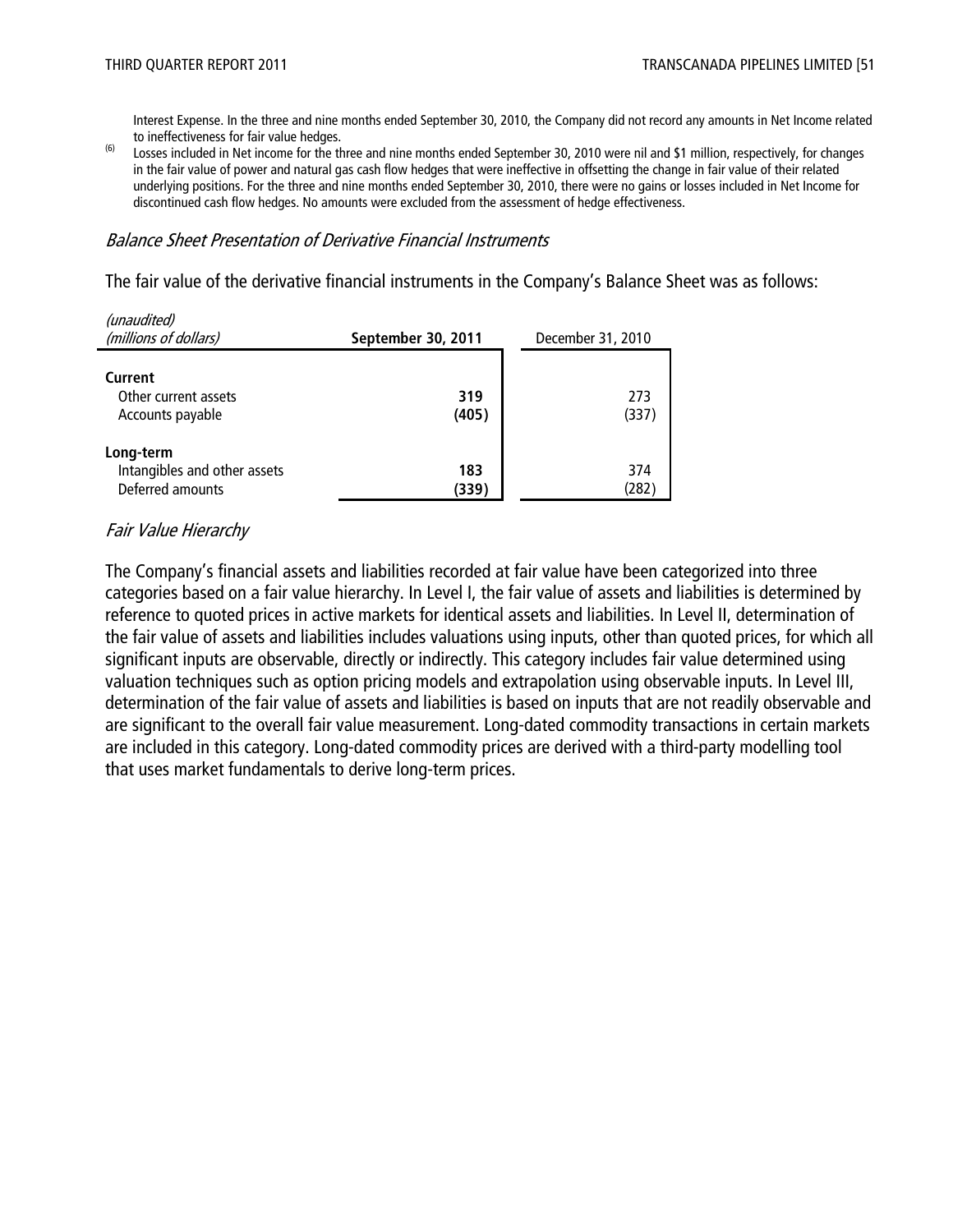There were no transfers between Level I and Level II in the three and nine months ended September 31, 2011. Financial assets and liabilities measured at fair value, including both current and non-current portions, are categorized as follows:

| Assets/(Liabilities)                         | Significant<br><b>Quoted Prices</b><br><b>Other</b><br>in Active<br>Observable<br><b>Markets</b><br><b>Inputs</b><br>(Level 1)<br>(Level II) |                              |         | Significant<br>Unobservable<br><b>Inputs</b><br>(Level III) |         | Total  |         |        |
|----------------------------------------------|----------------------------------------------------------------------------------------------------------------------------------------------|------------------------------|---------|-------------------------------------------------------------|---------|--------|---------|--------|
| (unaudited)                                  | Sept 30                                                                                                                                      | Dec 31                       | Sept 30 | Dec 31                                                      | Sept 30 | Dec 31 | Sept 30 | Dec 31 |
| (millions of dollars, pre-tax)               | 2011                                                                                                                                         | 2010                         | 2011    | 2010                                                        | 2011    | 2010   | 2011    | 2010   |
| Natural Gas Inventory                        |                                                                                                                                              |                              | 40      | 49                                                          |         |        | 40      | 49     |
| Derivative Financial Instrument Assets:      |                                                                                                                                              |                              |         |                                                             |         |        |         |        |
| Interest rate contracts                      |                                                                                                                                              |                              | 44      | 28                                                          |         |        | 44      | 28     |
| Foreign exchange contracts                   | 5                                                                                                                                            | 10                           | 107     | 179                                                         |         |        | 112     | 189    |
| Power commodity contracts                    |                                                                                                                                              | $\overline{\phantom{a}}$     | 166     | 269                                                         | 2       | 5      | 168     | 274    |
| Natural gas commodity contracts              | 88                                                                                                                                           | 93                           | 79      | 56                                                          |         |        | 167     | 149    |
| Derivative Financial Instrument Liabilities: |                                                                                                                                              |                              |         |                                                             |         |        |         |        |
| Interest rate contracts                      |                                                                                                                                              |                              | (34)    | (47)                                                        |         |        | (34)    | (47)   |
| Foreign exchange contracts                   | (71)                                                                                                                                         | (11)                         | (138)   | (54)                                                        |         |        | (209)   | (65)   |
| Power commodity contracts                    |                                                                                                                                              | $\qquad \qquad \blacksquare$ | (260)   | (299)                                                       | (18)    | (8)    | (278)   | (307)  |
| Natural gas commodity contracts              | (162)                                                                                                                                        | (178)                        | (50)    | (15)                                                        |         |        | (212)   | (193)  |
| <b>Non-Derivative Financial Instruments:</b> |                                                                                                                                              |                              |         |                                                             |         |        |         |        |
| Available-for-sale assets                    | 38                                                                                                                                           | 20                           |         |                                                             |         |        | 38      | 20     |
|                                              | (102)                                                                                                                                        | (66)                         | (46)    | 166                                                         | (16)    | (3)    | (164)   | 97     |

The following table presents the net change in financial assets and liabilities measured at fair value and included in the Level III fair value category:

| (unaudited)                                  | Derivatives <sup>(1)</sup> |      |  |  |
|----------------------------------------------|----------------------------|------|--|--|
| (millions of dollars, pre-tax)               | 2011                       | 2010 |  |  |
|                                              |                            |      |  |  |
| <b>Balance at January 1</b>                  | (3)                        | (2)  |  |  |
| New contracts <sup><math>(2)</math></sup>    |                            | (15) |  |  |
| Transfers out of Level III(3)                | (2)                        | (20) |  |  |
| <b>Settlements</b>                           |                            | (3)  |  |  |
| Change in unrealized gains recorded in Net   |                            |      |  |  |
| Income                                       |                            | 14   |  |  |
| Change in unrealized (losses)/gains recorded |                            |      |  |  |
| in Other Comprehensive Income                | (13)                       | 38   |  |  |
| <b>Balance at September 30</b>               | (16)                       | 12   |  |  |

(1) The fair value of derivative assets and liabilities is presented on a net basis.<br>(2) Eor the three and nine months ended Sentember 30, 2011, there were no an

(2) For the three and nine months ended September 30, 2011, there were no amounts (2010 – gain of \$1 million and nil, respectively), included in Net Income attributable to derivatives that were entered into during the period and still held at the reporting date.

(3) As contracts near maturity and inputs become observable, they are transferred out of Level III and into Level II.

A 10 per cent increase or decrease in commodity prices, with all other variables held constant, would result in a \$10 million decrease or increase, respectively, in the fair value of derivative financial instruments included in Level III and outstanding as at September 30, 2011.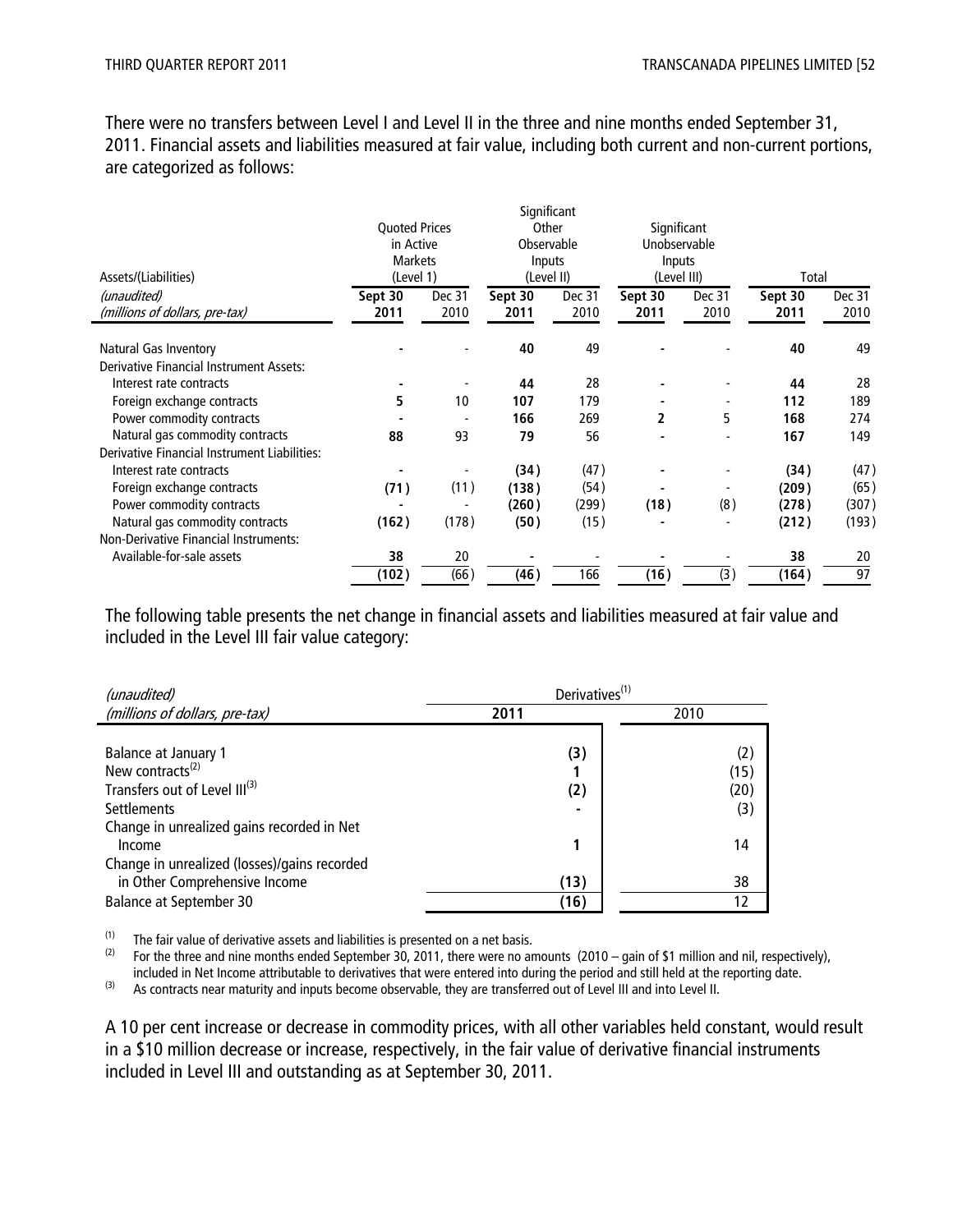## **7. Employee Future Benefits**

The net benefit plan expense for the Company's defined benefit pension plans and other post-employment benefit plans is as follows:

| Three months ended September 30                                          | <b>Pension Benefit Plans</b> |      | <b>Other Benefit Plans</b> |                |  |
|--------------------------------------------------------------------------|------------------------------|------|----------------------------|----------------|--|
| (unaudited)(millions of dollars)                                         | 2011                         | 2010 | 2011                       | 2010           |  |
|                                                                          |                              |      |                            |                |  |
| Current service cost                                                     | 14                           | 12   |                            |                |  |
| Interest cost                                                            | 23                           | 22   | 2                          | $\overline{2}$ |  |
| Expected return on plan assets                                           | (29)                         | (27) |                            |                |  |
| Amortization of transitional obligation related to<br>regulated business |                              |      |                            |                |  |
| Amortization of net actuarial loss                                       | 5                            | 2    |                            |                |  |
| Amortization of past service costs                                       |                              |      |                            |                |  |
| Net benefit cost recognized                                              | 14                           | 10   | 2                          | 2              |  |
|                                                                          |                              |      |                            |                |  |
|                                                                          |                              |      |                            |                |  |
| Nine months ended September 30                                           | <b>Pension Benefit Plans</b> |      | <b>Other Benefit Plans</b> |                |  |
| (unaudited)(millions of dollars)                                         | 2011<br>2010                 |      | 2011                       | 2010           |  |
|                                                                          |                              |      |                            |                |  |
| Current service cost                                                     | 41                           | 37   |                            |                |  |
| Interest cost                                                            | 68                           | 67   | 6                          | 6              |  |
| Expected return on plan assets                                           | (85)                         | (81) | (1)                        | (1)            |  |
| Amortization of transitional obligation related to<br>regulated business |                              |      |                            |                |  |
| Amortization of net actuarial loss                                       | 16                           | 6    |                            |                |  |
| Amortization of past service costs                                       | 3                            | 3    |                            |                |  |
| Net benefit cost recognized                                              | 43                           | 32   | 8                          | 8              |  |
|                                                                          |                              |      |                            |                |  |

## **8. Dispositions**

On May 3, 2011, the Company completed the sale of a 25 per cent interest in each of Gas Transmission Northwest LLC (GTN LLC) and Bison Pipeline LLC (Bison LLC) to PipeLines LP for an aggregate purchase price of US\$605 million, subject to closing adjustments, which included US\$81 million of long-term debt, or 25 per cent of GTN LLC debt outstanding. GTN LLC and Bison LLC own the GTN and Bison natural gas pipelines, respectively.

On May 3, 2011, PipeLines LP completed an underwritten public offering of 7,245,000 common units, including 945,000 common units purchased by the underwriters upon full exercise of an over-allotment option, at US\$47.58 per unit. Gross proceeds of approximately US\$345 million from this offering were used to partially fund the acquisition. The acquisition was also funded by draws of US\$61 million on PipeLines LP's bridge loan facility and of US\$125 million on its US\$250 million senior revolving credit facility.

As part of this offering, TCPL made a capital contribution of approximately US\$7 million to maintain its two per cent general partnership interest in PipeLines LP and did not purchase any other units. As a result of the common units offering, TCPL's ownership in PipeLines LP decreased from 38.2 per cent to 33.3 per cent and an after-tax dilution gain of \$30 million (\$50 million pre-tax) was recorded in Contributed Surplus.